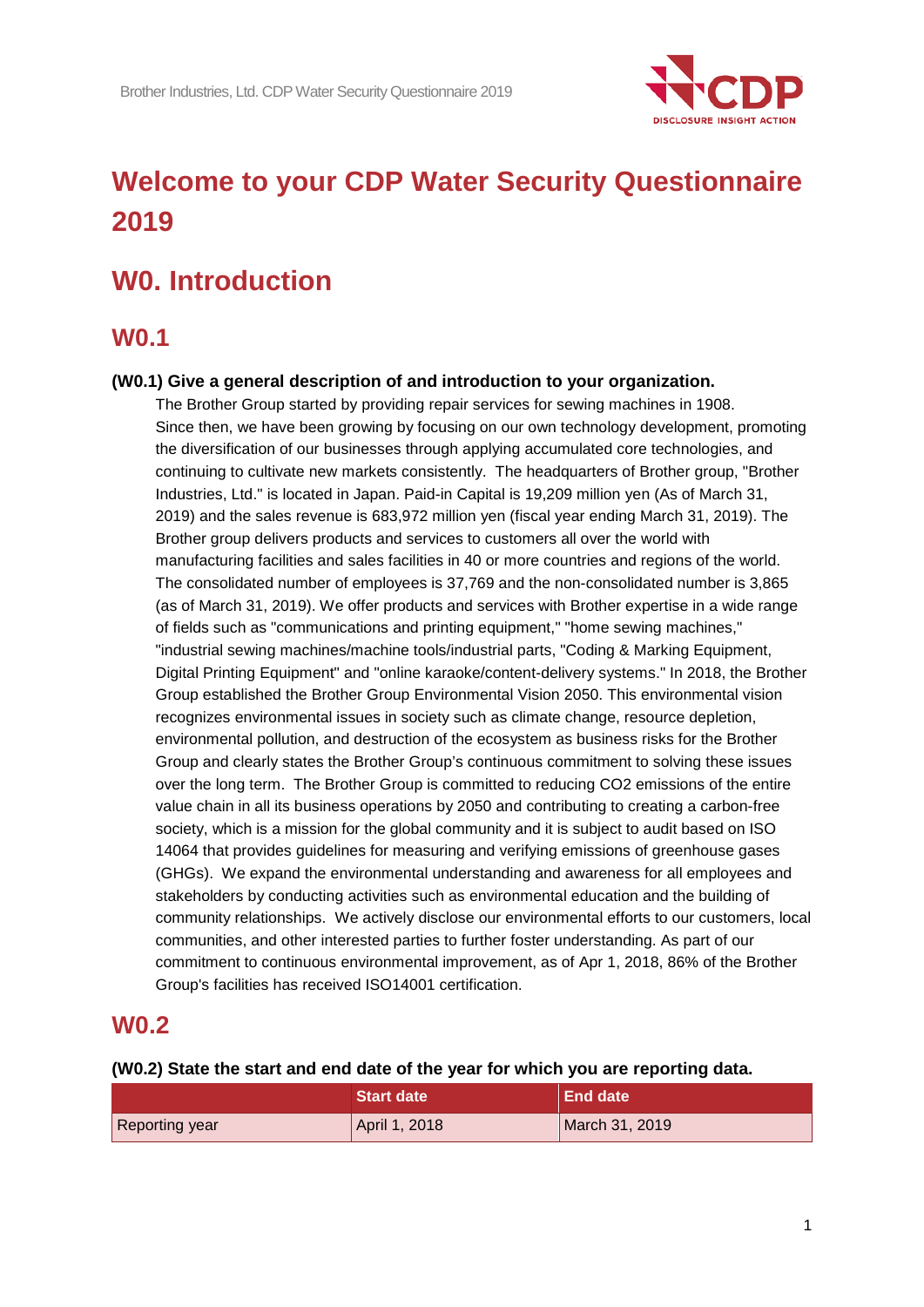

## **W0.3**

#### **(W0.3) Select the countries/regions for which you will be supplying data.**

Argentina Australia Austria Belgium Brazil Bulgaria Canada Chile China Czechia Denmark Finland France Germany Hungary India Indonesia Ireland Italy Japan Malaysia Mexico **Netherlands** New Zealand Norway Peru Philippines Poland Portugal Republic of Korea Romania Russian Federation Singapore Slovakia South Africa Spain Sweden Switzerland Taiwan, Greater China Thailand **Turkey** United Arab Emirates United Kingdom of Great Britain and Northern Ireland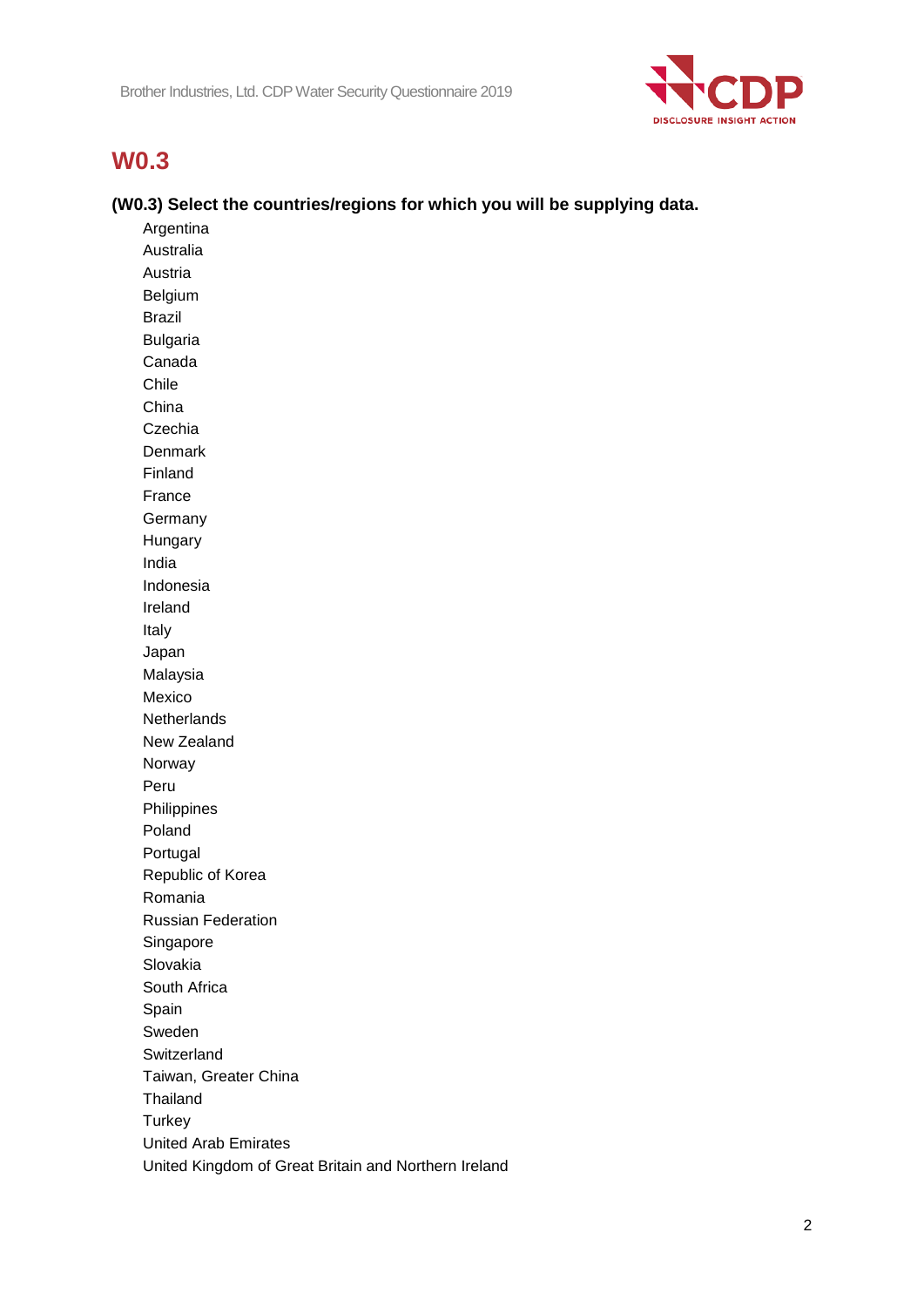

United States of America Viet Nam

## **W0.4**

**(W0.4) Select the currency used for all financial information disclosed throughout your response.**

JPY

## **W0.5**

**(W0.5) Select the option that best describes the reporting boundary for companies, entities, or groups for which water impacts on your business are being reported.**

Companies, entities or groups over which operational control is exercised

## **W0.6**

**(W0.6) Within this boundary, are there any geographies, facilities, water aspects, or other exclusions from your disclosure?**

No

# **W1. Current state**

## **W1.1**

**(W1.1) Rate the importance (current and future) of water quality and water quantity to the success of your business.**

|                                                                          | Direct use<br><b>importance</b><br>rating | Indirect use<br>importance<br>rating | <b>Please explain</b>                                                                                                                                                                                                                                                                                                                                                                                                                                                                                                                                                                                                                                  |
|--------------------------------------------------------------------------|-------------------------------------------|--------------------------------------|--------------------------------------------------------------------------------------------------------------------------------------------------------------------------------------------------------------------------------------------------------------------------------------------------------------------------------------------------------------------------------------------------------------------------------------------------------------------------------------------------------------------------------------------------------------------------------------------------------------------------------------------------------|
| Sufficient<br>amounts of good<br>quality freshwater<br>available for use | Important                                 | Important                            | (Direct use)<br>In the Brother Group, the high quality water is<br>essential in the production of our consumables<br>(e.g. ink), plastic parts and the implementation of<br>preventive maintenance for manufacturing<br>machines. Our reliance on freshwater in our<br>operation will not change in the future.<br>(Indirect use)<br>The sufficient quality and quantity water is<br>necessary to be used for cooling and cleaning<br>applications when parts are processed at the<br>supplier. Therefore, both of direct use and indirect<br>use were evaluated as "important". In addition, we<br>take measures against the future water risk of our |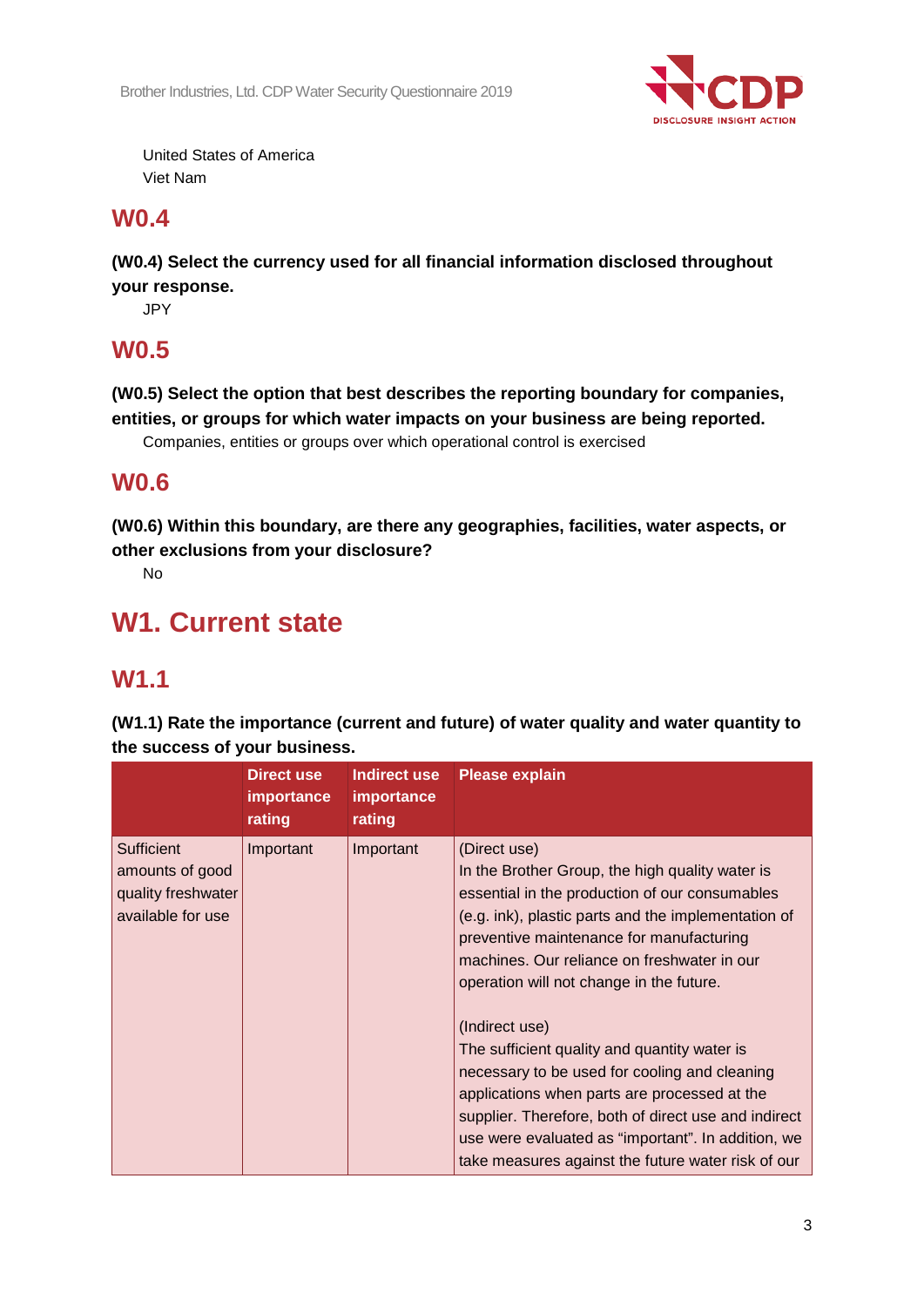

|                                                                                                 |                       |                       | facilities and suppliers, in order to enable<br>continuous procurement, production, and sales.<br>Depending on the future water risks, water<br>dependency will differ in our direct and indirect<br>operations. These activities contribute to our<br>company's growth strategy. As suppliers, as long<br>as they produce raw materials and parts, they will<br>need freshwater for the production process, so we<br>expect the supply chain's reliance on freshwater to<br>remain the same. |
|-------------------------------------------------------------------------------------------------|-----------------------|-----------------------|-----------------------------------------------------------------------------------------------------------------------------------------------------------------------------------------------------------------------------------------------------------------------------------------------------------------------------------------------------------------------------------------------------------------------------------------------------------------------------------------------|
| Sufficient<br>amounts of<br>recycled,<br>brackish and/or<br>produced water<br>available for use | Not very<br>important | Not very<br>important | In order to ensure the sustainable use of water<br>resources, each Brother Group facilities are<br>recycling water to reduce water intake.<br>The recycled water is mainly used for<br>management of green spaces and washing of<br>toilets in the workplace thus the amount is not<br>significant for production.<br>Brackish water contains sodium, so it is not<br>suitable for the activities involved in our                                                                             |
|                                                                                                 |                       |                       | operations. In addition, the use of generated water<br>is secured by a third party water source or<br>groundwater intake (renewable) in terms of stable<br>supply and water intake costs. Because of this, it<br>is unimportant, as we have never used it, nor have<br>we planned to use them in the future.<br>The situation is similar for suppliers. However,<br>given the importance of reducing water intake and                                                                         |
|                                                                                                 |                       |                       | water risks, it is important to increase the use of<br>recycled water in the future. We aim to reduce the<br>amount of water intake. Reuse of recycled water is<br>an effective measure, so we plan to increase it in<br>the future.                                                                                                                                                                                                                                                          |

# **W1.2**

| (W1.2) Across all your operations, what proportion of the following water aspects are |  |
|---------------------------------------------------------------------------------------|--|
| regularly measured and monitored?                                                     |  |

|                                      | $%$ of<br>sites/facilities/operations | <b>Please explain</b>                                                                                                                                                                                                                               |
|--------------------------------------|---------------------------------------|-----------------------------------------------------------------------------------------------------------------------------------------------------------------------------------------------------------------------------------------------------|
| Water withdrawals -<br>total volumes | 100%                                  | We monitor all facilities' total volume of water<br>withdrawals. Every manufacturing site report<br>monthly and the Sales offices report once a<br>year of their total volume of water consumption<br>and annual reduction plan to the Head office. |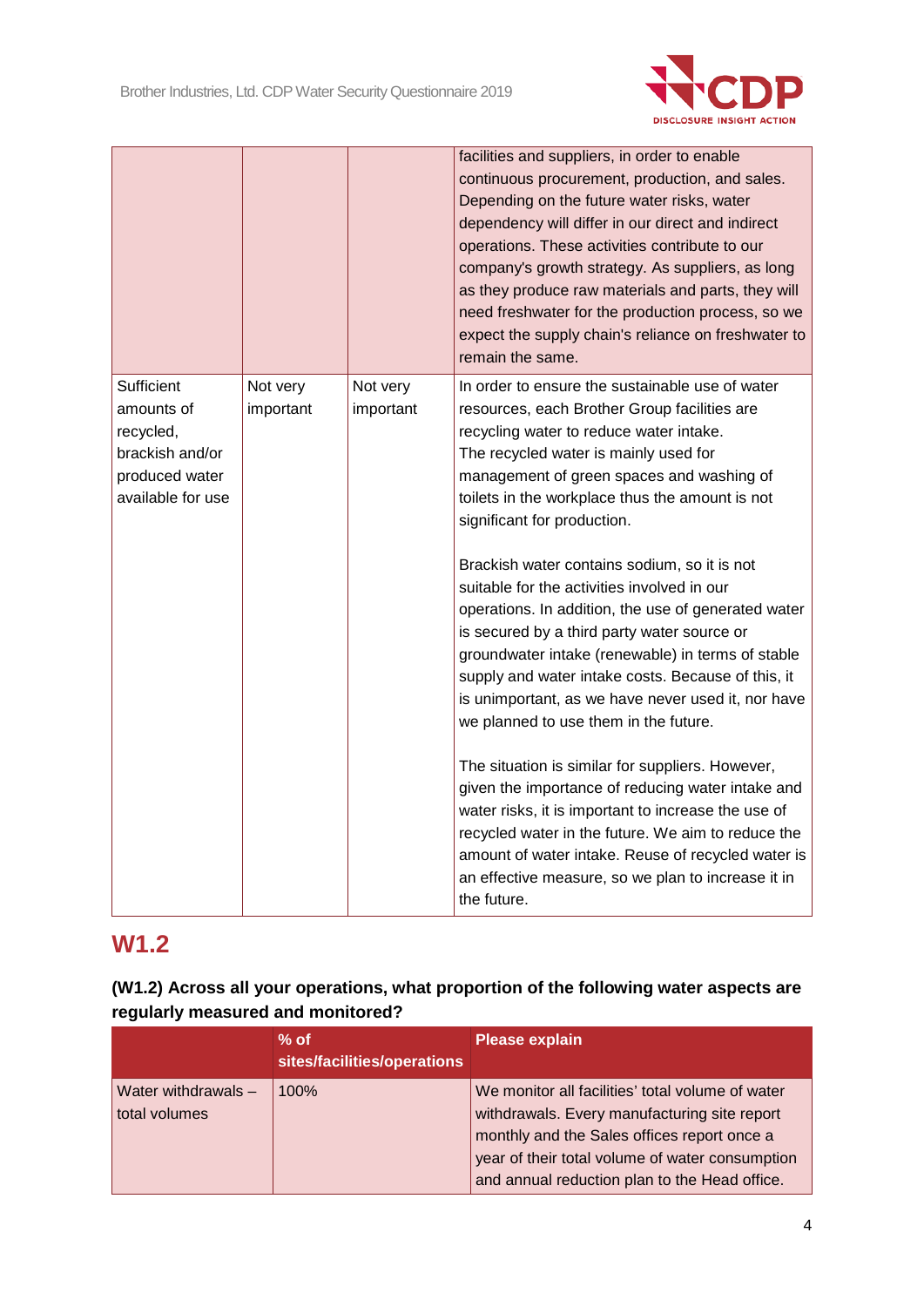

|                                                             |      | Collection and aggregation of these data are<br>performed using the environmental database<br>system "Eco-track".<br>Data management is also centrally managed by<br>this system.<br>All facilities check/monitor the water usage base<br>on the invoice. In case of some company whose<br>water usage fee is included in the rent, we<br>decided the way to allocate the water<br>withdrawals by employee numbers. These<br>facilities impact is negatable compared to total<br>water usage. |
|-------------------------------------------------------------|------|-----------------------------------------------------------------------------------------------------------------------------------------------------------------------------------------------------------------------------------------------------------------------------------------------------------------------------------------------------------------------------------------------------------------------------------------------------------------------------------------------|
| Water withdrawals -<br>volumes from water<br>stressed areas | 100% | We regularly monitor the total volume of water<br>withdrawals of manufacturing sites, sales<br>offices.                                                                                                                                                                                                                                                                                                                                                                                       |
|                                                             |      | Every manufacturing site report monthly and the<br>Sales offices report once a year of their total<br>volume of water consumption and annual<br>reduction plan to the Head office.                                                                                                                                                                                                                                                                                                            |
|                                                             |      | Water risk varies by region, so we monitor water<br>stressed areas annually using the WRI<br>Aqueduct tool.<br>We define bases that are included in areas<br>where the risk is "very high" as water-stressed<br>areas, and extract the relevant our<br>manufacturing and sales office facilities.                                                                                                                                                                                             |
| Water withdrawals -<br>volumes by source                    | 100% | We regularly monitor the water withdrawals<br>volumes by source.                                                                                                                                                                                                                                                                                                                                                                                                                              |
|                                                             |      | All manufacturing sites report monthly and the<br>sales offices report once a year basis.                                                                                                                                                                                                                                                                                                                                                                                                     |
|                                                             |      | Collection and aggregation of these data are<br>performed using the environmental database<br>system "Eco-track".                                                                                                                                                                                                                                                                                                                                                                             |
|                                                             |      | Data management is also centrally managed by<br>this system.                                                                                                                                                                                                                                                                                                                                                                                                                                  |
|                                                             |      | Water intake is classified into public water<br>sources, underground water sources, and<br>surface water sources (such as rainwater). For<br>example, public and underground water                                                                                                                                                                                                                                                                                                            |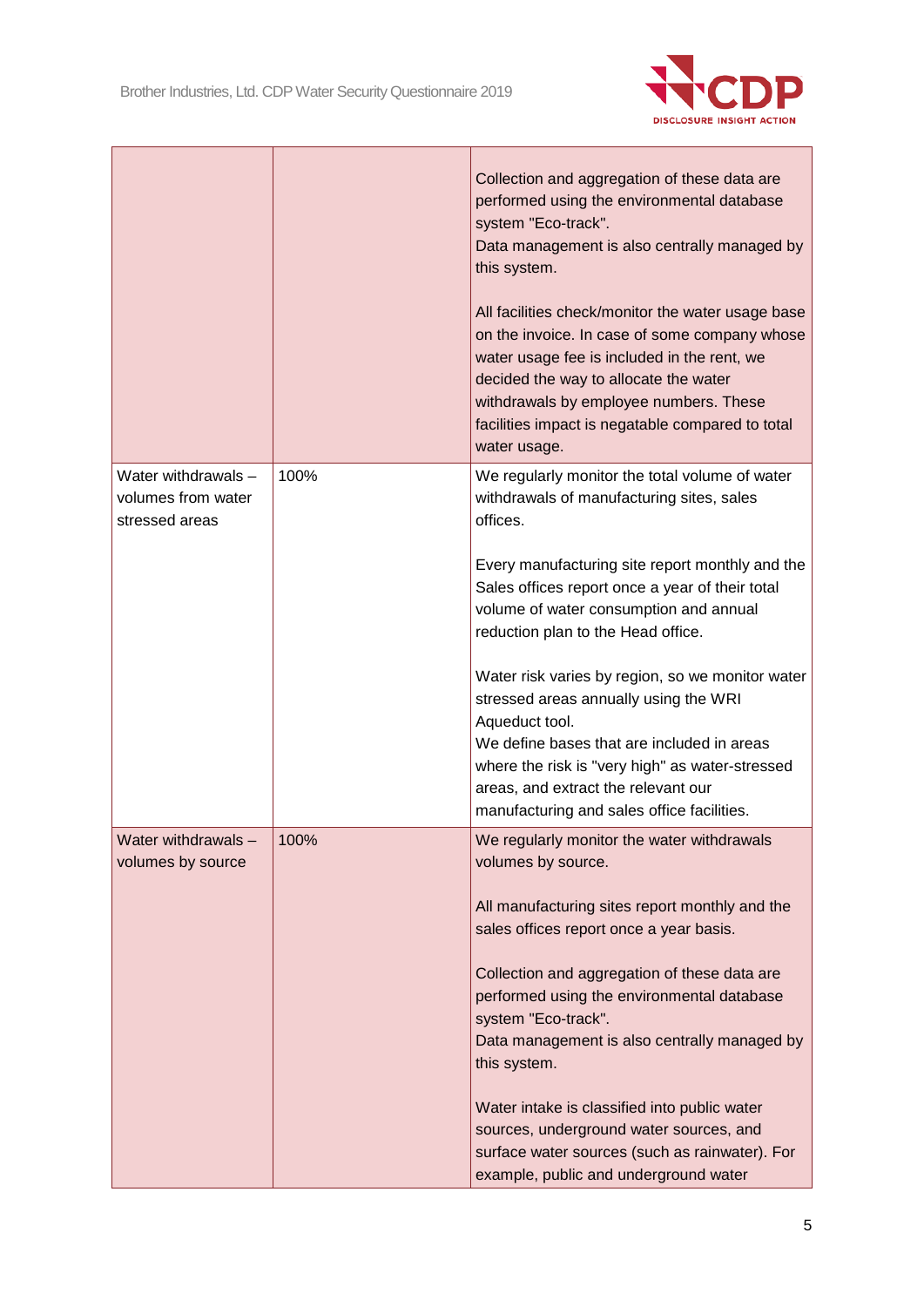

|                                                 |               | withdrawals are measured by bill or flow meter,<br>and rainwater is measured by tank capacity and<br>recovery frequency.                                                                                                                                                                                                                                                     |
|-------------------------------------------------|---------------|------------------------------------------------------------------------------------------------------------------------------------------------------------------------------------------------------------------------------------------------------------------------------------------------------------------------------------------------------------------------------|
| Water withdrawals<br>quality                    | Not monitored | Brother group is receiving water supply through<br>public organizations and the management<br>organization of the industrial estate. The supply<br>agency conducts water quality inspections. We<br>do not inspect the water quality by ourselves.                                                                                                                           |
| Water discharges -<br>total volumes             | 100%          | We regularly monitor the total volume of water<br>discharge of all facilities. Among all facilities in<br>the Brother group, 10% of manufacturing sites<br>constantly measure the amount of wastewater<br>using the water meter. We calculate the figures<br>monthly.<br>Since other facilities do not measure the amount                                                    |
|                                                 |               | of wastewater with the water meter, we think<br>that the same amount as the water intake is<br>drained, and we calculate the amount of<br>wastewater once a year.                                                                                                                                                                                                            |
|                                                 |               | Collection and aggregation of these data are<br>performed using the environmental database<br>system "Eco-track".<br>Data management is also centrally managed by<br>this system.                                                                                                                                                                                            |
| Water discharges -<br>volumes by<br>destination | 100%          | 25% of the wastewater from all Brother Group<br>facilities is discharged into rivers and 75% to<br>sewers.                                                                                                                                                                                                                                                                   |
|                                                 |               | At 10% manufacturing base of all facilities,<br>wastewater is constantly measured by water<br>meter, and the figures are totalled monthly.<br>Since other facilities do not measure the amount<br>of wastewater with the meter, we consider that<br>the same amount as the water intake is drained,<br>and we calculate the amount of wastewater by<br>drainage once a year. |
|                                                 |               | Collection and aggregation of these data are<br>performed using the environmental database<br>system "Eco-track".<br>Data management is also centrally managed by<br>this system.                                                                                                                                                                                            |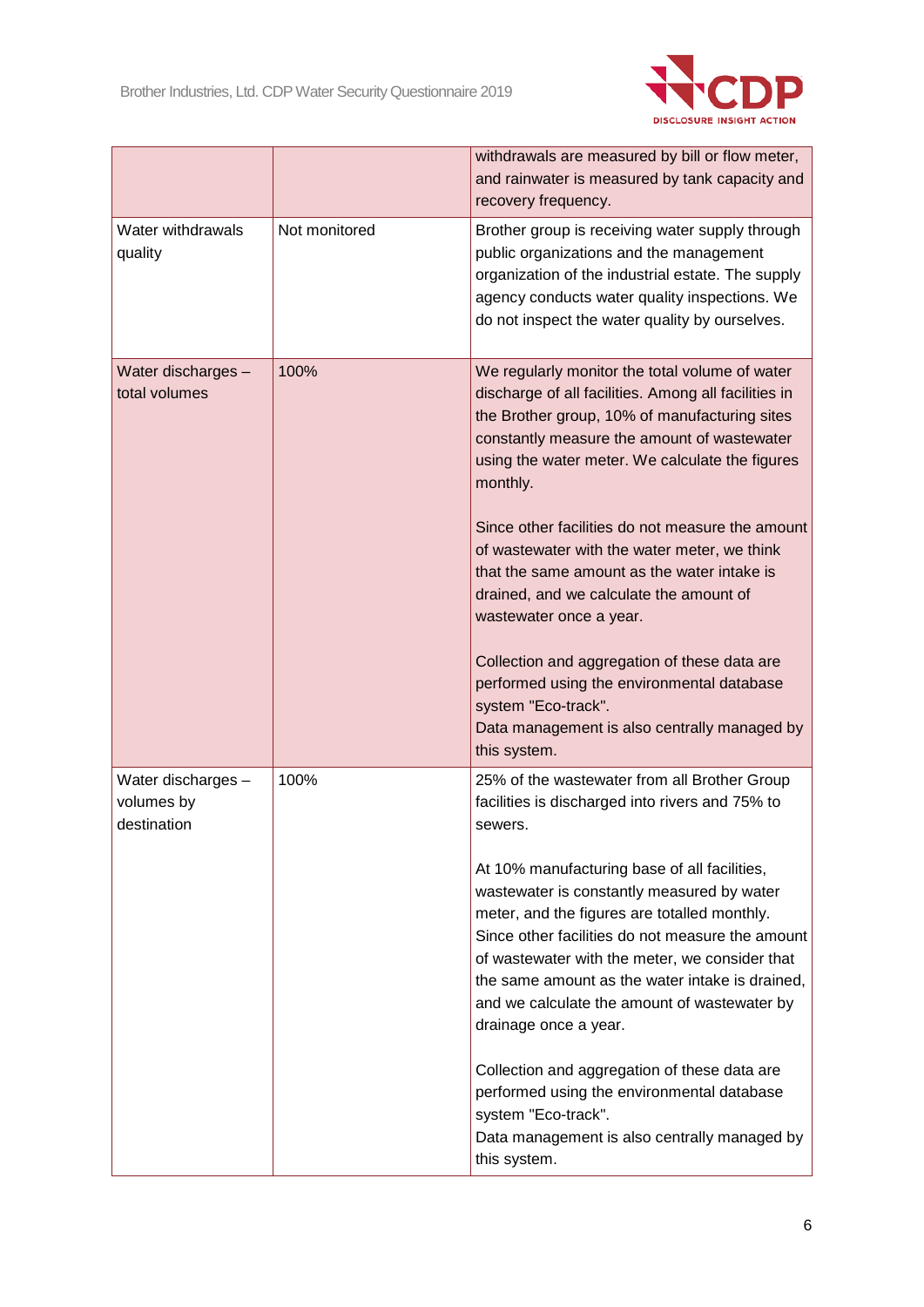

| Water discharges -<br>volumes by treatment<br>method            | 100%     | 63% of the wastewater from all facilities in the<br>Brother group is performing wastewater<br>treatment at its own wastewater treatment<br>facility, and the rest are drained to the sewer.<br>At 10% manufacturing base of all facilities,<br>wastewater is constantly measured by water<br>meter, and the figures are calculated monthly.<br>Since other facilities do not measure the amount<br>of wastewater with the meter, we consider that<br>the same amount as the water intake is drained,<br>and we calculate the amount of wastewater by<br>drainage once a year.<br>Collection and aggregation of these data are<br>performed using the environmental database<br>system "Eco-track".<br>Data management is also centrally managed by<br>this system.                                             |
|-----------------------------------------------------------------|----------|----------------------------------------------------------------------------------------------------------------------------------------------------------------------------------------------------------------------------------------------------------------------------------------------------------------------------------------------------------------------------------------------------------------------------------------------------------------------------------------------------------------------------------------------------------------------------------------------------------------------------------------------------------------------------------------------------------------------------------------------------------------------------------------------------------------|
| Water discharge<br>quality - by standard<br>effluent parameters | $1 - 25$ | We regularly measure the quality of wastewater<br>at 17% of the facilities in all Brother Group<br>facilities.<br>Collection and aggregation of these data are<br>performed using the environmental database<br>system "Eco-track".<br>Data management is also centrally managed by<br>this system.<br>The frequency of measurement varies<br>depending on the facility based on agreement<br>with the administration, but we have requested<br>the external supplier to measure water quality<br>on a weekly or monthly basis, and some items<br>of water quality data are constantly monitored<br>by our company. Other facilities are draining the<br>domestic wastewater into the sewage and it is<br>not necessary to measure the wastewater<br>quality according to the law, so we do not<br>monitor it. |
| Water discharge<br>quality - temperature                        | 100%     | Because the temperature of the discharged<br>water is controlled by the manufacturing site, at<br>the time of discharge it will be lower than the<br>temperature defined by the laws of each country<br>/ region. For example, in Japan, a water<br>temperature gauge is used as needed, and it is<br>confirmed to be below 45°C standard defined by<br>the Sewerage Law.                                                                                                                                                                                                                                                                                                                                                                                                                                      |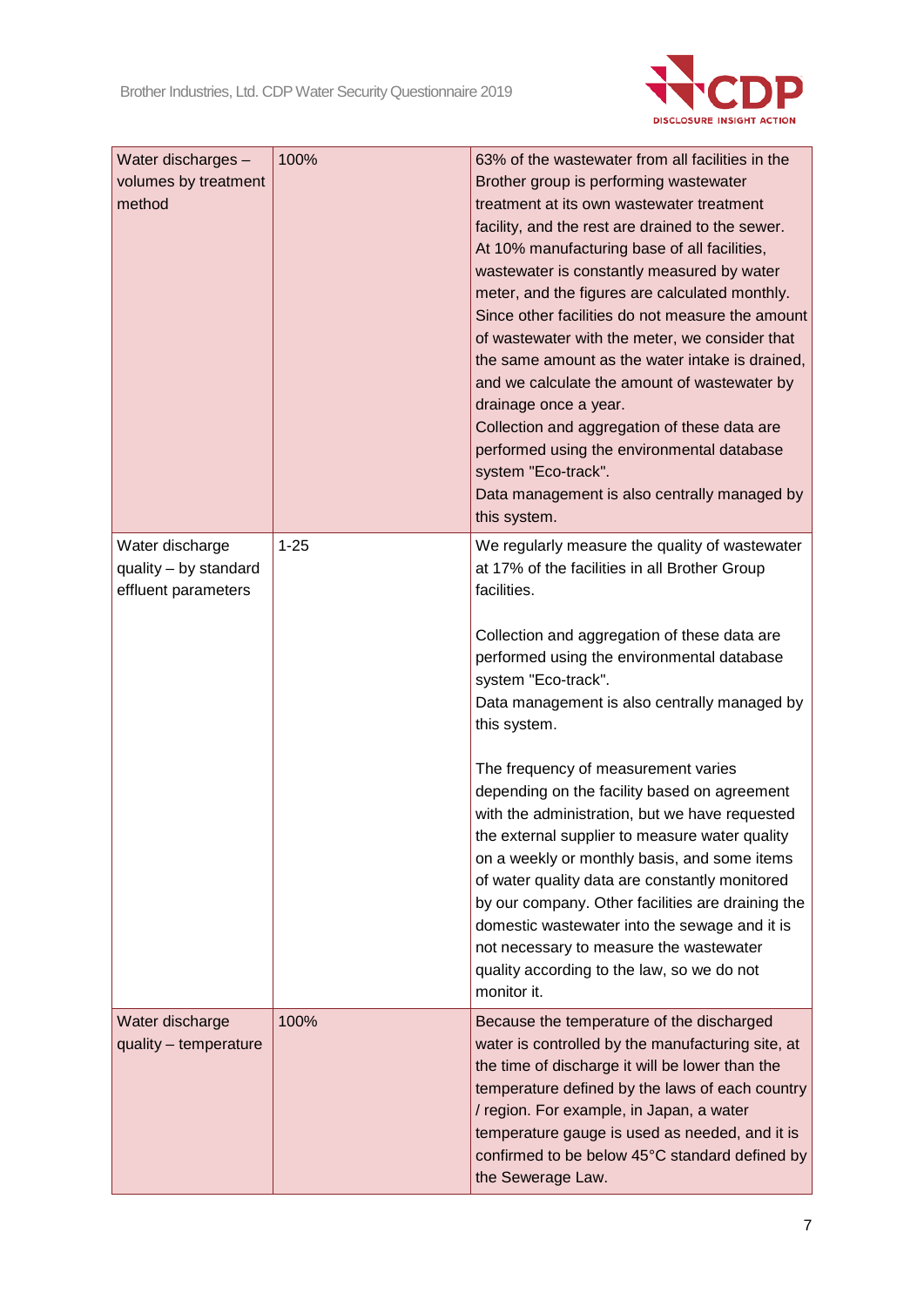

| Water consumption -<br>total volume                                                       | 100%     | We regularly measure and monitor the water<br>consumption of all 100% facilities.<br>Manufacturing site report monthly and the Sale<br>offices report once a year basis. All facilities<br>check/monitor the water usage base on invoice.<br>In case of some company whose water usage<br>fee is included in the rent, we decided the way<br>to allocate the water withdrawals by employee<br>numbers. These facilities impact is negatable<br>compared to total water usage. |
|-------------------------------------------------------------------------------------------|----------|-------------------------------------------------------------------------------------------------------------------------------------------------------------------------------------------------------------------------------------------------------------------------------------------------------------------------------------------------------------------------------------------------------------------------------------------------------------------------------|
|                                                                                           |          | Collection and aggregation of these data are<br>performed using the environmental database<br>system "Eco-track".<br>Data management is also centrally managed by<br>this system.                                                                                                                                                                                                                                                                                             |
| Water<br>recycled/reused                                                                  | $1 - 25$ | The amount of recycled water is less than 1% of<br>the total water intake and is very small, so it is<br>not measured using the water meter. We<br>calculate the value once a year.<br>Collection and aggregation of these data are<br>performed using the environmental database<br>system "Eco-track".<br>Data management is also centrally managed by<br>this system.                                                                                                      |
| The provision of fully-<br>functioning, safely<br>managed WASH<br>services to all workers | 100%     | Brother Group provides clean safe water with<br>fully-functioning service at every operating<br>location to ensure the health and safety of all<br>our employees. We check this once a year for<br>all facilities.<br>Collection and aggregation of these data are<br>performed using the environmental database<br>system "Eco-track".<br>Data management is also centrally managed by<br>this system.                                                                       |

## **W1.2b**

**(W1.2b) What are the total volumes of water withdrawn, discharged, and consumed across all your operations, and how do these volumes compare to the previous reporting year?**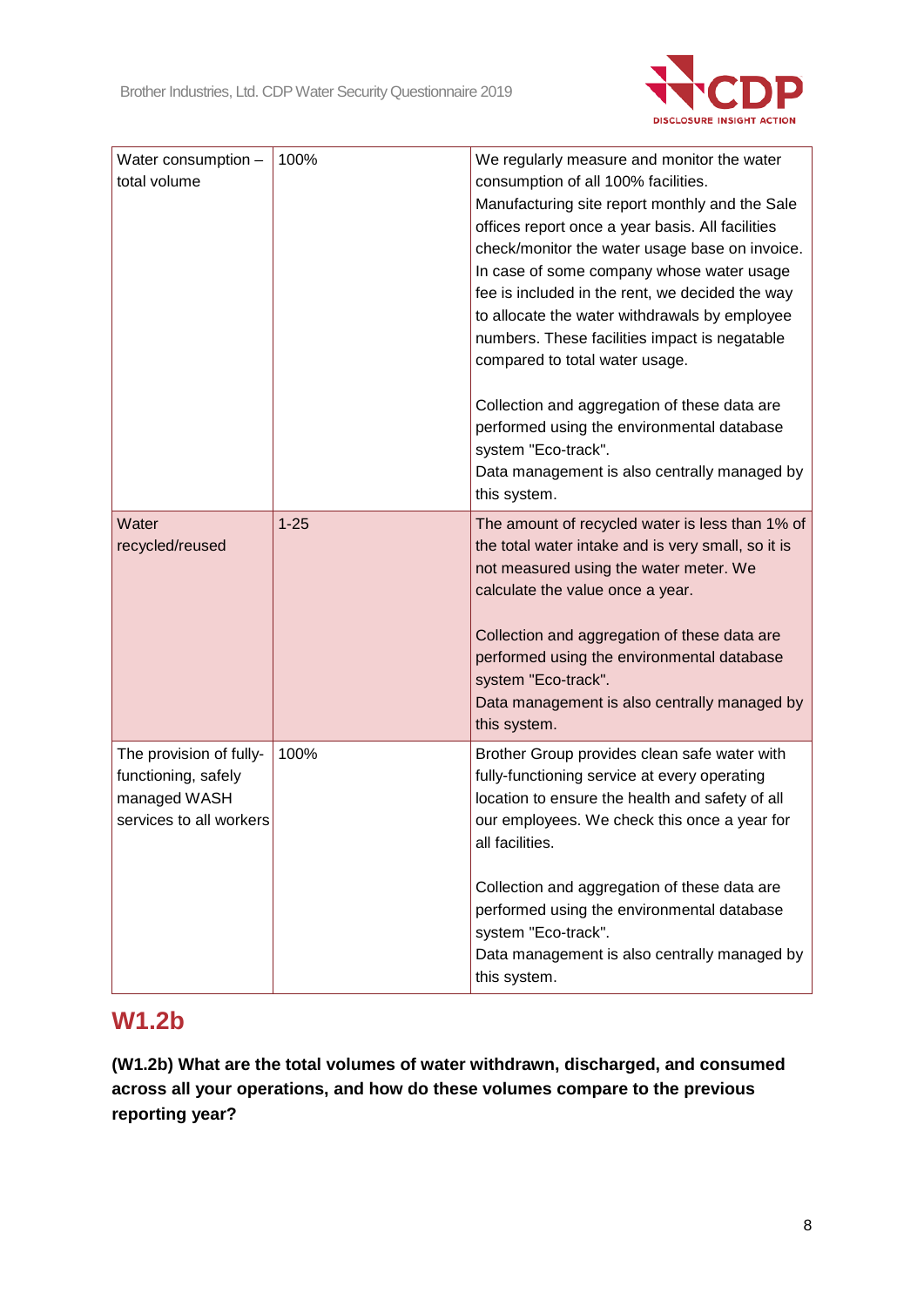

|                             | <b>Volume</b><br>(megaliters/year) | <b>Comparison</b><br>with previous<br>reporting year | <b>Please explain</b>                                                                                                                                                                                                                                                                                                                                                                     |
|-----------------------------|------------------------------------|------------------------------------------------------|-------------------------------------------------------------------------------------------------------------------------------------------------------------------------------------------------------------------------------------------------------------------------------------------------------------------------------------------------------------------------------------------|
| <b>Total</b><br>withdrawals | 1,406.76                           | About the same                                       | We collect total water intake (withdrawals) of<br>Brother group once a year.<br>Manufacturing sites with a high water intake<br>amount are collecting from the establishments<br>using the environmental database system "Eco-<br>track" for the intake amount measured on a<br>monthly basis.                                                                                            |
|                             |                                    |                                                      | We calculate by using the water intake<br>estimated from the number of employees<br>annually for office-based sales base with low<br>water intake.                                                                                                                                                                                                                                        |
|                             |                                    |                                                      | In the fiscal year under review, production<br>volume in China decreased due to production<br>transfer between our overseas manufacturing<br>facilities by our production strategy. As a result,<br>water consumption during production was<br>decreased.                                                                                                                                 |
|                             |                                    |                                                      | The total water intake in the reporting year<br>decreased by 2% from last year, but it was not a<br>big change, so we selected "About the same".<br>The selection criteria of Brother is as follows.                                                                                                                                                                                      |
|                             |                                    |                                                      | Much lower: Under 30%<br>Lower: -30 to -5%                                                                                                                                                                                                                                                                                                                                                |
|                             |                                    |                                                      | About the same: Within $\pm$ 5%<br>Higher: $+5$ to $+30%$<br>Much higher: Over +30%                                                                                                                                                                                                                                                                                                       |
|                             |                                    |                                                      | When calculated based on $W = D + C$ , the sum<br>of emissions and consumption is considered as<br>water withdrawal.                                                                                                                                                                                                                                                                      |
|                             |                                    |                                                      | In fiscal 2017, we established the Brother Group<br>Environmental Vision 2050. As part of the<br>resource circulation, we have advocated<br>"promoting the efficient use of water resources<br>at group our manufacturing and sales office<br>facilities and the appropriate treatment of<br>wastewater". Furthermore, in order to carry out<br>specific activities of the "Brother Group |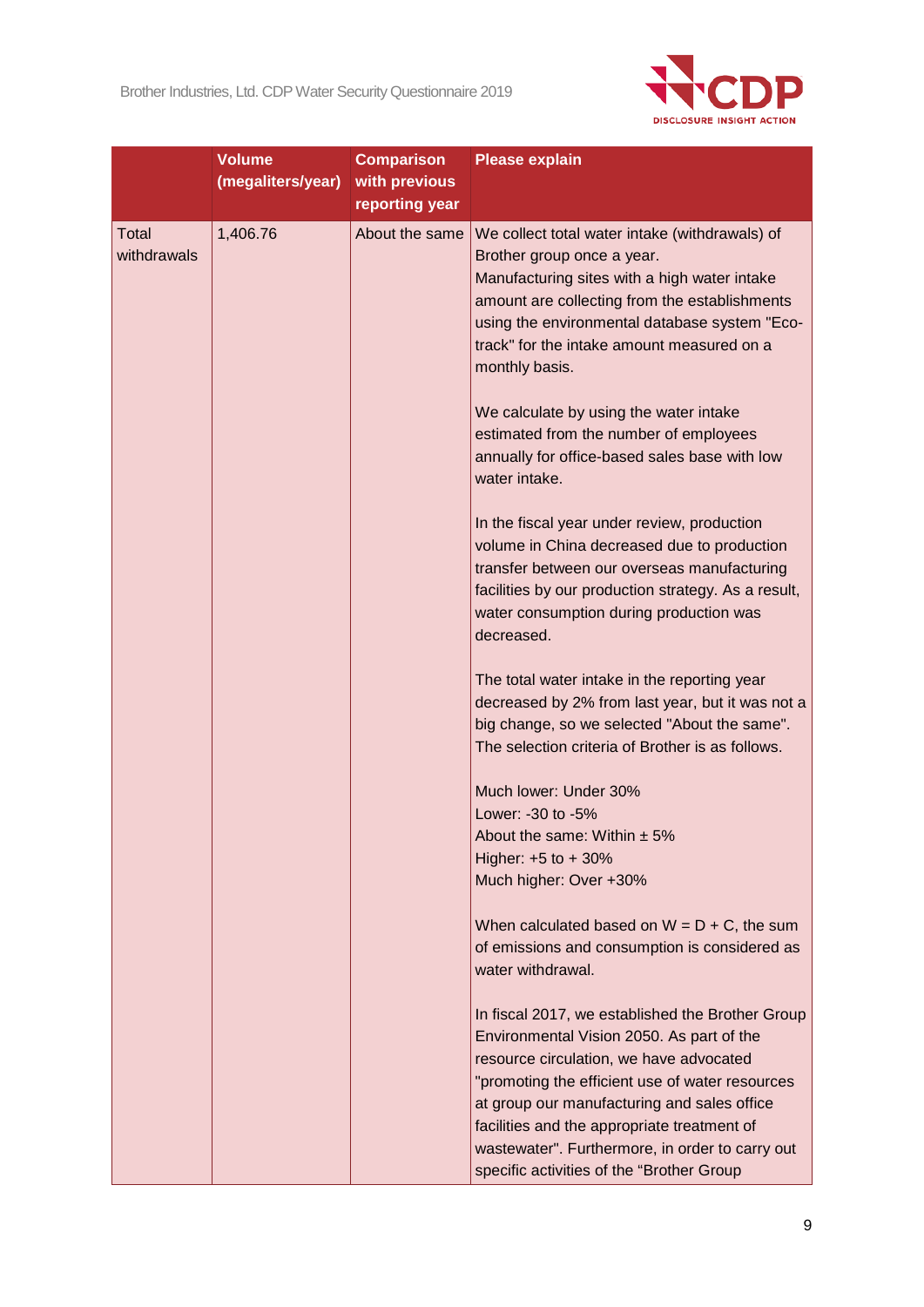

|                | sales basis) We are working on water reduction<br>with the goal of As a result, in the mid to long<br>term, the amount of water withdrawal (per unit of<br>sales) is expected to decrease. In the short<br>term, in fiscal 2019, we plan to reduce the<br>amount of water intake (production unit) by 1%<br>compared to fiscal 2018.                                                             |
|----------------|--------------------------------------------------------------------------------------------------------------------------------------------------------------------------------------------------------------------------------------------------------------------------------------------------------------------------------------------------------------------------------------------------|
| About the same | We collect total water consumption of Brother<br>group once a year.<br>Manufacturing sites with a high water<br>consumption amount are collecting from the<br>establishments using the environmental<br>database system "Eco-track" for the<br>consumption amount measured on a monthly<br>basis.<br>We calculate by using the water consumption<br>estimated from the number of employees       |
|                | annually for office-based sales base with low<br>water consumption.<br>In the fiscal year under review, production<br>volume in China decreased due to production<br>transfer between our overseas manufacturing<br>facilities by our production strategy. As a result,<br>the amount of drainage decreased as the<br>amount of water used during production<br>decreased.                       |
|                | The total water discharges in the reporting year<br>decreased by 3% from last year, but it was not a<br>big change, so we selected "About the same".<br>The selection criteria of Brother is as follows.<br>Much lower: Under 30%<br>Lower: -30 to -5%<br>About the same: Within $\pm$ 5%<br>Higher: $+5$ to $+30%$<br>Much higher: Over + 30%<br>When calculated based on $W = D + C$ , the sum |
|                |                                                                                                                                                                                                                                                                                                                                                                                                  |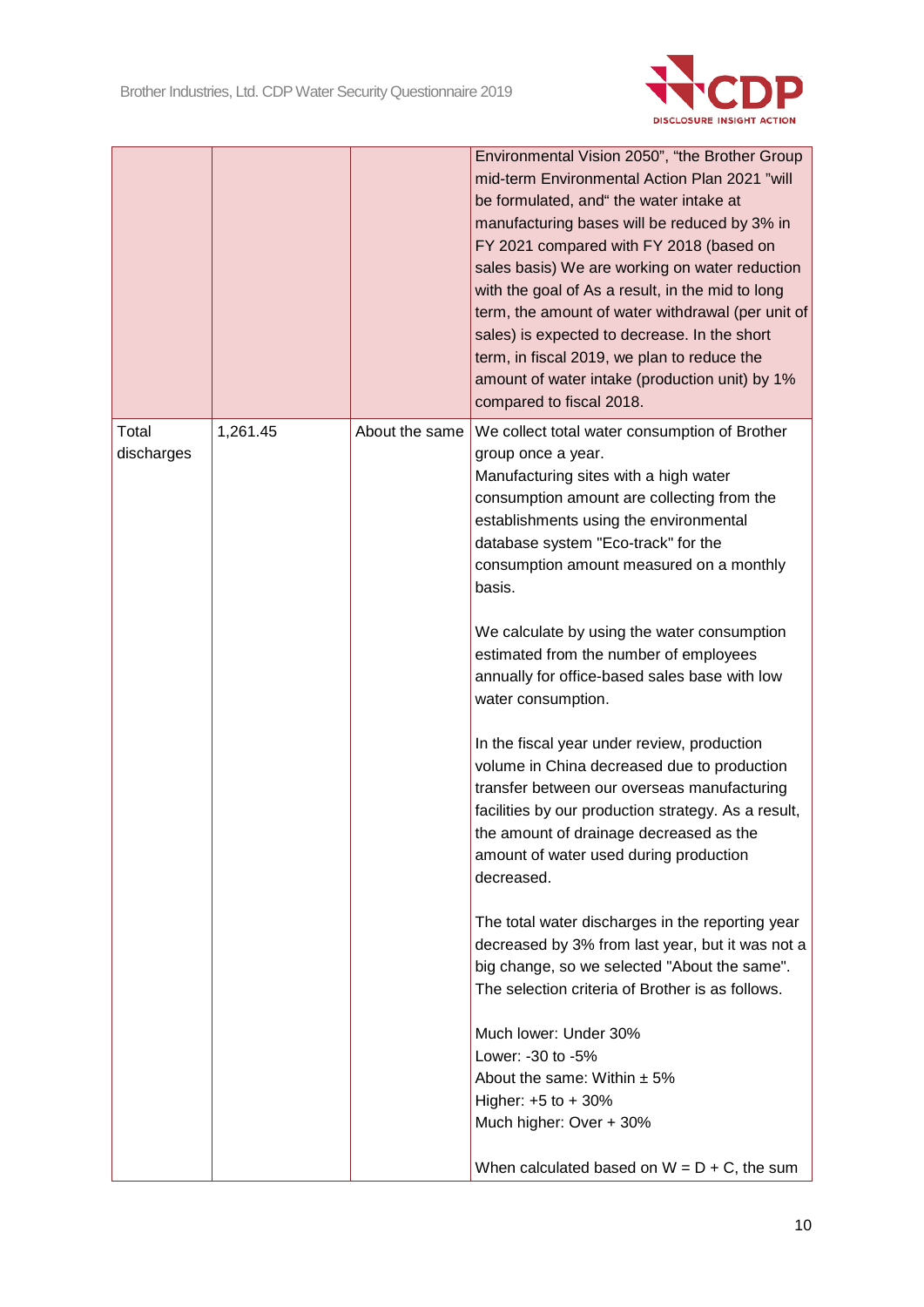

|                      |        |                | of emissions and consumption is considered as<br>water withdrawal.                                                                                                                                                                                                                                                                                                                                                                                                                                                                                                                                                                                                                                                                                                                                                                                                                                                                                                         |
|----------------------|--------|----------------|----------------------------------------------------------------------------------------------------------------------------------------------------------------------------------------------------------------------------------------------------------------------------------------------------------------------------------------------------------------------------------------------------------------------------------------------------------------------------------------------------------------------------------------------------------------------------------------------------------------------------------------------------------------------------------------------------------------------------------------------------------------------------------------------------------------------------------------------------------------------------------------------------------------------------------------------------------------------------|
|                      |        |                | In fiscal 2017, we established the Brother Group<br>Environmental Vision 2050. As part of the<br>resource circulation, we have advocated<br>"promoting the efficient use of water resources<br>at group our manufacturing and sales office<br>facilities and the appropriate treatment of<br>wastewater". Furthermore, in order to carry out<br>specific activities of the "Brother Group<br>Environmental Vision 2050", "the Brother Group<br>mid-term Environmental Action Plan 2021 "will<br>be formulated, and" the water intake at<br>manufacturing bases will be reduced by 3% in<br>FY 2021 compared with FY 2018 (based on<br>sales basis) We are working on water reduction<br>with the goal of As a result, in the mid to long<br>term, the amount of water withdrawal (per unit of<br>sales) is expected to decrease. In the short<br>term, in fiscal 2019, we plan to reduce the<br>amount of water intake (production unit) by 1%<br>compared to fiscal 2018. |
| Total<br>consumption | 145.31 | About the same | We collect total water consumption of Brother<br>group once a year.<br>Manufacturing sites with a high water<br>consumption amount are collecting from the<br>establishments using the environmental<br>database system "Eco-track" for the<br>consumption amount measured on a monthly<br>basis.<br>For low-consumption of sales office based<br>facilities, we use consumption estimated from<br>the number of employees per year.<br>The total water consumption in the reporting<br>year decreased by 5% from last year, but it was<br>not a big change, so we selected "About the<br>same". The selection criteria of Brother is as<br>follows.<br>Much lower: Under 30%<br>Lower: -30 to -5%<br>About the same: Within $\pm$ 5%<br>Higher: $+5$ to $+30%$                                                                                                                                                                                                            |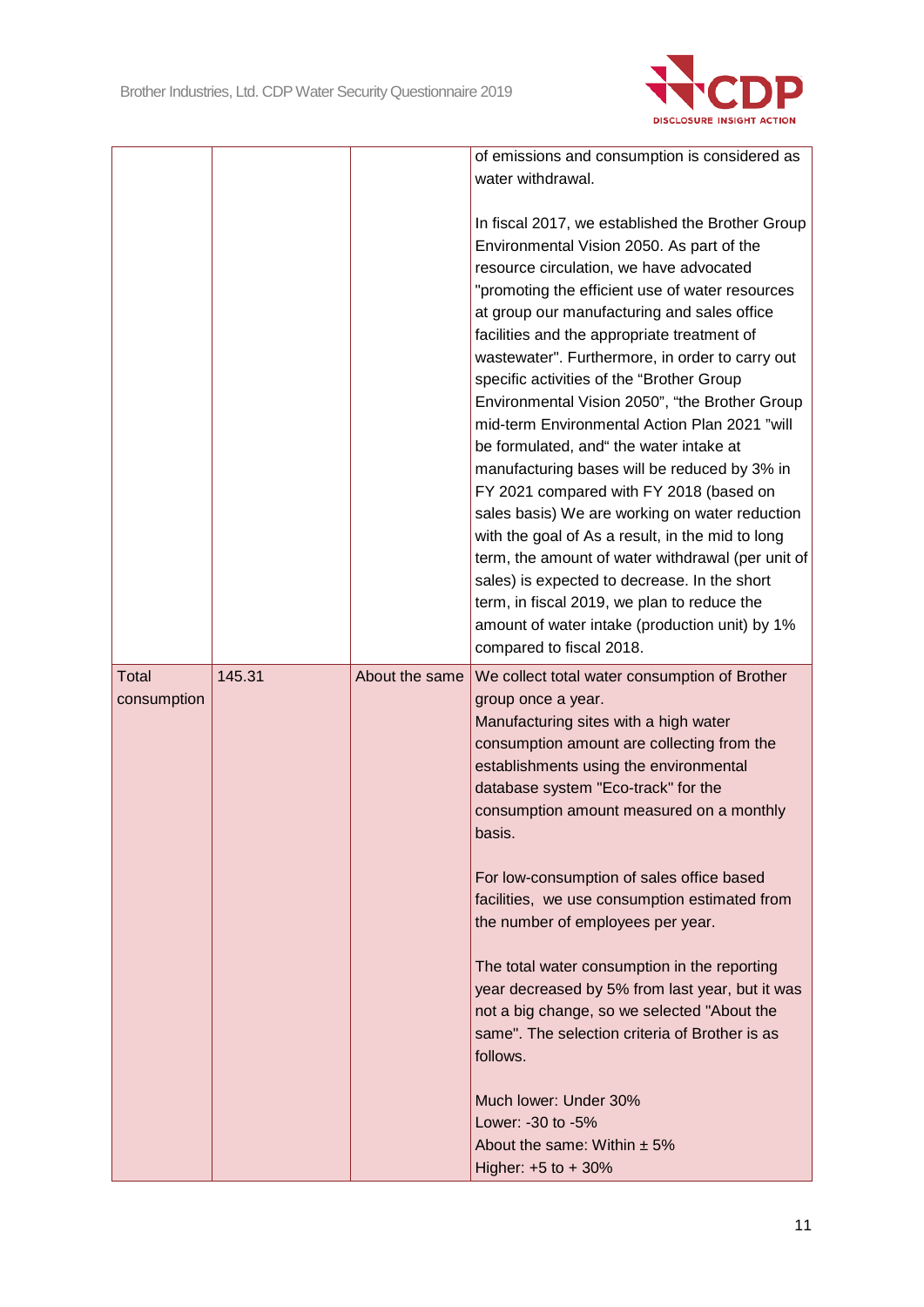

| Much higher: Over + 30%                           |
|---------------------------------------------------|
|                                                   |
| When calculated based on $W = D + C$ , the sum    |
| of emissions and consumption is considered as     |
| water withdrawal.                                 |
|                                                   |
| In fiscal 2017, we established the Brother Group  |
| Environmental Vision 2050. As part of the         |
|                                                   |
| resource circulation, we have advocated           |
| "promoting the efficient use of water resources   |
| at group our manufacturing and sales office       |
| facilities and the appropriate treatment of       |
| wastewater". Furthermore, in order to carry out   |
| specific activities of the "Brother Group         |
| Environmental Vision 2050", "the Brother Group    |
| mid-term Environmental Action Plan 2021 "will     |
| be formulated, and" the water intake at           |
| manufacturing bases will be reduced by 3% in      |
| FY 2021 compared with FY 2018 (based on           |
| sales basis) We are working on water reduction    |
| with the goal of As a result, in the mid to long  |
| term, the amount of water withdrawal (per unit of |
| sales) is expected to decrease. In the short      |
| term, in fiscal 2019, we plan to reduce the       |
| amount of water intake (production unit) by 1%    |
| compared to fiscal 2018.                          |
|                                                   |

## **W1.2d**

**(W1.2d) Provide the proportion of your total withdrawals sourced from water stressed areas.**

| %<br>withdrawn<br>from<br><b>stressed</b><br>areas | <b>Comparison</b><br>with previous<br>reporting year | tool            | <b>Identification Please explain</b>                                                                                                                                                                                                                                                                                                                                                                                 |
|----------------------------------------------------|------------------------------------------------------|-----------------|----------------------------------------------------------------------------------------------------------------------------------------------------------------------------------------------------------------------------------------------------------------------------------------------------------------------------------------------------------------------------------------------------------------------|
| Row 8.94                                           | Higher                                               | WRI<br>Aqueduct | Although there are many offices around the<br>world, we have selected the WRI Aqueduct as<br>a tool to assess water stress in all offices by<br>comprehensively evaluating water stress in<br>these areas. We identified bases in China and<br>the Philippines as our bases, particularly facing<br>high water stress. Of all water intake, the ratio<br>of water intake at these sites is about 9% of<br>the total. |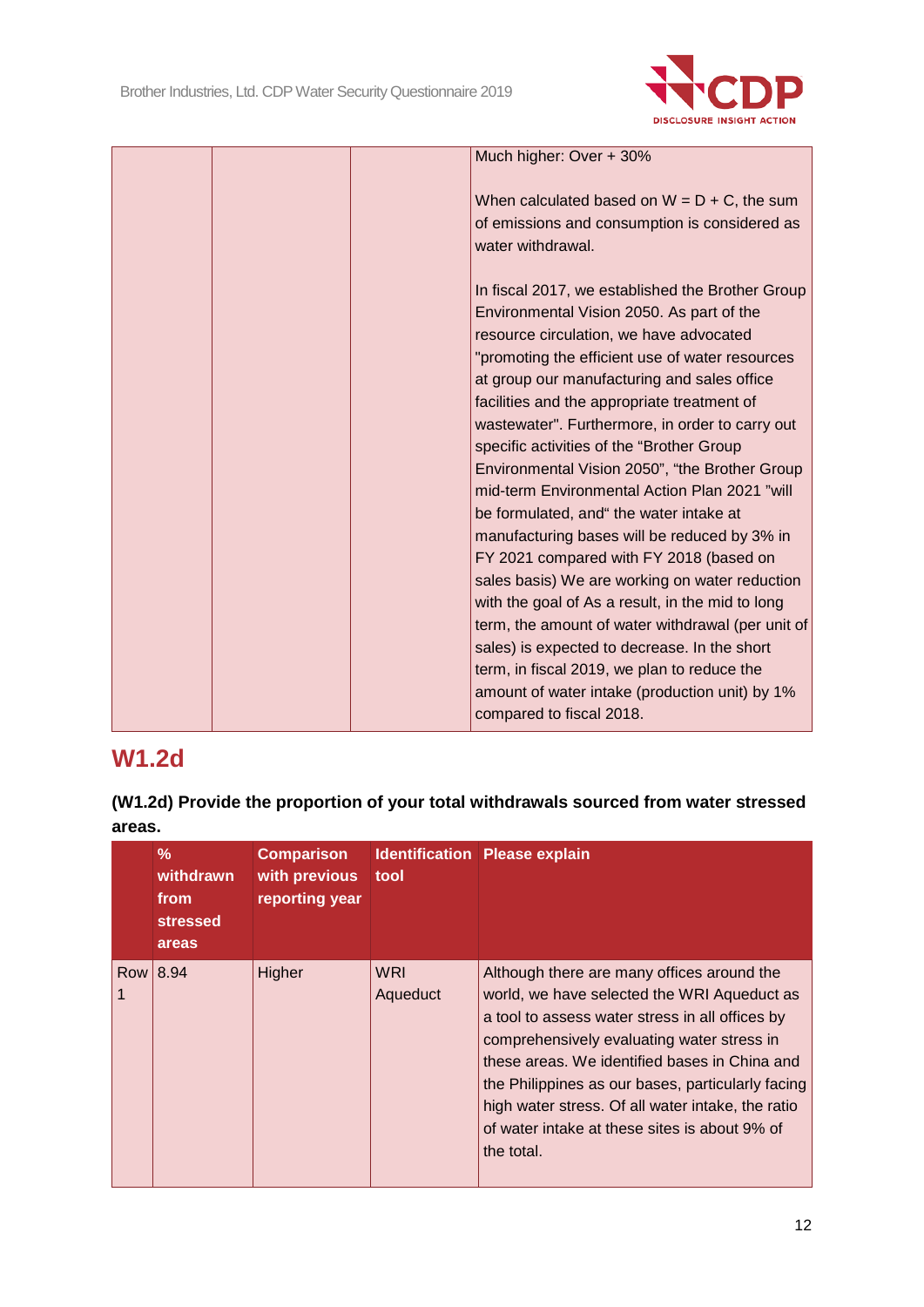

|  | This year, the Philippines was added as a new  |
|--|------------------------------------------------|
|  | area with high water stress. Therefore, it has |
|  | increased by about 7% compared to the          |
|  | previous year.                                 |
|  |                                                |
|  | Selection criteria are as follows.             |
|  |                                                |
|  | Much lower: Under 30%                          |
|  | Lower: $-30$ to $-5\%$                         |
|  | About the same: Within $\pm$ 5%                |
|  | Higher: $+5$ to $+30%$                         |
|  | Much higher: Over + 30%                        |

## **W1.2h**

## **(W1.2h) Provide total water withdrawal data by source.**

|                                                                                           | <b>Relevance Volume</b> | (megaliters/year) | <b>Comparison</b><br>with<br>previous<br>reporting<br>year | <b>Please explain</b>                                                                                                                                                                                                                                                                                                                                                                                                                                                                                                                                                                                                                                                                                                                                                 |
|-------------------------------------------------------------------------------------------|-------------------------|-------------------|------------------------------------------------------------|-----------------------------------------------------------------------------------------------------------------------------------------------------------------------------------------------------------------------------------------------------------------------------------------------------------------------------------------------------------------------------------------------------------------------------------------------------------------------------------------------------------------------------------------------------------------------------------------------------------------------------------------------------------------------------------------------------------------------------------------------------------------------|
| Fresh surface water,<br>including rainwater,<br>water from wetlands,<br>rivers, and lakes | <b>Not</b><br>relevant  |                   |                                                            | Water is essential because it<br>is used in the production<br>process of the product and<br>as drinking water for<br>employees. However, poor<br>water quality adversely<br>affects product quality and<br>equipment. In addition,<br>rainwater supply is unstable,<br>and direct pumping of water<br>from wetlands, rivers and<br>lakes causes water rights<br>problems for the entire basin<br>and is an unstable source of<br>supply. Therefore, the<br>facilities of the Brother<br>Group do not consume<br>water directly from wetlands,<br>rivers and lakes. There are<br>no plans to use it in the<br>future. On the other hand,<br>for rainwater, we use the<br>stored rainwater for watering<br>trees, etc. from the viewpoint<br>of water recycling. In the |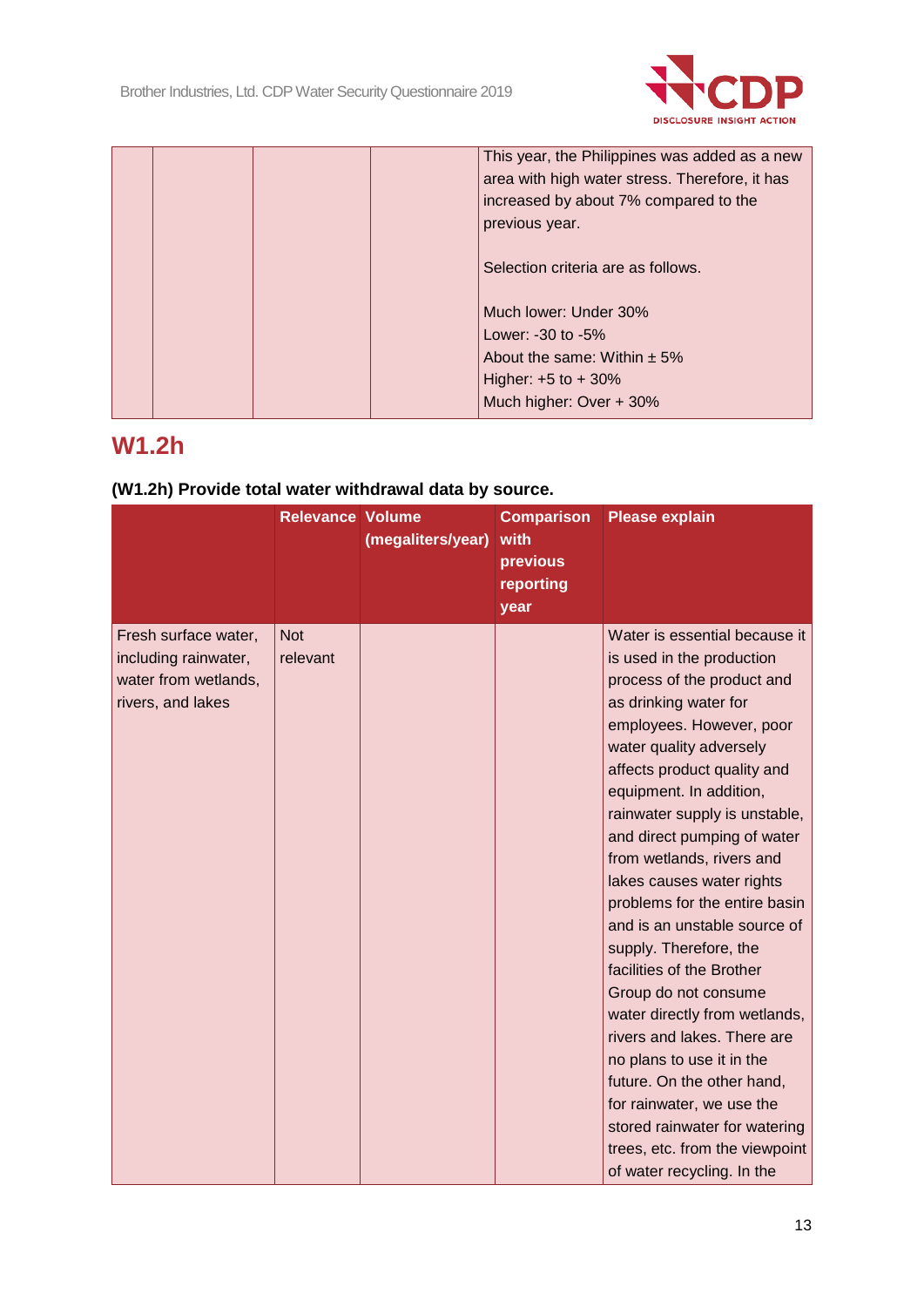

|                                           |                        |       |                   | Brother Group's operations,<br>fresh water surface water is<br>not essential in this way, so<br>"Not applicable" was<br>selected. Such water<br>recycling and water saving<br>activities conducted by<br><b>Brother manufacturing</b><br>facilities around the world<br>are consolidated and<br>centrally managed. In this<br>way, a system is in place to<br>develop activities.                                                                                                                                                                                                                                                                                                                                                                                                                                                |
|-------------------------------------------|------------------------|-------|-------------------|----------------------------------------------------------------------------------------------------------------------------------------------------------------------------------------------------------------------------------------------------------------------------------------------------------------------------------------------------------------------------------------------------------------------------------------------------------------------------------------------------------------------------------------------------------------------------------------------------------------------------------------------------------------------------------------------------------------------------------------------------------------------------------------------------------------------------------|
| <b>Brackish surface</b><br>water/Seawater | <b>Not</b><br>relevant |       |                   | Water is required to<br>manufacture our products<br>and for our employees.<br>Therefore, we believe it is<br>important to keep the cost of<br>water intake as low as<br>possible while using water<br>that can be supplied stably.<br>It is very dangerous to rely<br>on non-renewable ground<br>water as it is an unstable<br>water source and in terms of<br>business continuity. In order<br>to continue the business, the<br>Brother Group facilities use<br>water and groundwater<br>(renewable) taken from the<br>water source of a third party<br>that is a stable water source,<br>and use underground water<br>(non-renewable) to continue<br>the business. I have not.<br>Therefore, "Not applicable"<br>was selected. There are no<br>plans to withdraw non-<br>renewable groundwater<br>either now or in the future. |
| Groundwater-<br>renewable                 | Relevant               | 99.82 | About the<br>same | Since we need water to<br>manufacture our products<br>and for our employees, it is<br>important to utilize water that<br>can be supplied stably. If it is<br>difficult to take water from a                                                                                                                                                                                                                                                                                                                                                                                                                                                                                                                                                                                                                                      |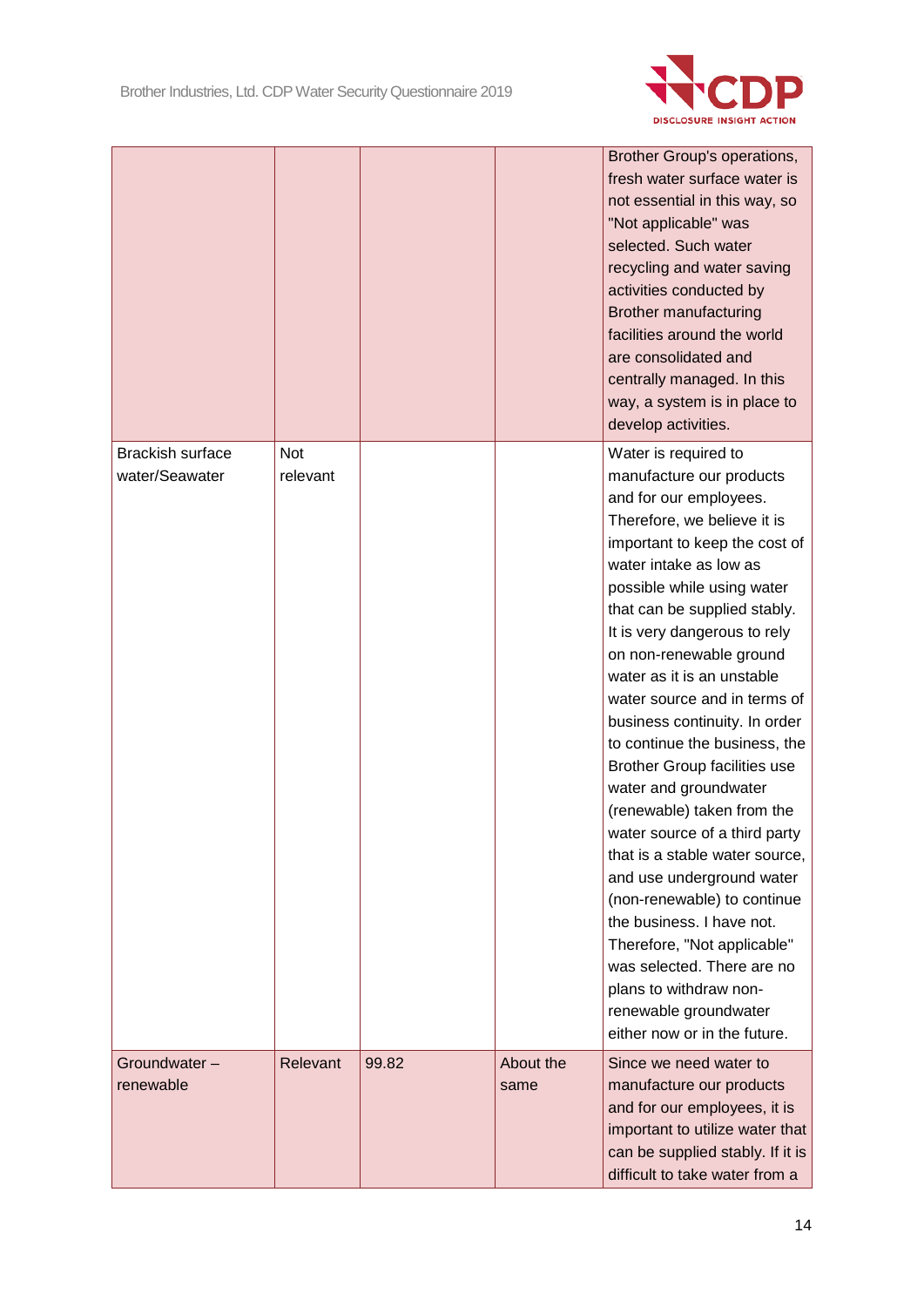

|                                 |                        |  | third party water source,<br>pump water from the<br>underground water source.<br>We selected 'related'<br>because the Brother Group's<br>three manufacturing facilities<br>in Japan, the Philippines and<br>Slovakia used pumped<br>groundwater (renewable<br>energy).<br>This corresponds to 7% of                                                                                                                   |
|---------------------------------|------------------------|--|-----------------------------------------------------------------------------------------------------------------------------------------------------------------------------------------------------------------------------------------------------------------------------------------------------------------------------------------------------------------------------------------------------------------------|
|                                 |                        |  | the Brother Group's total<br>water withdrawal.<br>Although it increased by 1%<br>from last year, it was not a<br>big change, so I chose<br>"almost the same."<br>We have formulated the                                                                                                                                                                                                                               |
|                                 |                        |  | <b>Brother Group mid-Term</b><br><b>Environmental Action Plan</b><br>2021 and are working on<br>water reduction with the goal<br>to reduce water intake<br>volume 3% per unit of sales<br>by 2021 compare to 2018 for<br>Brother Group. For this<br>reason, it is expected that<br>the amount of water<br>withdrawal (per unit of sales)<br>from groundwater<br>(renewable) will decrease in<br>the mid to long term. |
| Groundwater - non-<br>renewable | <b>Not</b><br>relevant |  | As we need water to<br>manufacture our products<br>and for our employees, we<br>believe it is important to<br>minimize the cost of water<br>intake while using water that<br>can be supplied stably. It is<br>very dangerous to rely on<br>non-renewable ground water<br>as it is an unstable water<br>source and in terms of<br>business continuity. In order<br>to continue the business, the                       |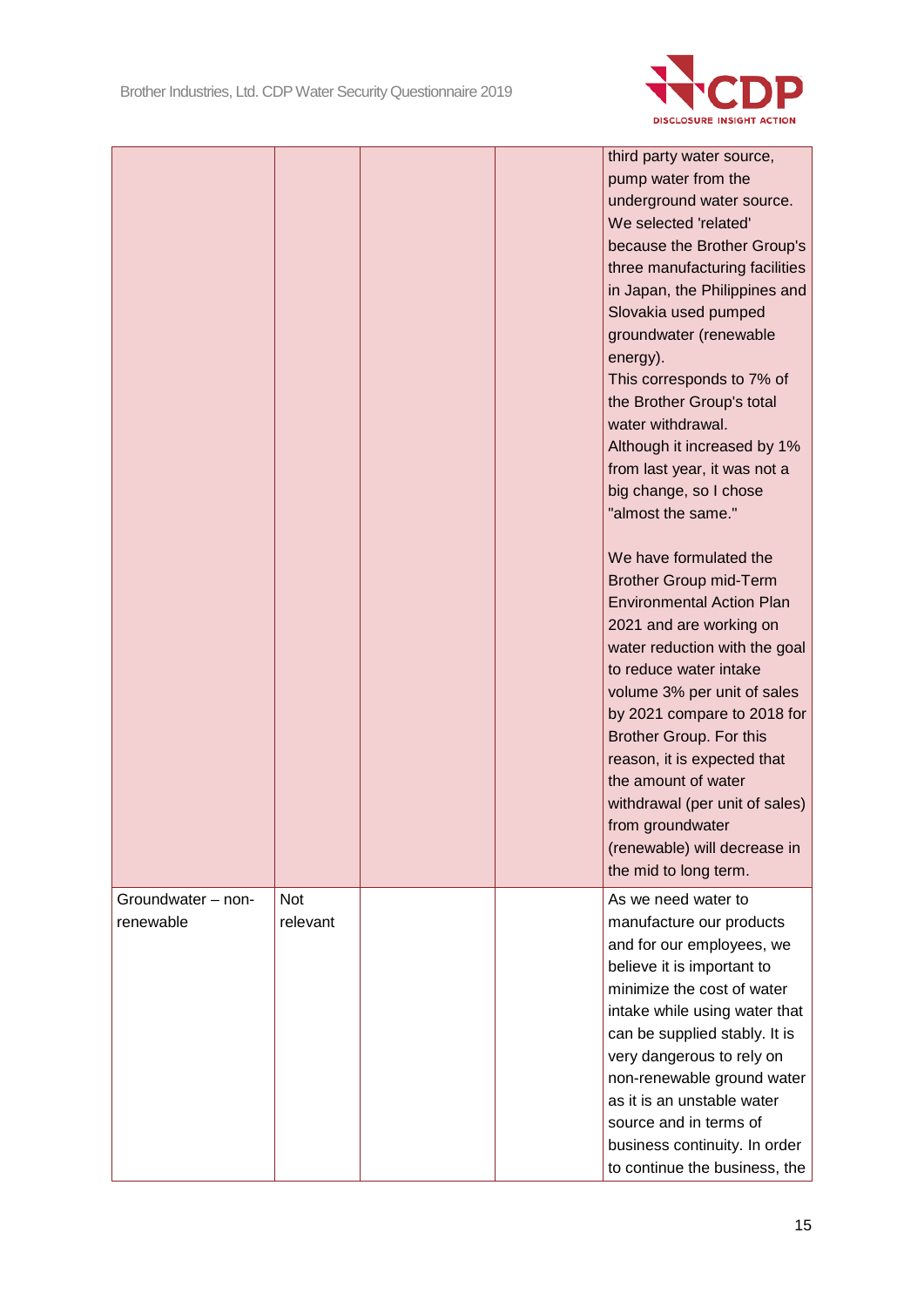

|                             |                        |          |                   | <b>Brother Group facilities use</b><br>water and groundwater<br>(renewable) taken from a<br>third party water source that<br>is a stable water source.<br>Therefore, we selected "Not<br>applicable" because we do<br>not use underground water<br>(non-renewable). There are<br>no plans to withdraw non-<br>renewable groundwater<br>either now or in the future.                                                                                                                               |
|-----------------------------|------------------------|----------|-------------------|---------------------------------------------------------------------------------------------------------------------------------------------------------------------------------------------------------------------------------------------------------------------------------------------------------------------------------------------------------------------------------------------------------------------------------------------------------------------------------------------------|
| Produced/Entrained<br>water | <b>Not</b><br>relevant |          |                   | In order to manufacture our<br>products and for our<br>employees, we need to use<br>water that can be supplied<br>stably. It is secured by water<br>and groundwater<br>(renewable) taken from third<br>party water sources. For this<br>reason, "Not applicable" was<br>selected because it is not<br>necessary to use "production<br>water / entrained water" at<br>the Brother group's facilities.<br>There are no plans to<br>withdraw "produced water /<br>entrained water" in the<br>future. |
| Third party sources         | Relevant               | 1,306.94 | About the<br>same | In order to manufacture our<br>products and for our<br>employees, we need to use<br>water that can be supplied<br>stably.<br>Third party water source is<br>public water source, good<br>quality and stable supply.<br>For this reason, 93% of the<br>Brother Group's total water<br>withdrawal is supplied from a<br>third party, and "related" was<br>selected.<br>Although it decreased 2%<br>from last year, it was not a<br>big change in the current<br>fiscal year, so we chose            |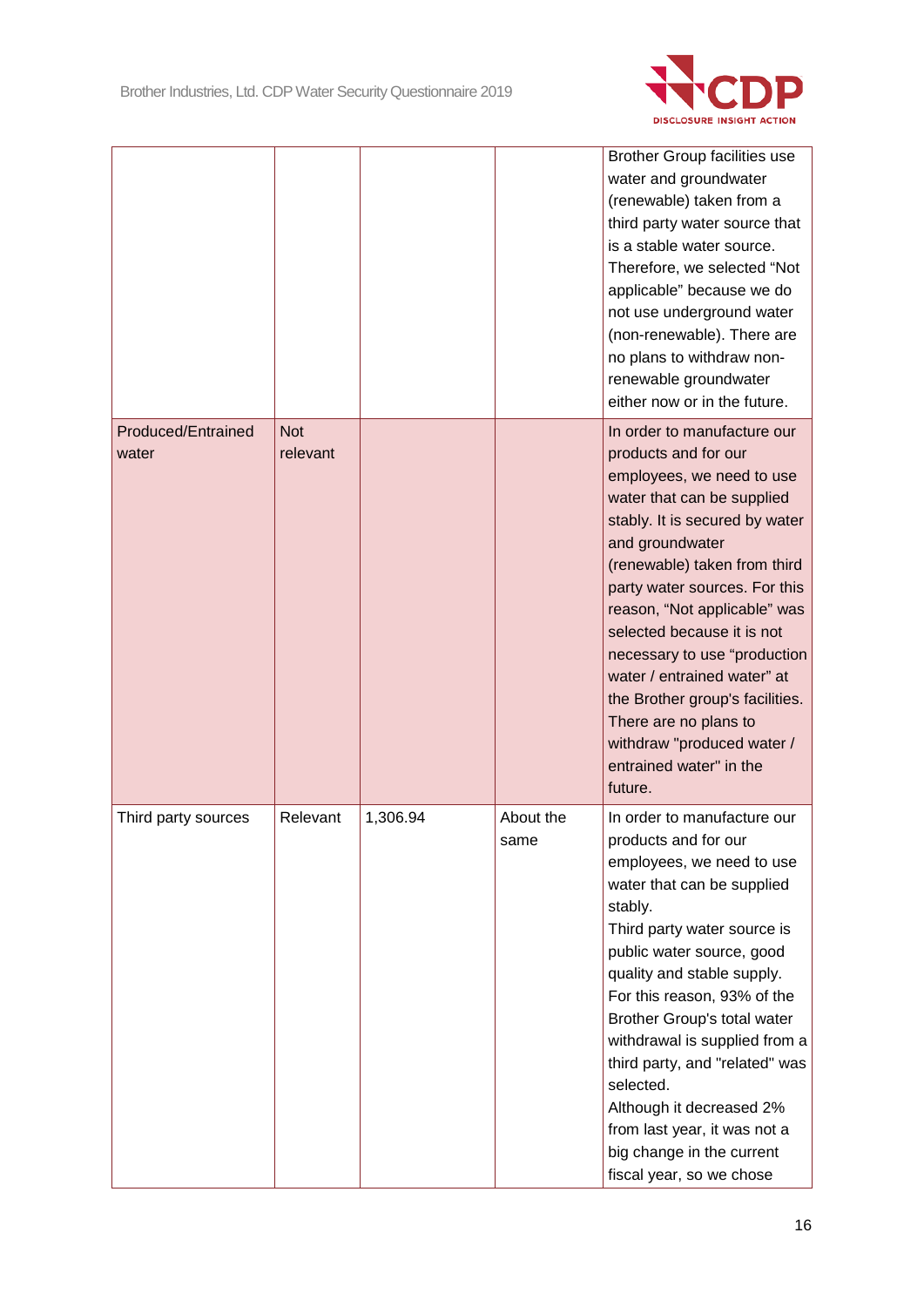

|  |  | "almost the same."                |
|--|--|-----------------------------------|
|  |  |                                   |
|  |  |                                   |
|  |  | We formulated the "Brother"       |
|  |  | Group Mid-Term                    |
|  |  | <b>Environmental Action Plan</b>  |
|  |  | 2021" to carry out specific       |
|  |  | activities of the "Brother"       |
|  |  | <b>Group Environmental Vision</b> |
|  |  | 2050" and we set a target to      |
|  |  | reduce water intake volume        |
|  |  | 3% per unit of sales by 2021      |
|  |  | compare to 2018 for Brother       |
|  |  | Group.                            |
|  |  | In the mid to long term, it is    |
|  |  | expected that the water           |
|  |  | intake from the water source      |
|  |  | of the third party (per unit of   |
|  |  | sales) will decrease.             |
|  |  |                                   |

# **W1.2i**

### **(W1.2i) Provide total water discharge data by destination.**

|                        | <b>Relevance Volume</b> | (megaliters/year) | <b>Comparison</b><br>with previous<br>reporting year | <b>Please explain</b>                                                                                                                                                                                                                                                                                                       |
|------------------------|-------------------------|-------------------|------------------------------------------------------|-----------------------------------------------------------------------------------------------------------------------------------------------------------------------------------------------------------------------------------------------------------------------------------------------------------------------------|
| Fresh surface<br>water | Relevant                | 312.84            | Lower                                                | "Relevant" was chosen because<br>25% of the total wastewater<br>volume was treated and drained<br>to rivers in compliance with<br>environmental standards.<br>As the reporting year decreased<br>by 19% compared with the<br>previous year, ""Lower"" was<br>chosen.                                                        |
|                        |                         |                   |                                                      | Based on " $W = D + C$ ", the sum<br>of emissions and consumption is<br>considered as water withdrawal.<br>We formulated the "Brother"<br><b>Group Mid-Term Environmental</b><br>Action Plan 2021" to carry out<br>specific activities of the "Brother<br><b>Group Environmental Vision</b><br>2050" and we set a target to |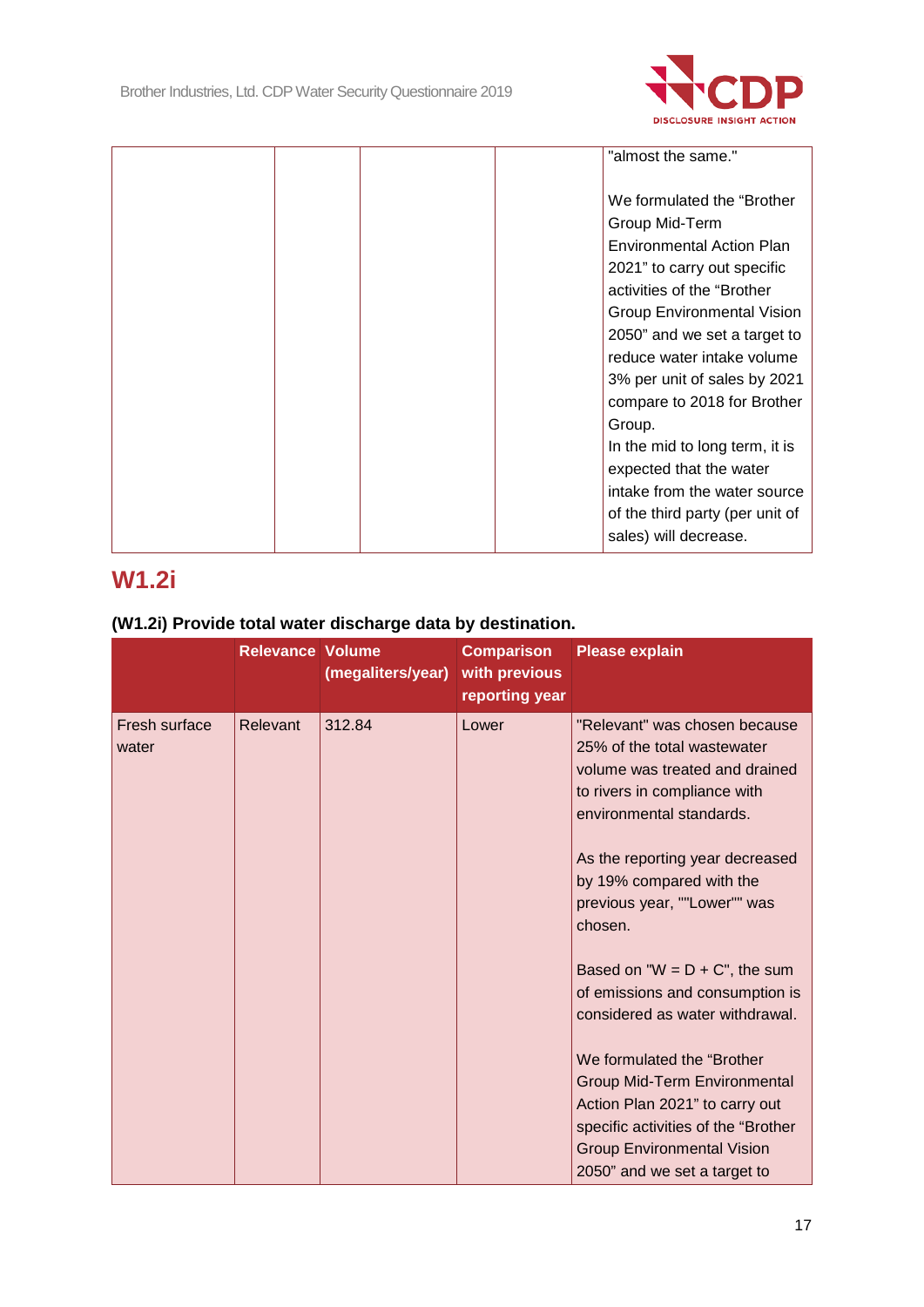

|                                              |                        |        |                   | reduce water intake volume 3%<br>per unit of sales by 2021<br>compare to 2018 for Brother<br>Group.<br>In the mid to long term, it is<br>expected that the water intake<br>from the water source of the third<br>party (per unit of sales) will<br>decrease.<br>The Brother Group drains<br>approximately 90% of the water<br>intake, of which 25% is<br>freshwater surface water.<br>In theory, it should decrease at<br>the same rate as water intake.          |
|----------------------------------------------|------------------------|--------|-------------------|-------------------------------------------------------------------------------------------------------------------------------------------------------------------------------------------------------------------------------------------------------------------------------------------------------------------------------------------------------------------------------------------------------------------------------------------------------------------|
| <b>Brackish</b><br>surface<br>water/seawater | <b>Not</b><br>relevant |        |                   | We selected "Not relevant"<br>because we have not drained to<br>Brackish surface water /<br>seawater from Brother group<br>facilities.<br>There are no plans for drainage<br>in the future.                                                                                                                                                                                                                                                                       |
| Groundwater                                  | <b>Not</b><br>relevant |        |                   | We selected "Not relevant"<br>because we are not draining to<br><b>Groundwater from Brother Group</b><br>facilities.<br>There are no plans for drainage<br>in the future.                                                                                                                                                                                                                                                                                         |
| Third-party<br>destinations                  | Relevant               | 948.61 | About the<br>same | We selected "Relevant" because<br>75% of the total drainage volume<br>is drained by the sewage<br>treatment company through the<br>sewer system.<br>Although it increased 4% from<br>last year, it was not a big change<br>in the current fiscal year, so we<br>chose "almost the same".<br>Based on " $W = D + C$ ", the sum<br>of emissions and consumption is<br>considered as water withdrawal.<br>We formulated the "Brother<br>Group Mid-Term Environmental |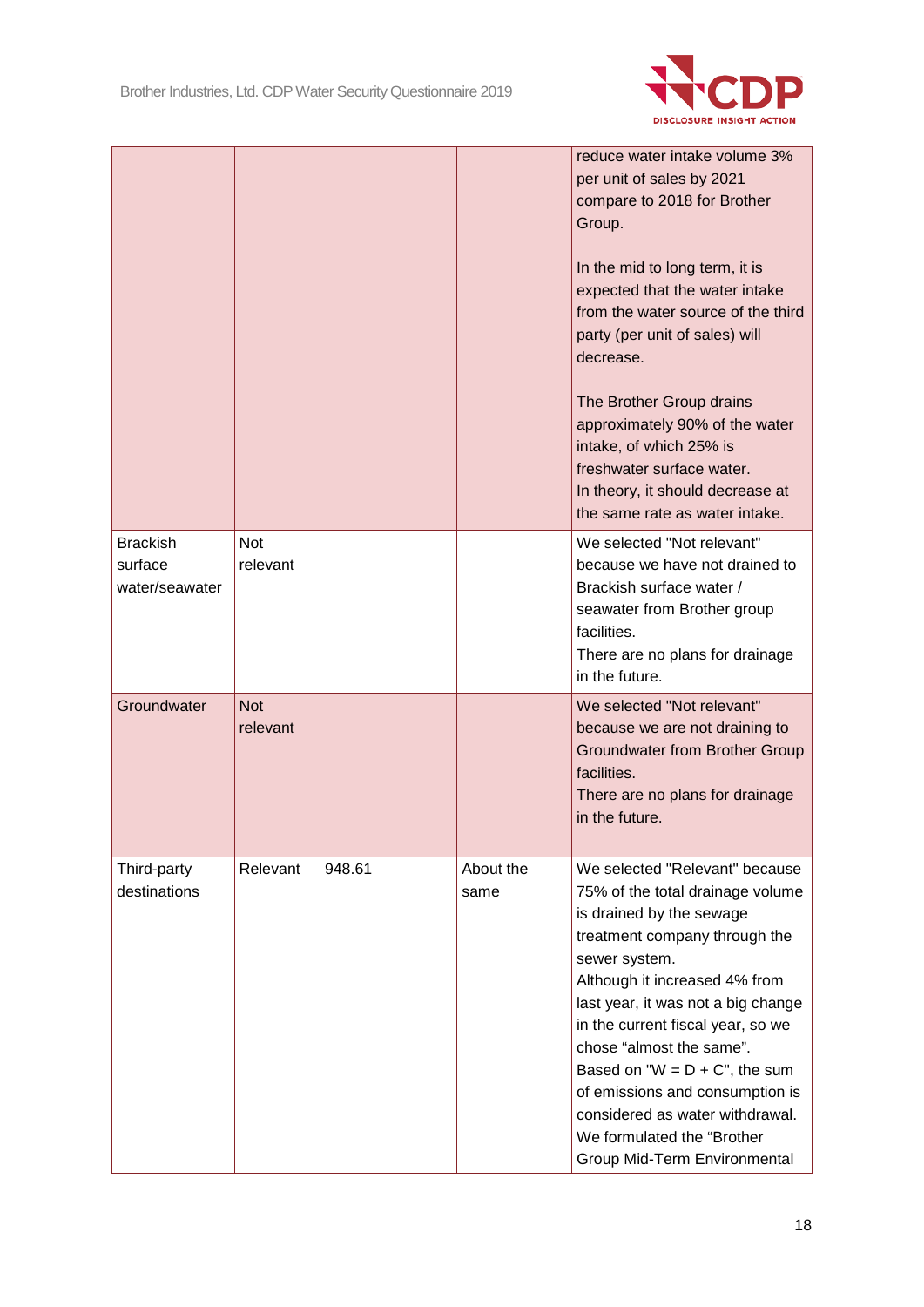

|  |  | Action Plan 2021" to carry out<br>specific activities of the "Brother<br><b>Group Environmental Vision</b><br>2050" and set a target to reduce<br>water intake volume 3% per unit<br>of sales by 2021 compare to<br>2018 for Brother Group.                                                                                                                      |
|--|--|------------------------------------------------------------------------------------------------------------------------------------------------------------------------------------------------------------------------------------------------------------------------------------------------------------------------------------------------------------------|
|  |  | In the mid to long term, it is<br>expected that the water intake<br>from the water source of the third<br>party (per unit of sales) will<br>decrease.<br>The Brother Group drains<br>approximately 90% of the water<br>intake, of which 75% is the third<br>party's discharge destination.<br>In theory, it should decrease at<br>the same rate as water intake. |

# **W1.2j**

### **(W1.2j) What proportion of your total water use do you recycle or reuse?**

|          | $\%$<br>recycled<br>and<br>reused | <b>Comparison</b><br>with previous<br>reporting year | <b>Please explain</b>                                                                                                                                                                                                                                                                                                                                                                                                                                                                                                                                                                                                                                                                                                                                                                                                                                                                                                                     |
|----------|-----------------------------------|------------------------------------------------------|-------------------------------------------------------------------------------------------------------------------------------------------------------------------------------------------------------------------------------------------------------------------------------------------------------------------------------------------------------------------------------------------------------------------------------------------------------------------------------------------------------------------------------------------------------------------------------------------------------------------------------------------------------------------------------------------------------------------------------------------------------------------------------------------------------------------------------------------------------------------------------------------------------------------------------------------|
| Row<br>1 | Less than<br>1%                   | About the same                                       | In the current fiscal year, recycled water was used for<br>circulating water in the cooling tower. In addition, we installed a<br>rain tank and promoted reuse of water, such as utilizing the<br>stored rainwater for watering trees. In particular, installing a<br>rain tank was our first attempt. Although the ratio to the total<br>water withdrawal amount is flat, in terms of the promotion of<br>our activities aimed at ensuring the sustainable use of water<br>resources, we believe that it is well underway.<br>We aim to reduce the amount of water withdrawal, and<br>recycling of recycled water is an effective measure, so we plan<br>to gradually increase it in the future. Cases that have been<br>implemented are centrally managed on a network managed by<br>our company so that our facilities around the world can be<br>used as a reference, and a system is in place for deployment<br>to other facilities. |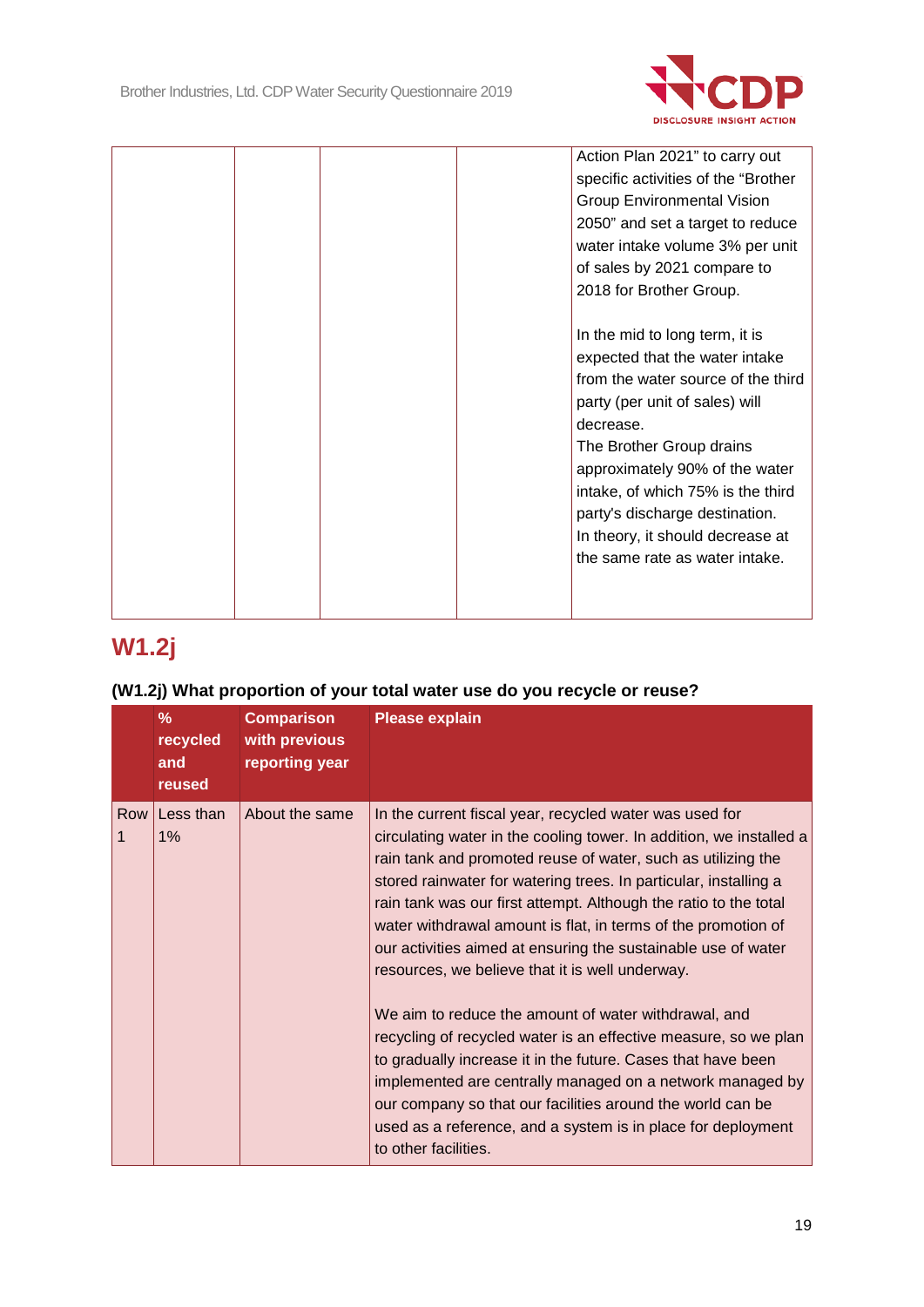

## **W1.4**

#### **(W1.4) Do you engage with your value chain on water-related issues?** Yes, our suppliers

### **W1.4a**

**(W1.4a) What proportion of suppliers do you request to report on their water use, risks and/or management information and what proportion of your procurement spend does this represent?**

#### **Row 1**

#### **% of suppliers by number**

1-25%

#### **% of total procurement spend** 51-75

#### **Rationale for this coverage**

Among all suppliers with transactions in the reporting year, we periodically ask CSR questionnaires to Tier 1 suppliers managed by Brother Group's head office department. The questionnaire includes contents to confirm the water intake and the achievement rate of water goals. Suppliers seeking questionnaires are located in 12 countries in Asia including Japan, China, Vietnam and Philippines. For suppliers who are not strong incentives but who responded to the questionnaire, we provide average values calculated from companywide responses so as to make it possible to compare with the other companies about the level of initiatives. We requested responses in the questionnaire and urge further improvement.

#### **Impact of the engagement and measures of success**

The Information obtained from Tier 1 suppliers is used as a basic information to promote CSR activities including supplier environment.

CSR questionnaire are basically asked to receive answers in the form that makes five self-evaluations.

The best evaluation score is "5" and the lower the point will be worse evaluation. It can be evaluated supplier activity level is higher as the score is higher.

#### **Comment**

### **W1.4b**

**(W1.4b) Provide details of any other water-related supplier engagement activity.**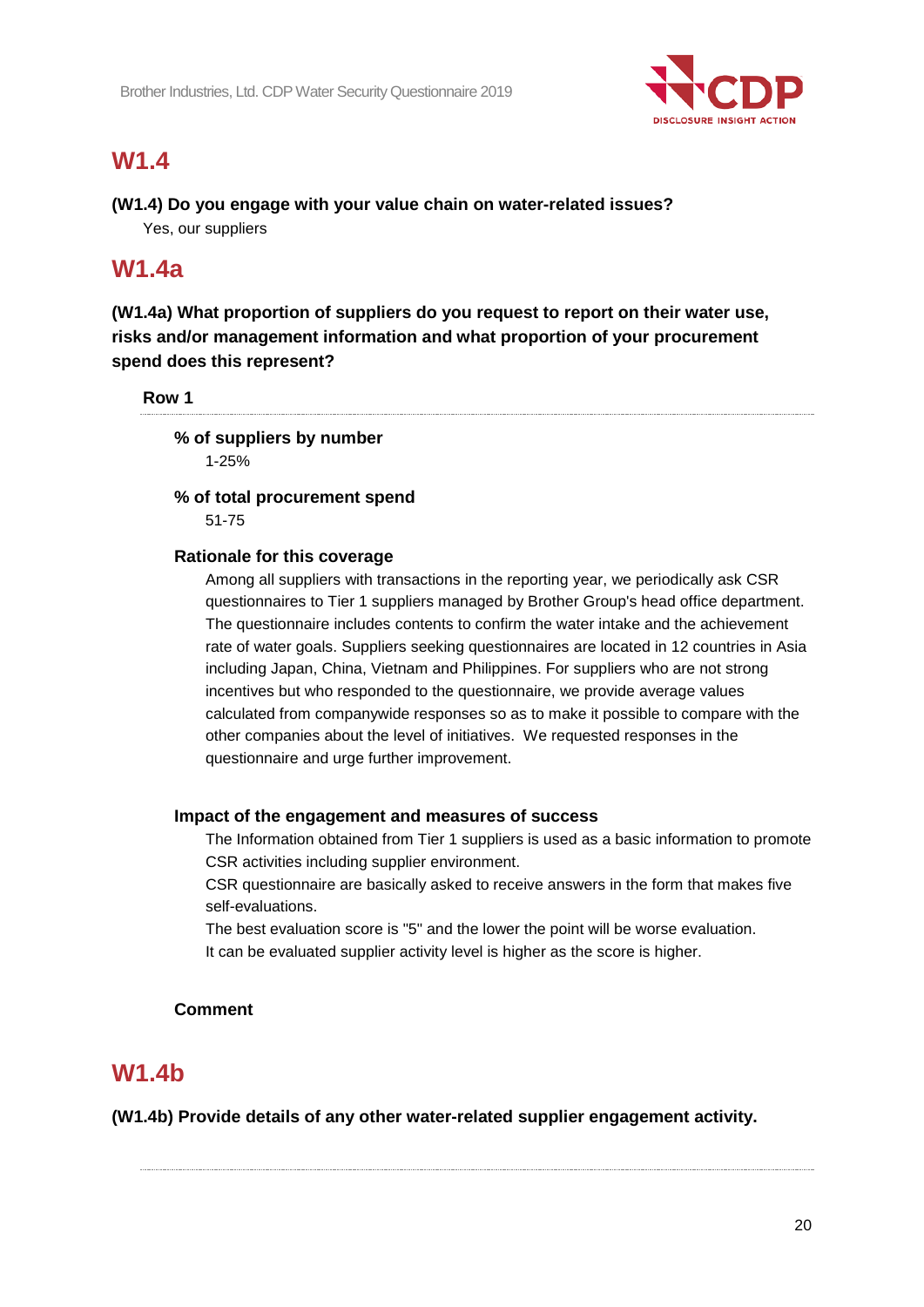

### **Type of engagement**

**Other** 

#### **Details of engagement**

Other, please specify

Set and improve water target values.

**% of suppliers by number** 1-25

#### **% of total procurement spend**

51-75

#### **Rationale for the coverage of your engagement**

Among all suppliers with transactions in the reporting year, we periodically ask CSR questionnaires to Tier 1 suppliers managed by Brother Group's head office department. The questionnaire includes contents to confirm the water intake and the achievement rate of water goals. Suppliers seeking questionnaires are located in 12 countries in Asia including Japan, China, Vietnam and Philippines. For suppliers who are not strong incentives but who responded to the questionnaire, we provide average values calculated from companywide responses so as to make it possible to compare with the other companies about the level of initiatives. We requested responses in the questionnaire and urge further improvement.

#### **Impact of the engagement and measures of success**

The information obtained from suppliers is used as a basic information to promote CSR activities including Tier 1 supplier environment.

CSR questionnaire are basically asked to receive answers in the form that makes five self-evaluations.

The best evaluation score is "5" and the lower the point will be worse evaluation. It can be evaluated supplier activity level is higher as the score higher.

#### **Comment**

Those factors are utilized to set targets of Environmental Action Plan to promote reduction by saving and/or recycling of water.

# **W2. Business impacts**

### **W2.1**

**(W2.1) Has your organization experienced any detrimental water-related impacts?** No

### **W2.2**

**(W2.2) In the reporting year, was your organization subject to any fines, enforcement orders, and/or other penalties for water-related regulatory violations?**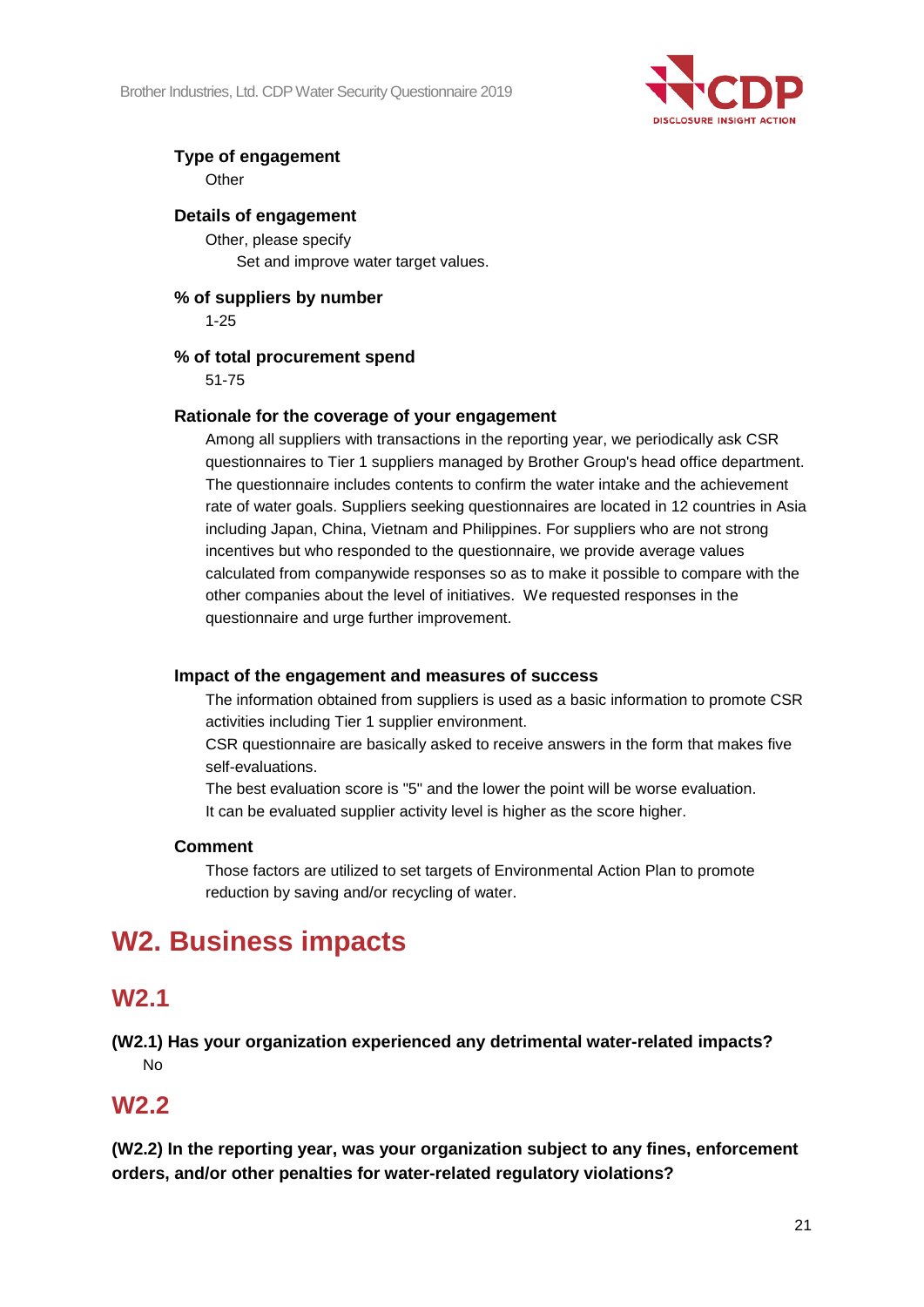

No

# **W3. Procedures**

## **W3.3**

**(W3.3) Does your organization undertake a water-related risk assessment?** Yes, water-related risks are assessed

### **W3.3a**

### **(W3.3a) Select the options that best describe your procedures for identifying and assessing water-related risks.**

#### **Direct operations**

**Coverage**

Full

#### **Risk assessment procedure**

Water risks are assessed in an environmental risk assessment

#### **Frequency of assessment**

Annually

#### **How far into the future are risks considered?**

>6 years

#### **Type of tools and methods used**

Tools on the market International methodologies **Other** 

#### **Tools and methods used**

WRI Aqueduct WWF-DEG Water Risk Filter Environmental Impact Assessment External consultants

#### **Comment**

As the water is essential for our operations and for employees, we need to check and evaluate the water risk, quality and quantity of all facilities around the world. We use the WRI Aqueduct that can assess overall water risk as "high risk" and "extremely high risk" among the 15 types of water risk factors. We check all facilities' current and future water risk of 2020, 2030, 2040. We collect the Current "Risk Quality", "Physical Risk Quantity", "Flood Occurrence", "Drought Severity" and Future "Seasonal Variability", "Water Supply" and "Water Demand" to be used for our internal water risk evaluation process.

Start from this year we use WWF Water Risk Filter to evaluate the contamination of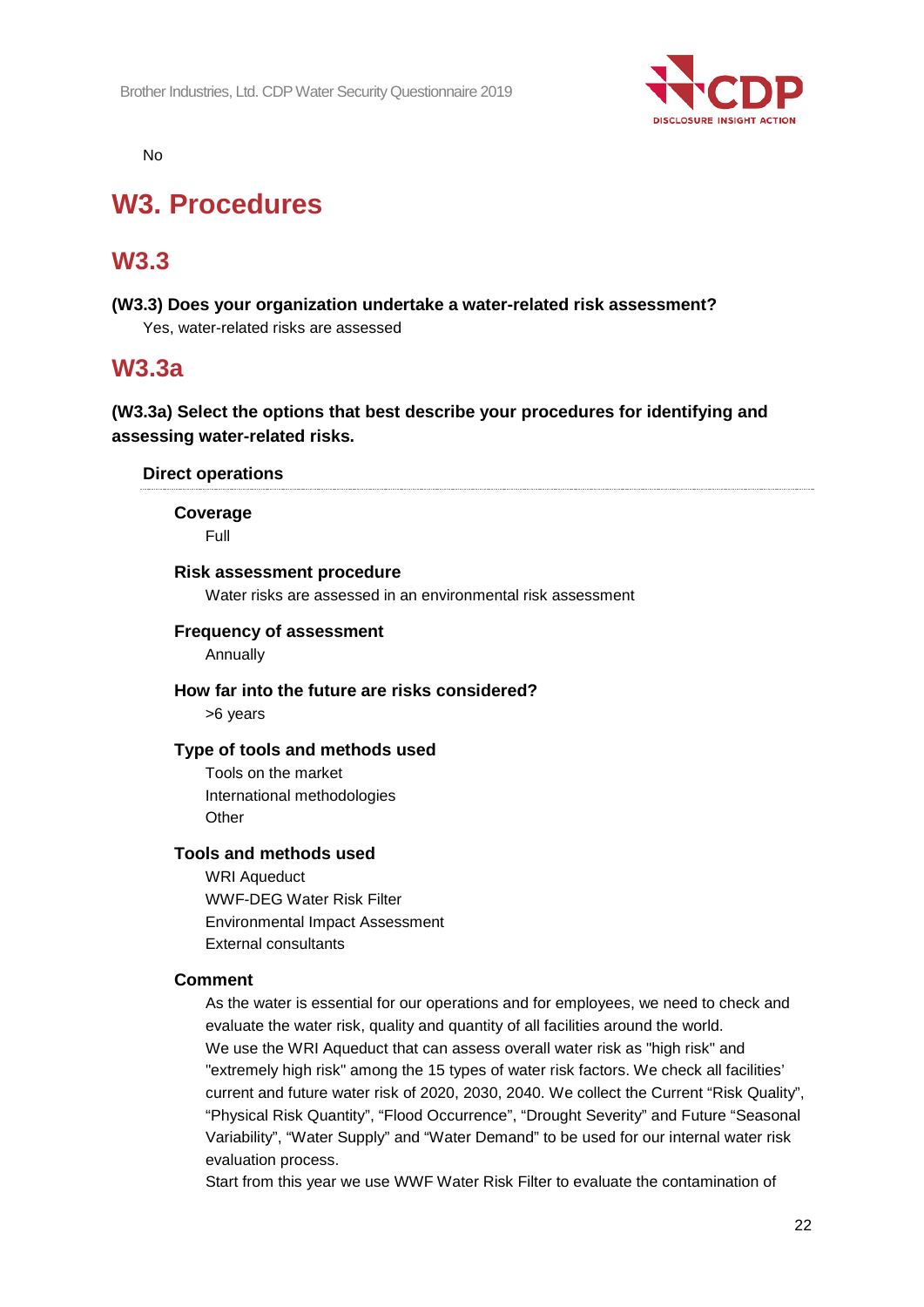

water quality of our facilities which are rated as "high risk" and "extremely high risk" by Aqueduct tool.

We refer WWF "Global Basin Risk Results" for our internal water risk evaluation process.

For internal process, we identify our business sectors with 5% or more of group consolidated sales. We evaluate the actual water risk of facilities where overall water risks are rated as "high" and "extremely high" using WRI Aqueduct and determining substantial water risks.

For the HUANG HE (YELLOW RIVER) where our manufacturing sites are located and rated as "High risk", we reviewed the 2018 State of Ecology & Environment Report released by (CWR) China Water Risk dated 18 June 2019. The YELLOW RIVER has improved markedly across all categories this year since the dip in 2017.

#### **Supply chain**

#### **Coverage**

Full

#### **Risk assessment procedure**

Water risks are assessed in an environmental risk assessment

#### **Frequency of assessment**

Annually

#### **How far into the future are risks considered?**

>6 years

#### **Type of tools and methods used**

Tools on the market International methodologies **Databases** 

#### **Tools and methods used**

WRI Aqueduct WWF-DEG Water Risk Filter

#### **Comment**

As our suppliers are in over 38 countries around the world, all supplier's water risk is necessary to evaluate efficiently not to affect in our supply chain. For this reason, in Brother group, water risk is evaluated for all suppliers.

We use the WRI Aqueduct tool that can assess overall water risk as "high risk" and "extremely high risk" among the 15 types of water risk factors. We check all supplier's current overall water risk and future water stress of 2020, 2030 and 2040.

We collect and evaluate the information of Current "Risk Quality", "Physical Risk Quantity", "Flood Occurrence", "Drought Severity" and Future "Seasonal Variability", "Water Supply" and "Water Demand" to be used for our database in advance.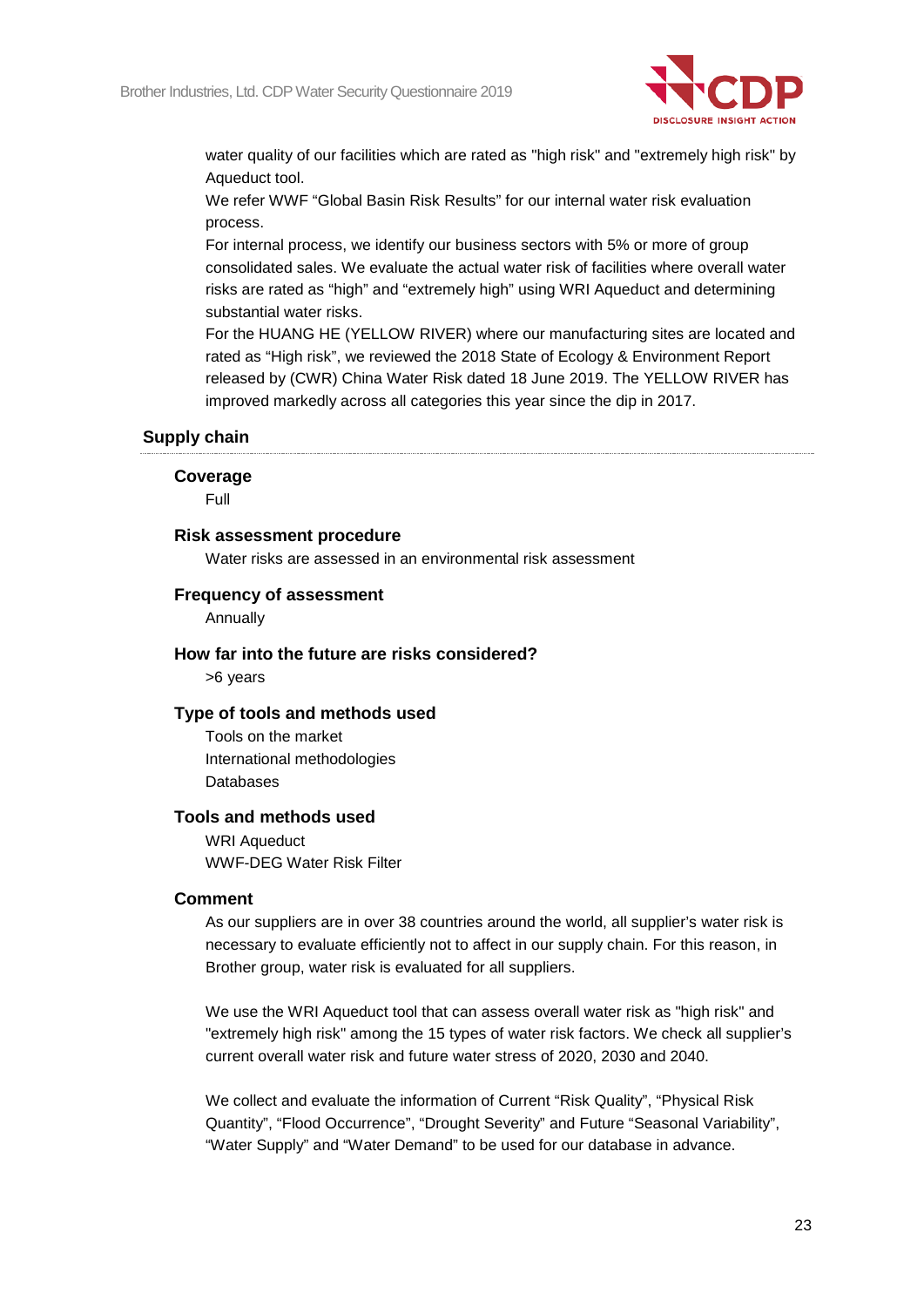

For internal process, we identify our business sectors with 5% or more of group consolidated sales and we monitor/evaluate the actual water risk of all suppliers where overall water risks are rated "extremely high risk" using WRI Aqueduct tool and determining substantial water risks.

#### **Other stages of the value chain**

#### **Coverage**

None

#### **Comment**

At this moment water risks are not assessed of our value chain, but we believe it is necessary to carry out assessments across the whole value chain.

## **W3.3b**

### **(W3.3b) Which of the following contextual issues are considered in your organization's water-related risk assessments?**

|                                                  | <b>Relevance</b><br>& inclusion | <b>Please explain</b>                                                                                                                                                                                                                                                                                                                                                                                                                                                                                                                                                                                                                                                                                                                                                                                                             |
|--------------------------------------------------|---------------------------------|-----------------------------------------------------------------------------------------------------------------------------------------------------------------------------------------------------------------------------------------------------------------------------------------------------------------------------------------------------------------------------------------------------------------------------------------------------------------------------------------------------------------------------------------------------------------------------------------------------------------------------------------------------------------------------------------------------------------------------------------------------------------------------------------------------------------------------------|
| Water availability at a<br>basin/catchment level | Relevant,<br>always<br>included | As our company have manufacturing sites, sales companies<br>and suppliers are in more than 40 countries around the<br>world, it is necessary to access the water availability and<br>quality at a basin in each area to secure continuity of our<br>products.<br>Using the WRI Aqueduct tool, we check all facilities" location<br>with ""high"" or ""extremely high"" overall water risk at the<br>current and the future (2020, 2030, 2040) among the 15<br>types of water risk factors. We assess water risk as part of<br>our environmental risk assessment. In the evaluation result<br>we are checking the "Risk Quality", "Physical Risk Quantity"<br>for the production process and it is necessary to have<br>sufficient quantity and clean water for cooling equipment,<br>molds, parts cleaning and ink manufacturing. |
| Water quality at a<br>basin/catchment level      | Relevant,<br>always<br>included | As our company have manufacturing sites, sales companies<br>and suppliers in more than 40 countries and regions, it is<br>necessary to access the water availability and quality at a<br>basin in each area to secure continuity of our products.<br>Using the WRI Aqueduct tool, we check all facilities" location<br>with "high" or "extremely high" overall water risk at the<br>present and the future (2020, 2030, 2040).<br>We assess water risk as part of our environmental risk<br>assessment. In the production process it is necessary to<br>have sufficient quantity and clean water for cooling<br>equipment and molds, parts cleaning, ink manufacturing.<br>Start from this year we use WWF Water Risk Filter to                                                                                                   |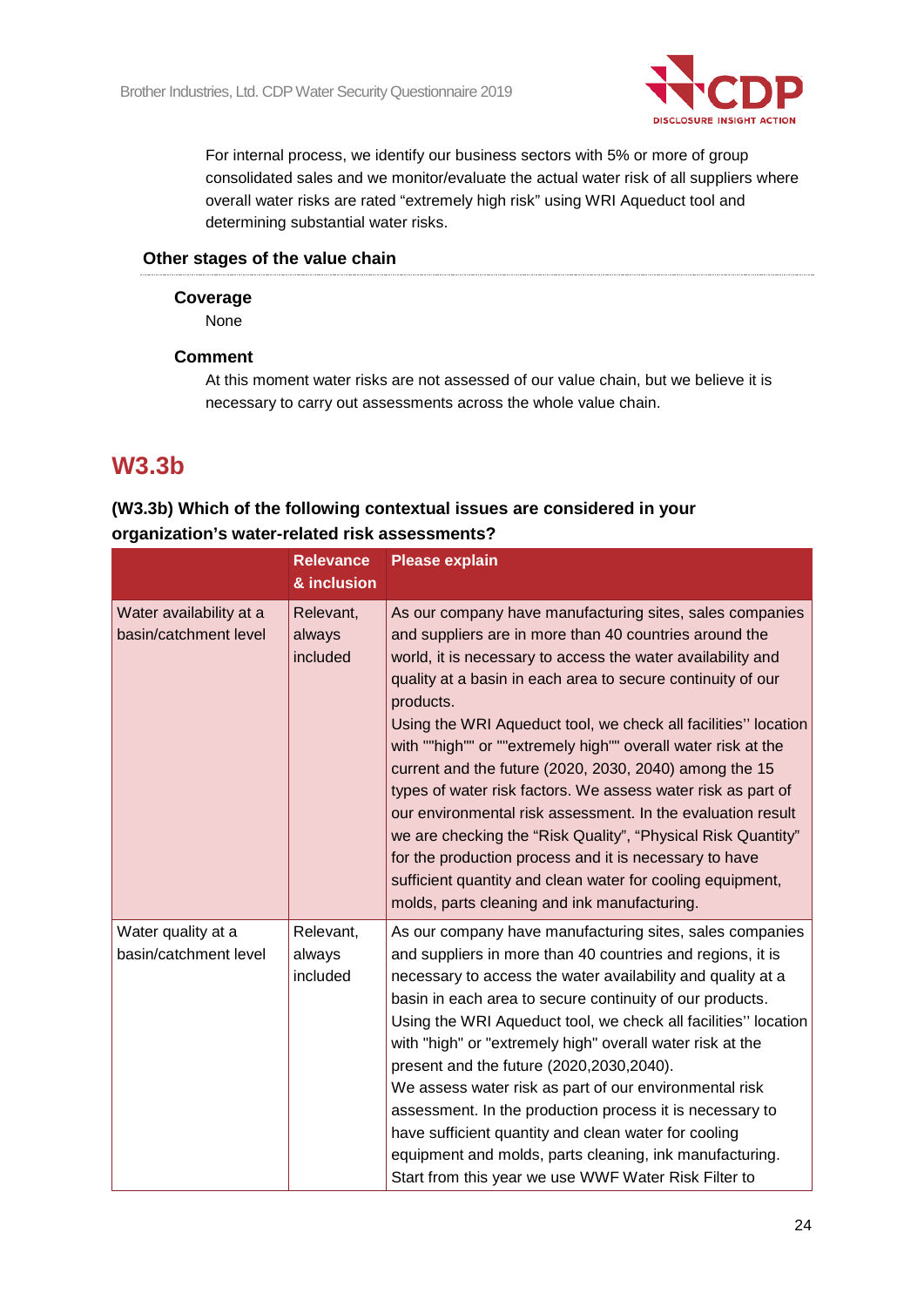

|                                      |           | evaluate the contamination of water quality of our facilities    |
|--------------------------------------|-----------|------------------------------------------------------------------|
|                                      |           | which are rated as "high risk" and "extremely high risk" by      |
|                                      |           | Aqueduct tool.                                                   |
|                                      |           | We refer WWF "Global Basin Risk Results" for our internal        |
|                                      |           | water risk evaluation process.                                   |
|                                      |           |                                                                  |
|                                      |           |                                                                  |
| <b>Stakeholder conflicts</b>         | Relevant, | The HUANG HE (Yellow River) basin in which we operate            |
| concerning water                     | always    | the production facility is rated as high risk in the current and |
| resources at a                       | included  | 2020, 2030, 2040 by the WRI Aqueduct tool. Considerations        |
| basin/catchment level                |           | for this, we are in preparation for engaging with local          |
|                                      |           | stakeholders about the best management plan for the              |
|                                      |           | region. We have reviewed the 2018 State of Ecology &             |
|                                      |           | Environment Report released by (CWR) China Water Risk            |
|                                      |           | dated 18 June 2019. The YELLOW RIVER has improved                |
|                                      |           | markedly across all categories this year since the dip in        |
|                                      |           | 2017.                                                            |
|                                      |           | Although we have no conflict with regional stakeholders at       |
|                                      |           | present, we constantly monitor the current "Risk Quality",       |
|                                      |           | "Physical Risk Quantity" and future "water stress", "seasonal    |
|                                      |           | variability", "water supply" and "demand" using WRI              |
|                                      |           | Aqueduct tool. We check whether there is a possibility of        |
|                                      |           | conflict with water related stakeholders and evaluate the        |
|                                      |           | risk. Since the factory of Brother group has acquired            |
|                                      |           | ISO14001 in principle, we communicate with external              |
|                                      |           | stakeholders in accordance with that system, strive to satisfy   |
|                                      |           | the requirements with stakeholders, and make efforts to          |
|                                      |           | reduce the amount and quality of wastewater to an                |
|                                      |           | environment including water. We conduct business activities      |
|                                      |           | so as not to confront with problems.                             |
| Implications of water on   Relevant, |           | Brother Group conducts life cycle assessment (LCA) of            |
| your key                             | always    | products to be sold.                                             |
| commodities/raw                      | included  | We calculate the amount of water used to manufacture the         |
| materials                            |           | products for each model and we disclose the information.         |
|                                      |           | We will consider countermeasures when water consumption          |
|                                      |           | is particularly high, but at this time we do not recognize       |
|                                      |           | when water consumption is high enough to be regarded as          |
|                                      |           | risk.                                                            |
|                                      |           | LCA is used for risk assessment.                                 |
|                                      |           | Water quantity and quality while meeting our current             |
|                                      |           | demands do not materially impact the river basins in any         |
|                                      |           | location where we operated.                                      |
|                                      |           | In the production process the enough quantity of clean water     |
|                                      |           | is necessary for cooling equipment, molds, parts cleaning,       |
|                                      |           | ink manufacturing. However, the amount used is not so            |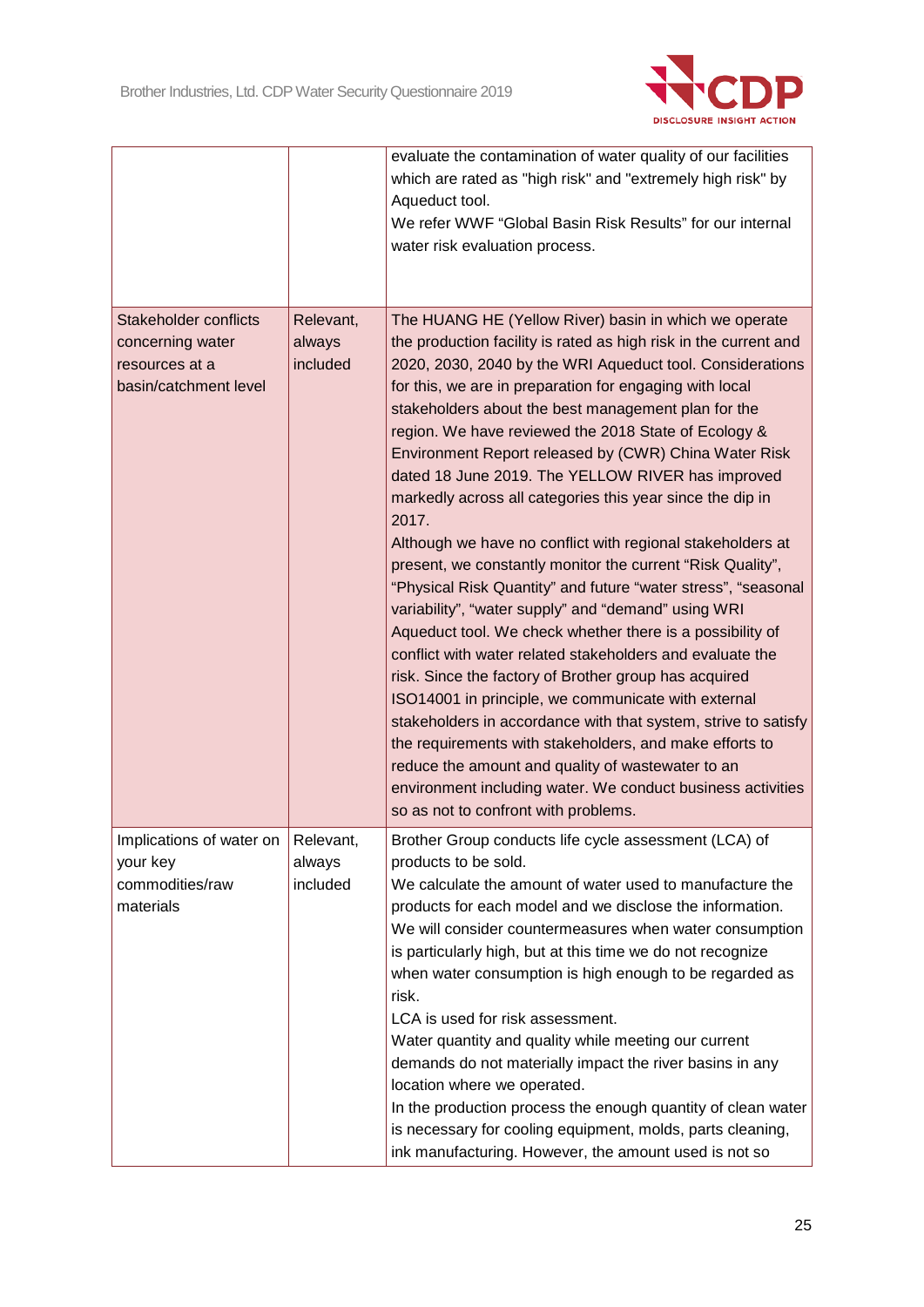

|                                                                                          |                                 | much. Using WRI Aqueduct, we have forecasted a decrease<br>in the availability of water locally.                                                                                                                                                                                                                                                                                                                                                                                                                                                                                                                                                                                                                                                                                                                                                                                                                                                                                                                                                                                                                                                                                                                                                                                                                                                     |
|------------------------------------------------------------------------------------------|---------------------------------|------------------------------------------------------------------------------------------------------------------------------------------------------------------------------------------------------------------------------------------------------------------------------------------------------------------------------------------------------------------------------------------------------------------------------------------------------------------------------------------------------------------------------------------------------------------------------------------------------------------------------------------------------------------------------------------------------------------------------------------------------------------------------------------------------------------------------------------------------------------------------------------------------------------------------------------------------------------------------------------------------------------------------------------------------------------------------------------------------------------------------------------------------------------------------------------------------------------------------------------------------------------------------------------------------------------------------------------------------|
| Water-related regulatory<br>frameworks                                                   | Relevant,<br>always<br>included | Regulations on water have a serious impact on our<br>business, so we are constantly closely watching the latest<br>regulatory situation. In principle, the business offices of the<br>Brother group have acquired ISO 14001 certification. In<br>accordance with the environmental management system,<br>each business office of the group collects the latest legal<br>regulation information of each region and evaluates the<br>impact on business. Currently, there are no water related<br>laws and regulations that will affect the business.                                                                                                                                                                                                                                                                                                                                                                                                                                                                                                                                                                                                                                                                                                                                                                                                  |
| Status of ecosystems<br>and habitats                                                     | Relevant,<br>always<br>included | Brother group regulates the Brother Group's biodiversity<br>conservation policy.<br>In March 2018, Brother Industries, Ltd. (BIL)'s contribution to<br>restoration and conservation of forests through seedling<br>planting activities, Brother eco point program, and Click for<br>the Earth, was recognized as one of the 12th cooperative<br>projects endorsed by the Japan Committee for United<br>Nations Decade on Biodiversity (UNDB-J). To encourage<br>cooperation for biodiversity conservation activities in<br>respective sectors, cooperative projects endorsed by UNDB-<br>J are recognized twice a year from among projects, etc.<br>registered under the Nijyu-maru Project.<br>Under the Nijyu-maru Project, citizen groups, companies,<br>local governments, etc. declare contributions to the Aichi<br>Biodiversity Targets (Nijyu-maru declaration) within the<br>scope of their efforts and register their declaration. The<br>project is administered by the Japan Committee for IUCN.<br>Starting with the 12th cooperative projects, the Nijyu-maru<br>Project website is interlinked with the project database of the<br>Environment Strategy Liaison Committee's Biodiversity<br>Working Group of the Four Electrical and Electronic Industry<br>Associations of Japan (in which BIL participates as a<br>member company.) |
| Access to fully-<br>functioning, safely<br>managed WASH<br>services for all<br>employees | Relevant,<br>always<br>included | Brother group stipulates the group regulations provide<br>employees with clean toilets and water supply facilities to<br>provide them. We always comply with all group of<br>companies.                                                                                                                                                                                                                                                                                                                                                                                                                                                                                                                                                                                                                                                                                                                                                                                                                                                                                                                                                                                                                                                                                                                                                              |
| Other contextual issues,<br>please specify                                               | Not<br>considered               |                                                                                                                                                                                                                                                                                                                                                                                                                                                                                                                                                                                                                                                                                                                                                                                                                                                                                                                                                                                                                                                                                                                                                                                                                                                                                                                                                      |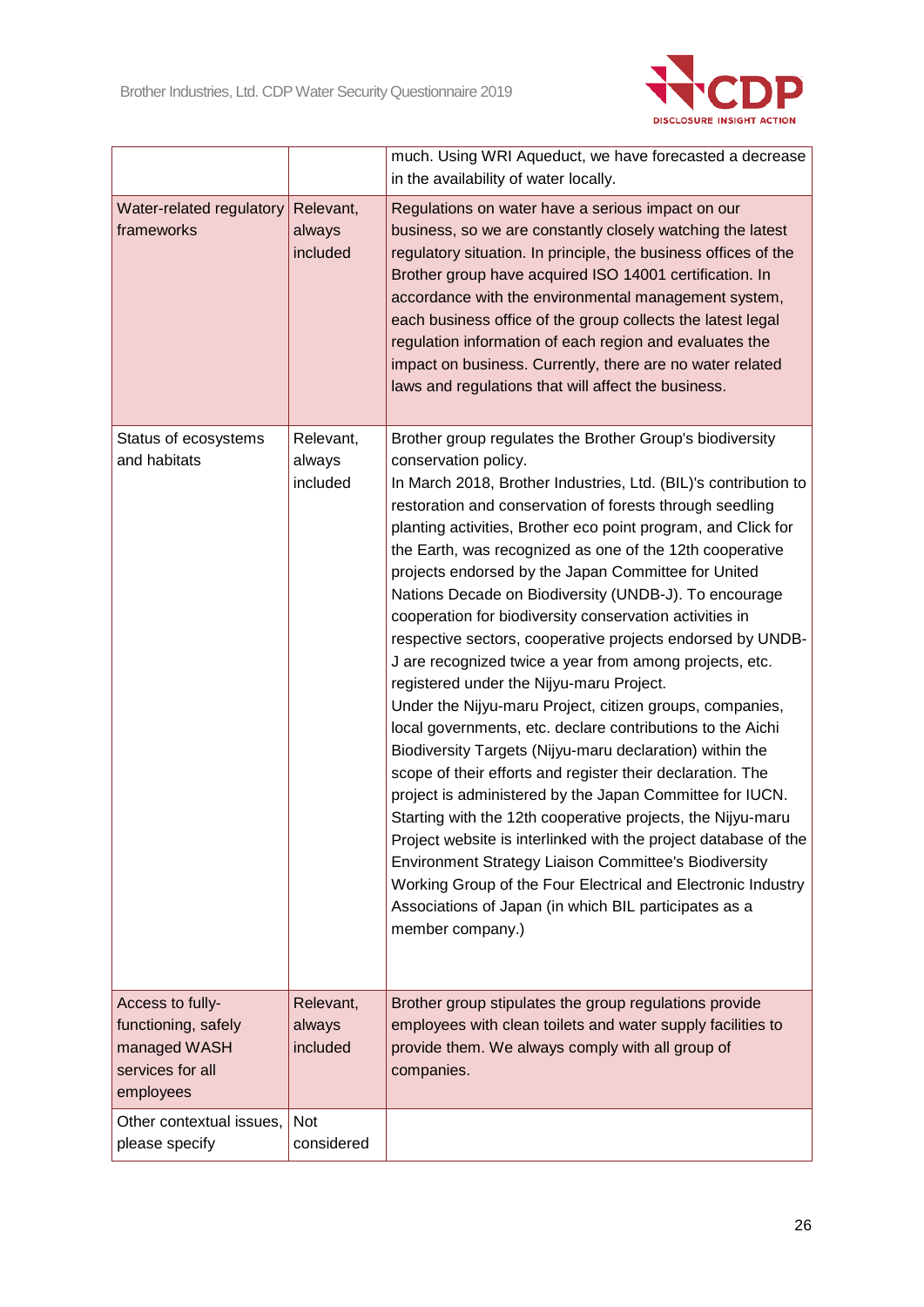

# **W3.3c**

### **(W3.3c) Which of the following stakeholders are considered in your organization's water-related risk assessments?**

|                   | <b>Relevance &amp;</b><br><b>inclusion</b> | <b>Please explain</b>                                                                                                                                                                                                                                                                                                                                                                                                                                                                                                                                                                 |
|-------------------|--------------------------------------------|---------------------------------------------------------------------------------------------------------------------------------------------------------------------------------------------------------------------------------------------------------------------------------------------------------------------------------------------------------------------------------------------------------------------------------------------------------------------------------------------------------------------------------------------------------------------------------------|
| <b>Customers</b>  | Relevant,<br>always<br>included            | Acquisition of environmental label is a requirement based on<br>green procurement standards for our valued customers.<br>In Japan, as one of the requirements for acquiring the Eco<br>Mark, which is an environmental label, we may comply with<br>environmental regulations such as water related water<br>pollution at production plants of products, and pollution<br>prevention agreements with local communities.<br>In order to ensure the trust of customers, the Brother group<br>has been building a production system that adheres properly<br>to compliance.              |
| <b>Employees</b>  | Relevant,<br>always<br>included            | We utilize a Brother Group program called Eco point to<br>actively engage employees for the environmental awareness<br>including energy and water savings. We strive to continually<br>improve our water performance through training of employees<br>and raising awareness on a continuous basis.                                                                                                                                                                                                                                                                                    |
| Investors         | Relevant,<br>always<br>included            | We factor the concerns of investors into water risk assessment<br>within our operations. We provide and report our<br>environmental activities and the performance data including<br>water consumption to management. In the requirements of<br>institutional investors who make ESG investments,<br>the disclosure of information on water use situation and water<br>risk assessment is required. The information is published on<br>the Brother Website.                                                                                                                           |
| Local communities | Relevant,<br>always<br>included            | We have a responsibility toward our manufacturing sites'<br>neighbors. We factor the concerns of local communities into<br>water risk assessment to ensure the protection of water quality<br>and water quantity and to mitigate concerns regarding<br>competition of water resources. A strict standard is followed<br>based on the effluent standard of the law in Japan with the<br>local communities. At the Kariya Plant in Japan, we have<br>agreed on management with Kariya City and waste water<br>standards that are stricter than laws and comply with these<br>standards. |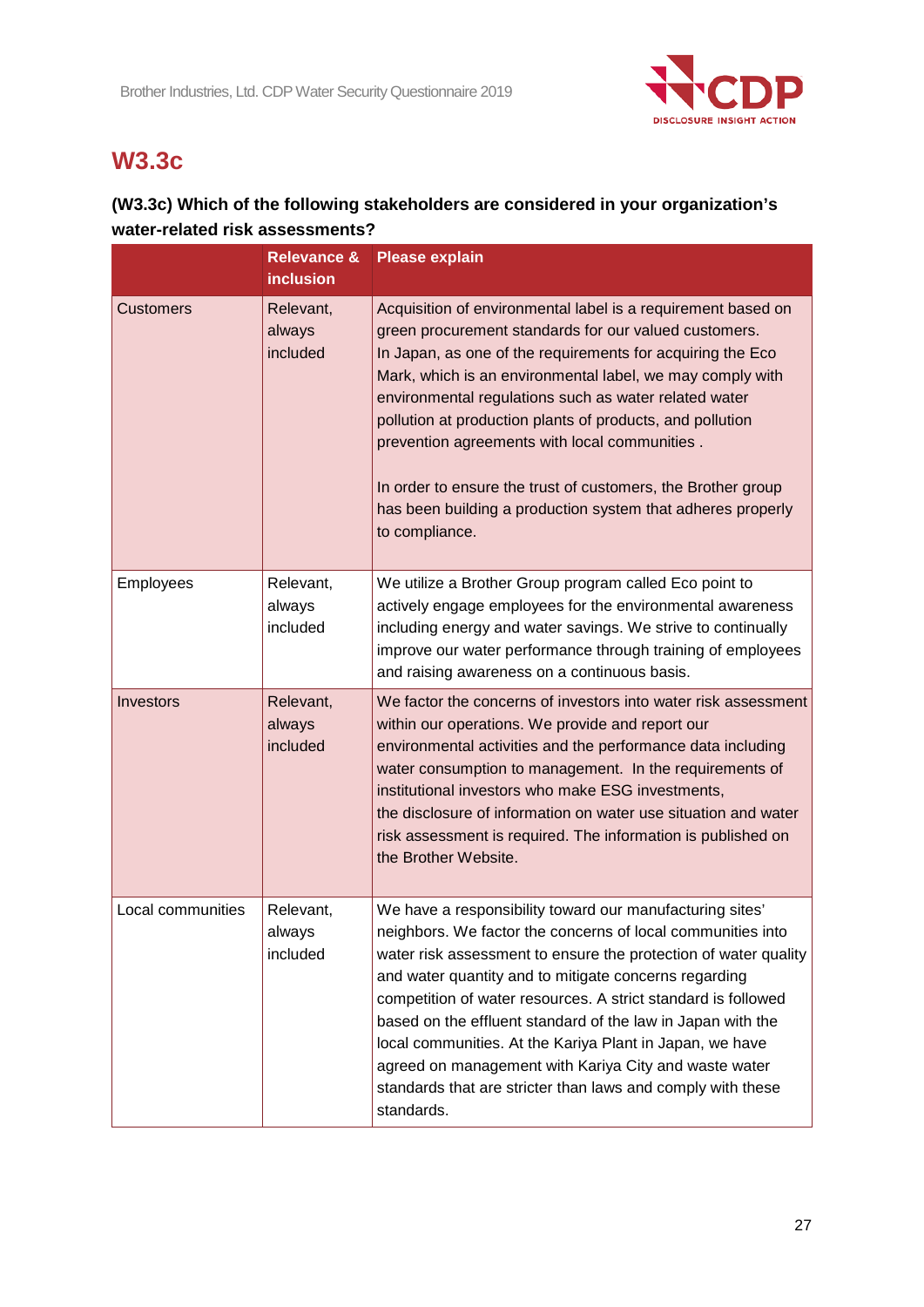

| <b>NGOs</b>                                                     | Relevant,<br>always<br>included          | Brother Group's CSR efforts were evaluated by a NGO as a<br>third-party opinion. Based on the proposal of the NGO, we are<br>currently promoting water conservation activities with the goal<br>of reducing water usage. We understand that the information<br>disclosed at CDP Climate Change and CDP Water Security<br>managed by NGO CDP is utilized by institutional investors<br>who are Brother group stakeholders.<br>For this reason, the Brother group is actively disclosing<br>information on CDP questionnaires.                                                          |
|-----------------------------------------------------------------|------------------------------------------|---------------------------------------------------------------------------------------------------------------------------------------------------------------------------------------------------------------------------------------------------------------------------------------------------------------------------------------------------------------------------------------------------------------------------------------------------------------------------------------------------------------------------------------------------------------------------------------|
| Other water users at<br>a basin/catchment<br>level              | Relevant,<br>always<br>included          | We factor the concerns of other water users at a local level<br>into water risk assessment to ensure the protection of water<br>quality, water quantity and sufficient volumes of water are<br>available for all users. Since there is no water service provider<br>in our Slovakia manufacturing site, we use groundwater<br>supplied from River Bebrava.<br>In order to share groundwater with neighboring users equally,<br>we use groundwater in compliance with the upper limit of<br>usage.                                                                                     |
| <b>Regulators</b>                                               | Relevant,<br>always<br>included          | We factor the concerns of various regulators into water risk<br>assessments to ensure we remain in regulatory compliance.<br>We will continue to engage with regulators to mitigate the risk<br>in all our operating locations. Since the establishment of the<br>Brother group has acquired ISO14001 in principle, it always<br>monitors trends of the latest laws and regulations related to<br>our business in accordance with its environmental<br>management system. We are also monitoring laws and<br>regulations related to water and evaluate the impact on our<br>business. |
| River basin<br>management<br>authorities                        | Relevant,<br>always<br>included          | We factor the concerns of River basin management authorities<br>into water risk assessments. We engaged with river basin<br>management authorities for the waste water treatment of our<br>manufacturing site at the Kariya" plant in Japan. We will<br>maintain the relationship with the river basin management<br>authorities for our other manufacturing sites should issues<br>need addressing. At the Kariya Plant in Japan, we have<br>agreed on management with Kariya City and waste water<br>standards that are stricter than laws and comply with these<br>standards.      |
| <b>Statutory special</b><br>interest groups at a<br>local level | Not relevant,<br>explanation<br>provided | Currently, there are no water related statutory special interest<br>groups at a local level in the area where business offices of<br>Brother group were located, so there is no opportunity to<br>participate and we have no engagement with the statutory<br>special interest groups at a local level.                                                                                                                                                                                                                                                                               |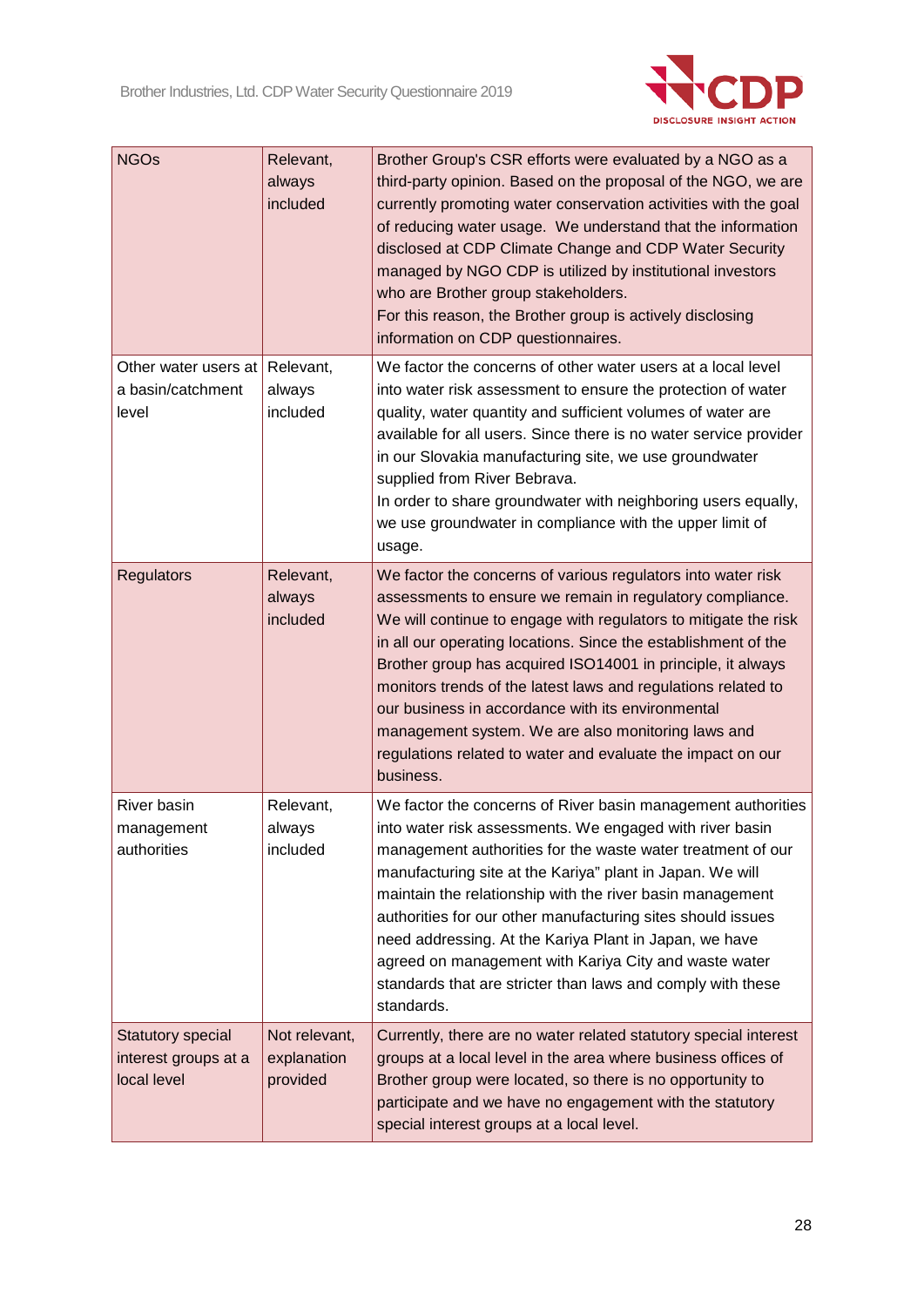

| Suppliers                            | Relevant,<br>always<br>included | Suppliers that the Brother group deals with are mainly to clean<br>parts, cooling and raw material, so water risk is very important.<br>For this reason, we are the concerns of suppliers into water<br>risk assessments. Using WRI Aqueduct tool, we annually<br>forecast the current and future risks of all suppliers.                                                                                                                                                                                                                                                                                                                                                                                                                                                                      |
|--------------------------------------|---------------------------------|------------------------------------------------------------------------------------------------------------------------------------------------------------------------------------------------------------------------------------------------------------------------------------------------------------------------------------------------------------------------------------------------------------------------------------------------------------------------------------------------------------------------------------------------------------------------------------------------------------------------------------------------------------------------------------------------------------------------------------------------------------------------------------------------|
| Water utilities at a<br>local level  | Relevant,<br>always<br>included | We have an Environmental Management Target program for<br>the reduction of energy and water consumption. The group's<br>facilities continuously endeavor to ensure efficient use of water<br>resources and proper treatment of wastewater. We have set<br>targets to reduce water consumption 30% per unit of sales by<br>2018 compare to 2010. As a result, it was reduced 30.5% and<br>achieved the targets for 2018. We set Environmental Action<br>Plan 2021 continuously to reduce water intake volume 3% per<br>unit of sales by 2021 compare to 2018 for the Brother Group.<br>We communicate closely with business operators located in<br>areas with high water risk, such as Xian in China, we are<br>evaluating the manifestation of potential water supply and<br>potential risks. |
| Other stakeholder,<br>please specify | Relevant,<br>always<br>included | We understand that Institutional investors who are<br>stakeholders actively engaged in ESG investment are<br>interested in corporate water related efforts.<br>Brother Group makes every effort to solve social issues and<br>disclose information in good faith. This offers an ideal<br>opportunity not only to reduce risks in business operations but<br>also to become a company that gains public trust and that is<br>chosen by customers and investors.<br>Therefore, we are actively disclosing information through CDP<br>Water Security and our website.<br>Therefore, we are actively disclosing information through CDP<br>Water Security and our website.                                                                                                                        |

## **W3.3d**

**(W3.3d) Describe your organization's process for identifying, assessing, and responding to water-related risks within your direct operations and other stages of your value chain.**

We assess water risk as part of our environmental risk assessment. It is conducted to identify the overall risk of Brother group's manufacturing sites, sales companies, head office, and suppliers. We recognize the losing business in the case of flood and water shortage along with other factors of overall water risks. For this reason, we use WRI Aqueduct tool that can assess overall water risk as "high risk" and "extremely high risk" among the 15 types of water risk factors. We check all facilities and suppliers' location and their overall water risk and future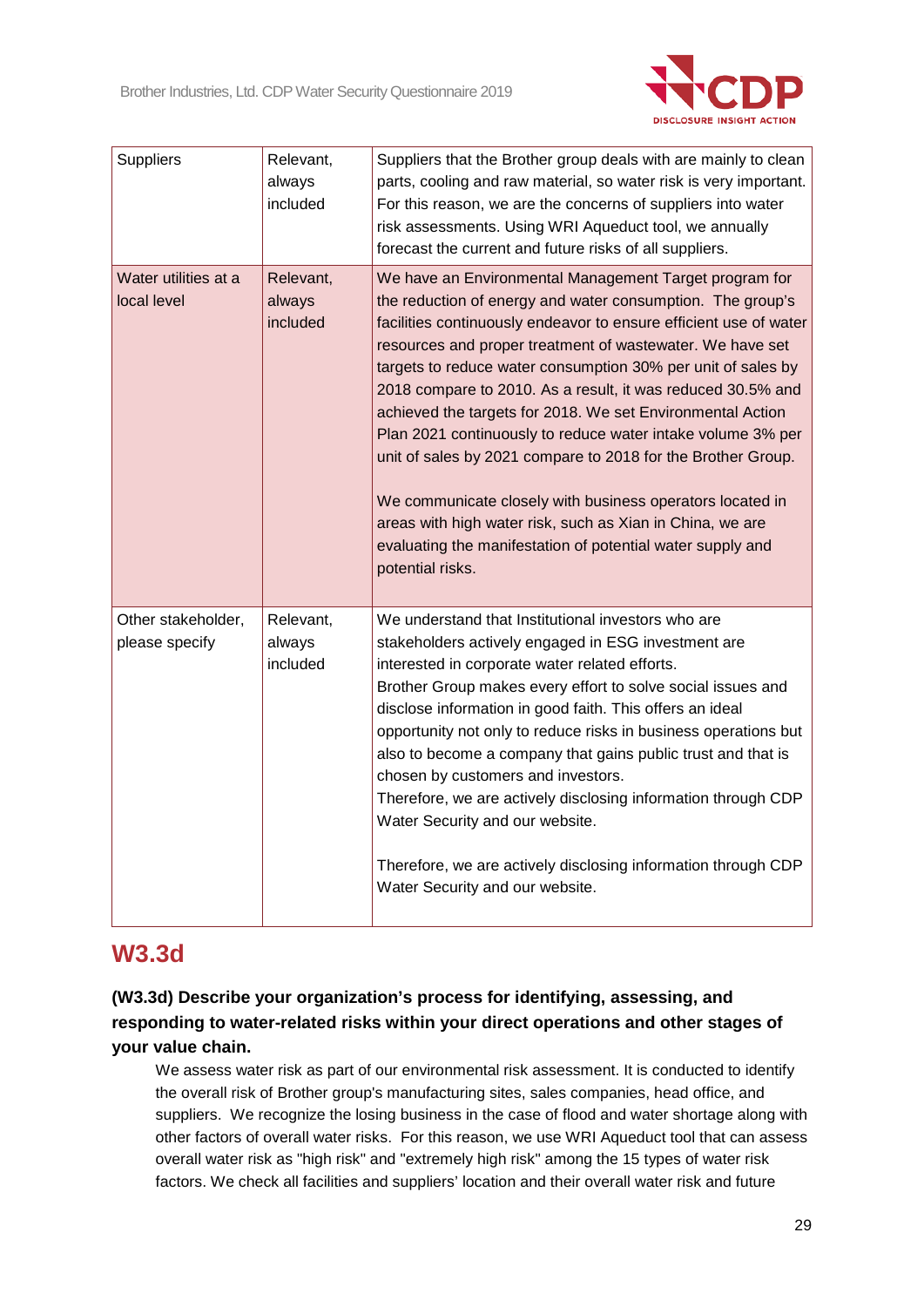

water stress of 2020, 2030 and 2040. We prepare their address and location detail in our database to contact immediately if there is an emergency to secure continuity of our products. We regularly conduct survey of water consumption of all facilities and suppliers by adding water management items in CSR questionnaire. We set targets for reducing the amount of water intake volume for Brother Group and implementing water conservation activities, recycling of water, etc. It can be managed to reduce water intake. Those factors are utilized to set targets of Environmental Action Plan. We urge all facilities and suppliers to conform Brother Group basic policies and action guidelines of environmental preservation and to work on reducing environmental impacts including water usage, water quality and water saving activity to report results and progresses of activities to management.

# **W4. Risks and opportunities**

## **W4.1**

**(W4.1) Have you identified any inherent water-related risks with the potential to have a substantive financial or strategic impact on your business?**

No

### **W4.1a**

#### **(W4.1a) How does your organization define substantive financial or strategic impact on your business?**

We define as substantive financial or strategic impact on our business if the occurrence of obstacles effect on our business sectors with 5% or more of group consolidated sales. The disorder is assumed to be a state in which production capacity cannot be reduced due to natural disasters such as water supply shortages, floods, etc., production cannot be continued, sales capacity is reduced, or sales cannot be sold. In the Brother Industry, facilities or suppliers that may cause substantial changes in business activities are identified annually in the following manner. Direct operation (1) Use WRI Aqueduct to identify facilities that the overall water risk is rated ""Extremely High"" and the facilities of business sectors are identified to 5% or more of consolidated group sales (2) Investigate the form of the relevant business establishment and the actual occurrence of water risk at the business establishment and comprehensively judge the possibility of occurrence of the failure to the business activities. Supply chain (1) Use WRI Aqueduct to identify tier-1 suppliers overall water risk is rated ""Extremely High"" and the facilities of business sectors are identified to 5% or more of consolidated group sales (2) Determine the possibility of occurrence of a failure in business activities comprehensively after additional investigation of the business form of the corresponding supplier and the area where the business office of the supplier is located. As an example, through this assessment evaluation towards our growth strategy we assumed a tsunami may occur at some point after an earthquake, so for certain factories in Japan, where the predicted damage was likely, we reduced the operational foot print and transferred product manufacturing to another factory thus ensuring the viability of future production. This applies to both of direct operations and supply chains.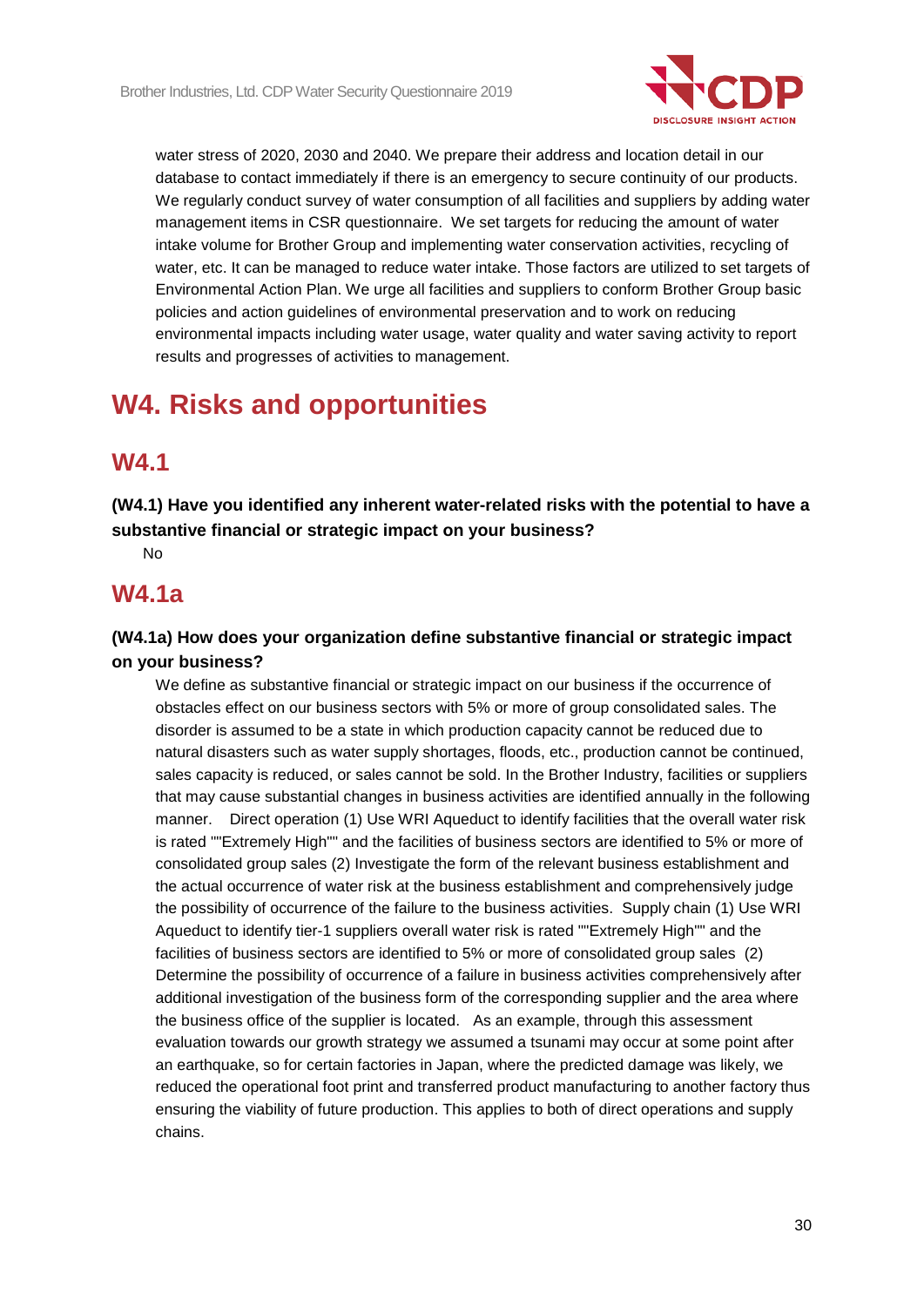

## **W4.2b**

### **(W4.2b) Why does your organization not consider itself exposed to water risks in its direct operations with the potential to have a substantive financial or strategic impact?**

|            | <b>Primary reason</b> | <b>Please explain</b>                                                            |
|------------|-----------------------|----------------------------------------------------------------------------------|
| <b>Row</b> | Risks exist, but      | As our company have manufacturing sites, sales companies are in more             |
|            | no substantive        | than 40 countries around the world, we used WRI Aqueduct and WWF                 |
|            | impact                | water risk filter to access the water risk, stress and quality in all facilities |
|            | anticipated           | comprehensively by evaluating the water stress in those areas. We                |
|            |                       | identified bases in China and the Philippines as our bases in particular         |
|            |                       | facing "very high" water stress. Of the total volume of water withdrawal, the    |
|            |                       | ratio of water intake at these sites is approximately 9% of the total.           |
|            |                       | Therefore, we judge that there are no water risks that could have a major        |
|            |                       | impact at this time.                                                             |

## **W4.2c**

**(W4.2c) Why does your organization not consider itself exposed to water risks in its value chain (beyond direct operations) with the potential to have a substantive financial or strategic impact?**

|     | <b>Primary reason</b> | <b>Please explain</b>                                                                    |
|-----|-----------------------|------------------------------------------------------------------------------------------|
| Row |                       | Risks exist, but no   A supplier assessment was conducted using Aqueduct and no supplier |
|     | substantive           | was rated as "very high" risk. Therefore, based on our current criteria, we              |
|     | impact anticipated    | have determined that there is no water risk that could have a significant                |
|     |                       | impact on our suppliers.                                                                 |
|     |                       | However, although there is no water risk, in order to promote                            |
|     |                       | environmental load reduction and efforts to reduce annual water intake                   |
|     |                       | and it, we survey the suppliers once every three years to evaluate the                   |
|     |                       | suppliers' environmental efforts. The results are reflected in the supplier's            |
|     |                       | evaluation, and improvements are required as needed.                                     |
|     |                       |                                                                                          |

## **W4.3**

### **(W4.3) Have you identified any water-related opportunities with the potential to have a substantive financial or strategic impact on your business?**

Yes, we have identified opportunities, and some/all are being realized

## **W4.3a**

**(W4.3a) Provide details of opportunities currently being realized that could have a substantive financial or strategic impact on your business.**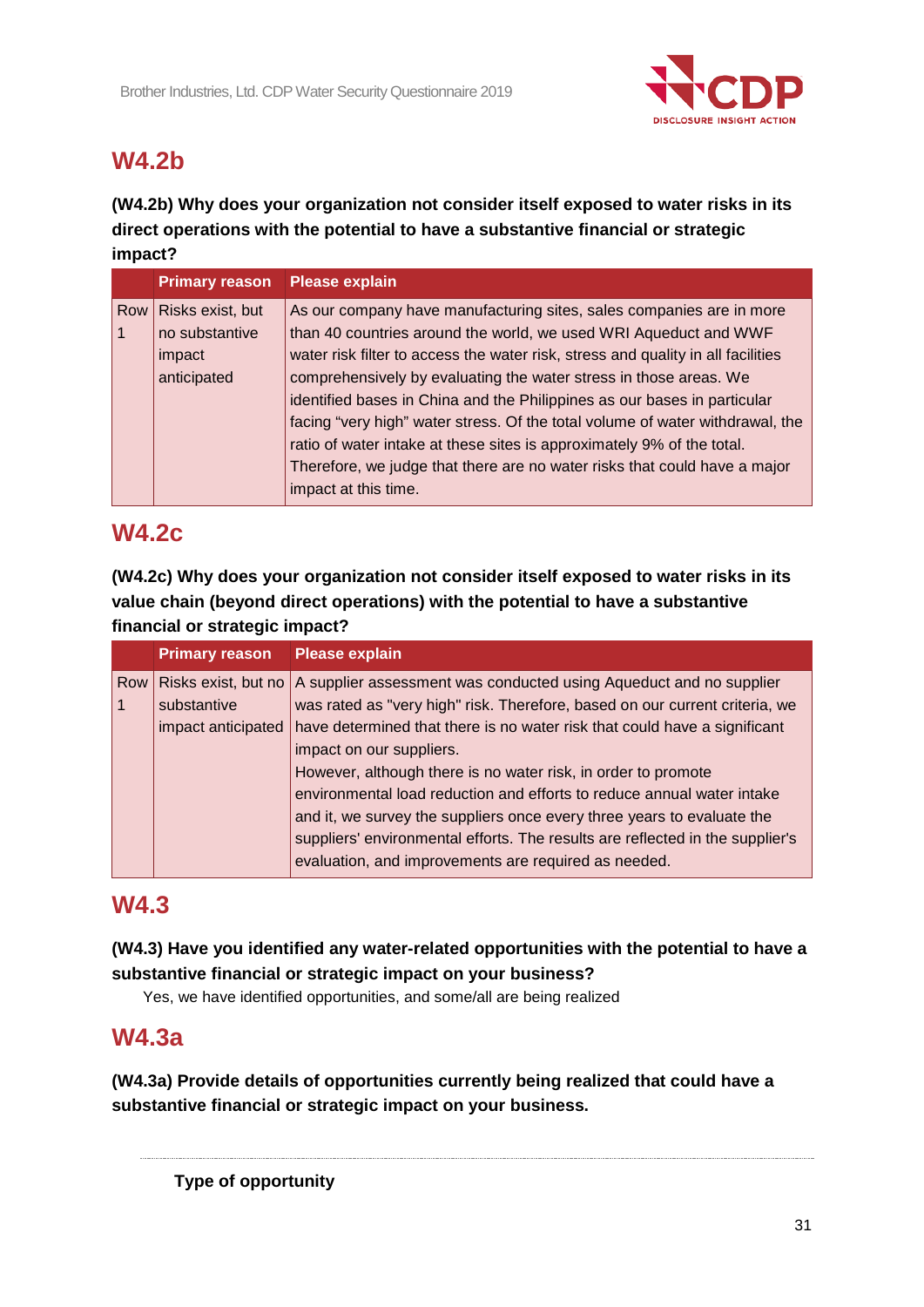

#### **Efficiency**

#### **Primary water-related opportunity**

Cost savings

#### **Company-specific description & strategy to realize opportunity**

The main products manufactured by the Brother Group are home printers. Although it is not a product that uses a large amount of water, water is used for the production of consumables (inks, etc.), parts cleaning and equipment cooling in the printer production process, etc. We believe that water reduction is essential.

We established the "Brother Group Environmental Vision 2050" in fiscal 2017, and advocate water risk assessment of business sites and promotion of water conservation and recycling as part of the resource circulation among them. Furthermore, in carrying out specific activities of the "Brother Group Environmental Vision 2050", the "Brother Group Mid-term Environmental Action Plan 2021" is formulated, and we set a target to reduce water consumption 30% per unit of sales by 2018 compare to 2010. As a result, it was reduced 30.5% and we achieved the target.

In addition, compared to last year, it was reduced 4.9% (unit of sales basis).

#### **Estimated timeframe for realization**

1 to 3 years

**Magnitude of potential financial impact**

Low

**Are you able to provide a potential financial impact figure?** Yes, a single figure estimate

## **Potential financial impact figure (currency)**

8,400,000

#### **Potential financial impact figure – minimum (currency)**

**Potential financial impact figure – maximum (currency)**

#### **Explanation of financial impact**

In fiscal 2018, we reviewed our overseas manufacturing sites based on our production strategy, and as a result, we were able to make the amount of water used during production a phenomenon. In addition, the following measures were implemented at manufacturing sites.

- ・ Use recycle water for circulating water of cooling tower
- ・ Switch from water-cooled chiller to air-cooled chiller
- ・ Water pressure adjustment of faucet
- ・ Renovation to water saving restroom
- ・ Change of water washing method for dirty dishes and filters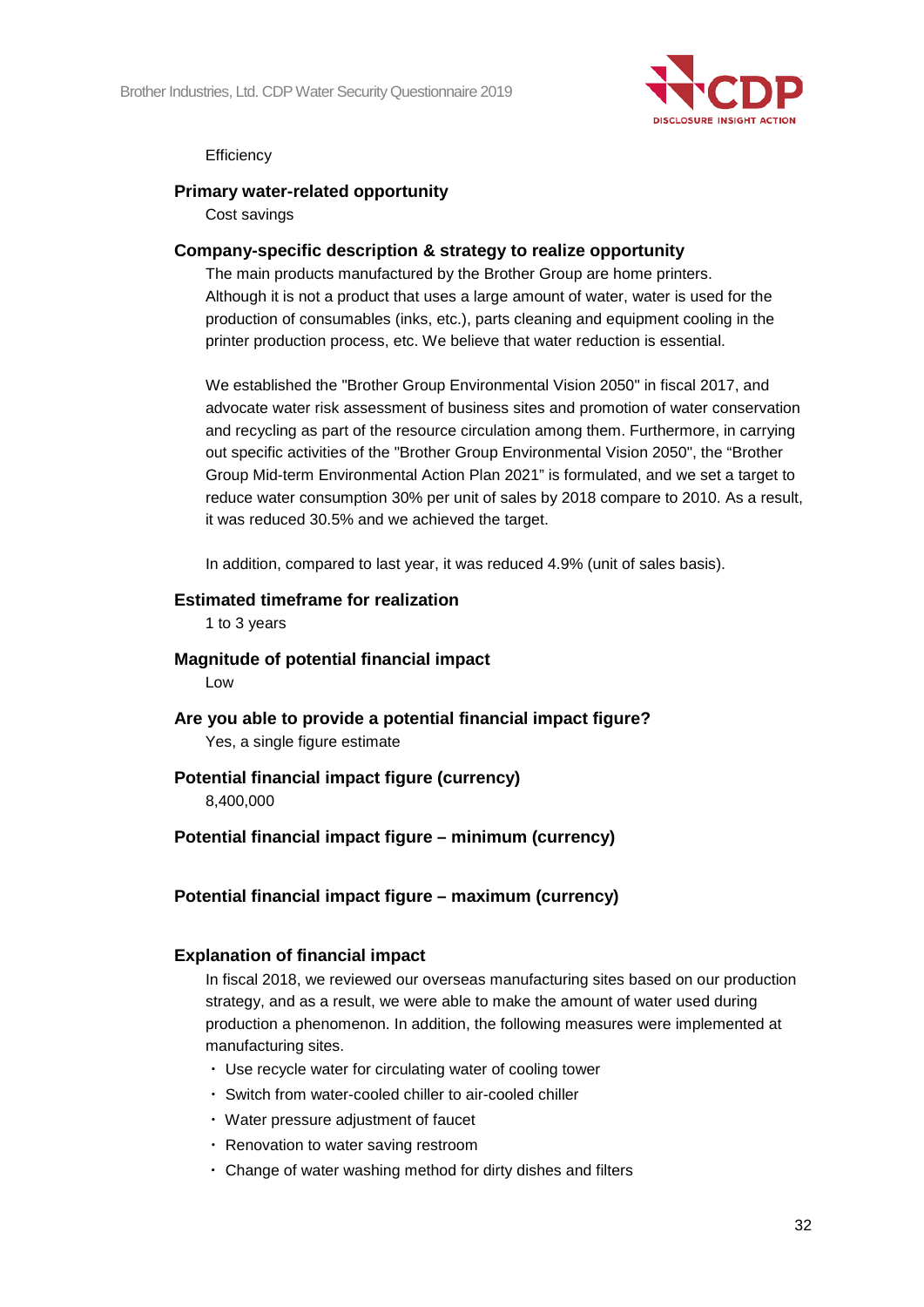

・ Reducing water consumption of pure manufacturing equipment by reviewing operation of water softener

・ Use of rainwater for plant watering

By implementing these measures, we achieved 4.9% (unit of sales basis) reduction compared to fiscal year 2017. This will be approximately 8.4 million Japanese yen in water rate conversion.

#### **Type of opportunity**

**Markets** 

#### **Primary water-related opportunity**

Improved community relations Volunteer work for community

#### **Company-specific description & strategy to realize opportunity**

The Brother Group believes that it is an opportunity to increase brand value and to gain the trust of the local community by supporting local social contribution activities. In the Mid-term Environmental Action Plan 2021, we are promoting biodiversity conservation activities in accordance with the goals of Aichi Prefecture agreed at COP 10.

In various parts of the world (US, Canada, Peru, China, Japan, Australia, England, Slovakia, Thailand, etc.), we carry out various biodiversity conservation activities such as rainforest conservation and desertification prevention.

Among these, in Thailand, we are supporting the regeneration of mangrove forests. Mangrove forests nurture a wide variety of organisms, recognize the importance of solidifying the coast with complex roots and absorbing the impact of the tsunami, and also playing a role as a breakwater, and are implementing restoration support from a long-term perspective. You

These activities have been recognized as the 12th collaboration project of the United Nations Commission on Biodiversity 10 years (UNDB-J).

※ UNDB-J is a Japanese committee established to achieve the "Aichi Goal" adopted as a global goal at COP10.

#### **Estimated timeframe for realization**

>6 years

#### **Magnitude of potential financial impact**

Low

#### **Are you able to provide a potential financial impact figure?**

Yes, a single figure estimate

# **Potential financial impact figure (currency)**

26,000,000

#### **Potential financial impact figure – minimum (currency)**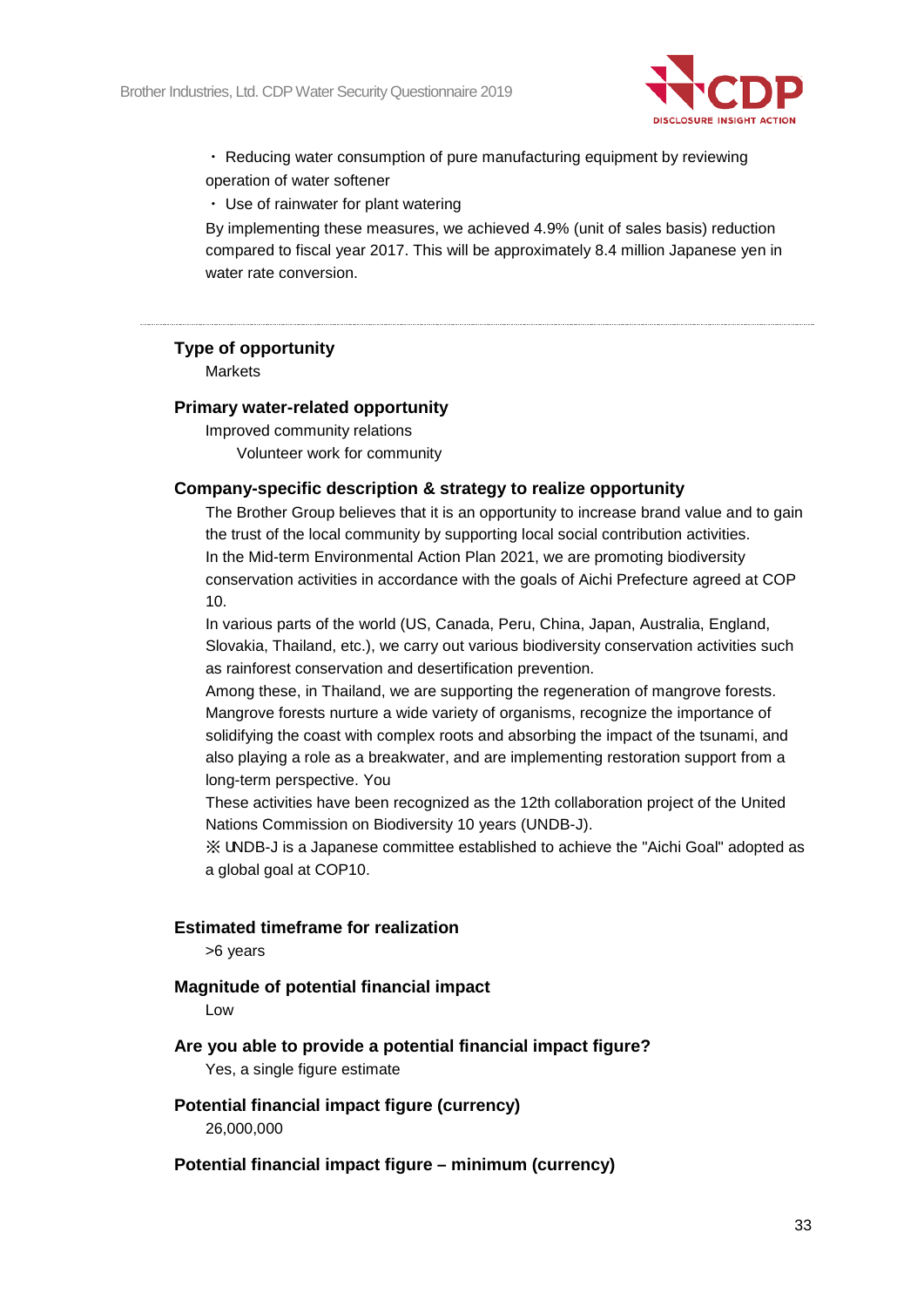

#### **Potential financial impact figure – maximum (currency)**

#### **Explanation of financial impact**

The Brother Group is engaged in various biodiversity conservation activities such as tropical rain forest conservation and desertification prevention all over the world (US, Canada, Peru, China, Japan, Australia, Great Britain, Slovakia, Thailand, etc.). The cost of these activities are approximately 26 million Japanese yen.

#### **Type of opportunity**

**Markets** 

#### **Primary water-related opportunity**

Improved community relations Volunteer work for community

#### **Company-specific description & strategy to realize opportunity**

The Brother Group promotes biodiversity conservation activities in accordance with the goals of Aichi Prefecture agreed at COP 10 in the mid-term environmental action plan. As one of the activities, we are carrying out marine pollution prevention activities. Following the last year, Kaohsiung's coastal cleanup activities were carried out in 2018 to prevent marine pollution at manufacturing sites in Taiwan. The employees and their 214 members participated in the cleaning activities.

#### **Estimated timeframe for realization**

Current - up to 1 year

#### **Magnitude of potential financial impact**

Low

#### **Are you able to provide a potential financial impact figure?**

Yes, a single figure estimate

**Potential financial impact figure (currency)** 140,000

#### **Potential financial impact figure – minimum (currency)**

#### **Potential financial impact figure – maximum (currency)**

#### **Explanation of financial impact**

It shows the cost of cleanup activity in Kaohsiung coastal, Taiwan.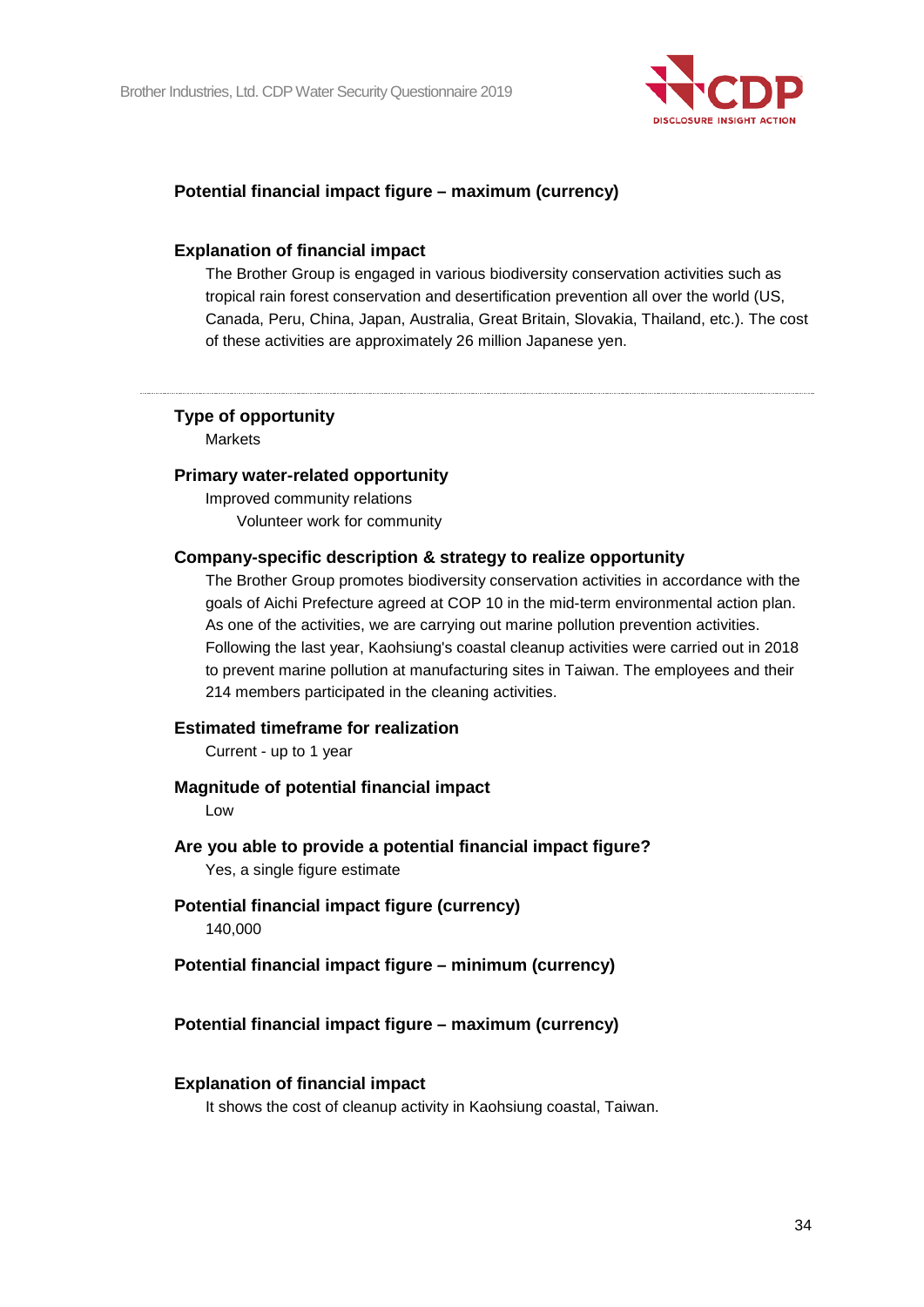

# **W6. Governance**

## **W6.1**

### **(W6.1) Does your organization have a water policy?**

Yes, we have a documented water policy that is publicly available

## **W6.1a**

### **(W6.1a) Select the options that best describe the scope and content of your water policy.**

|                     | <b>Scope</b><br><b>Content</b>                                                                           | <b>Please explain</b>                                                                                                                                                                                                                                                                                                                                                                                                                                                                                                                                                                                                                                                                                                                                                                                                                                                                                                                                                                                                                                                                                                                                                                                                                                                                                                                                                                                                                                                                                                                                                                            |
|---------------------|----------------------------------------------------------------------------------------------------------|--------------------------------------------------------------------------------------------------------------------------------------------------------------------------------------------------------------------------------------------------------------------------------------------------------------------------------------------------------------------------------------------------------------------------------------------------------------------------------------------------------------------------------------------------------------------------------------------------------------------------------------------------------------------------------------------------------------------------------------------------------------------------------------------------------------------------------------------------------------------------------------------------------------------------------------------------------------------------------------------------------------------------------------------------------------------------------------------------------------------------------------------------------------------------------------------------------------------------------------------------------------------------------------------------------------------------------------------------------------------------------------------------------------------------------------------------------------------------------------------------------------------------------------------------------------------------------------------------|
| Row<br>$\mathbf{1}$ | Company-<br>Description of<br>water-related<br>wide<br>performance<br>standards for direct<br>operations | The Brother group formulated the Brother Group<br>Environmental Vision 2050 to contribute the solution of<br>environmental issues aiming to be resolved with the SDGs,<br>Paris Agreement and Aichi Goal. This includes efforts to<br>reduce the use of natural resources against the shortage of<br>natural resources including water due to climate change,<br>population increase and goals of pollution prevention by<br>waste. In the Mid-term Environmental Action Plan 2018<br>(2016-2018), we set a target to reduce water consumption<br>30% per unit of sales by 2018 compare to 2010. As a result,<br>it was reduced 30.5% and we achieved the target.<br>Continuously, we set mid-term Environmental Action Plan<br>2021 (2019-2021) to reduce water intake volume 3% per<br>unit of sales by 2021 compare to 2018 for Brother Group.<br>The mid-term target aims to achieve efficient use of water<br>resources and ensure proper treatment of wastewater. The<br>group's manufacturing facilities continuously endeavor to<br>ensure efficient use of water resources and proper<br>treatment of wastewater.<br>Also, according to the company regulations, we provide<br>clean toilets and water supply facilities to all employees.<br>Our environmental vision recognizes environmental issues<br>in society such as climate change, resource depletion,<br>environmental pollution, and destruction of the ecosystem<br>as business risks for the Brother Group and clearly states<br>the Brother Group's continuous commitment to solving<br>these issues over the long term. |

## **W6.2**

**(W6.2) Is there board level oversight of water-related issues within your organization?** Yes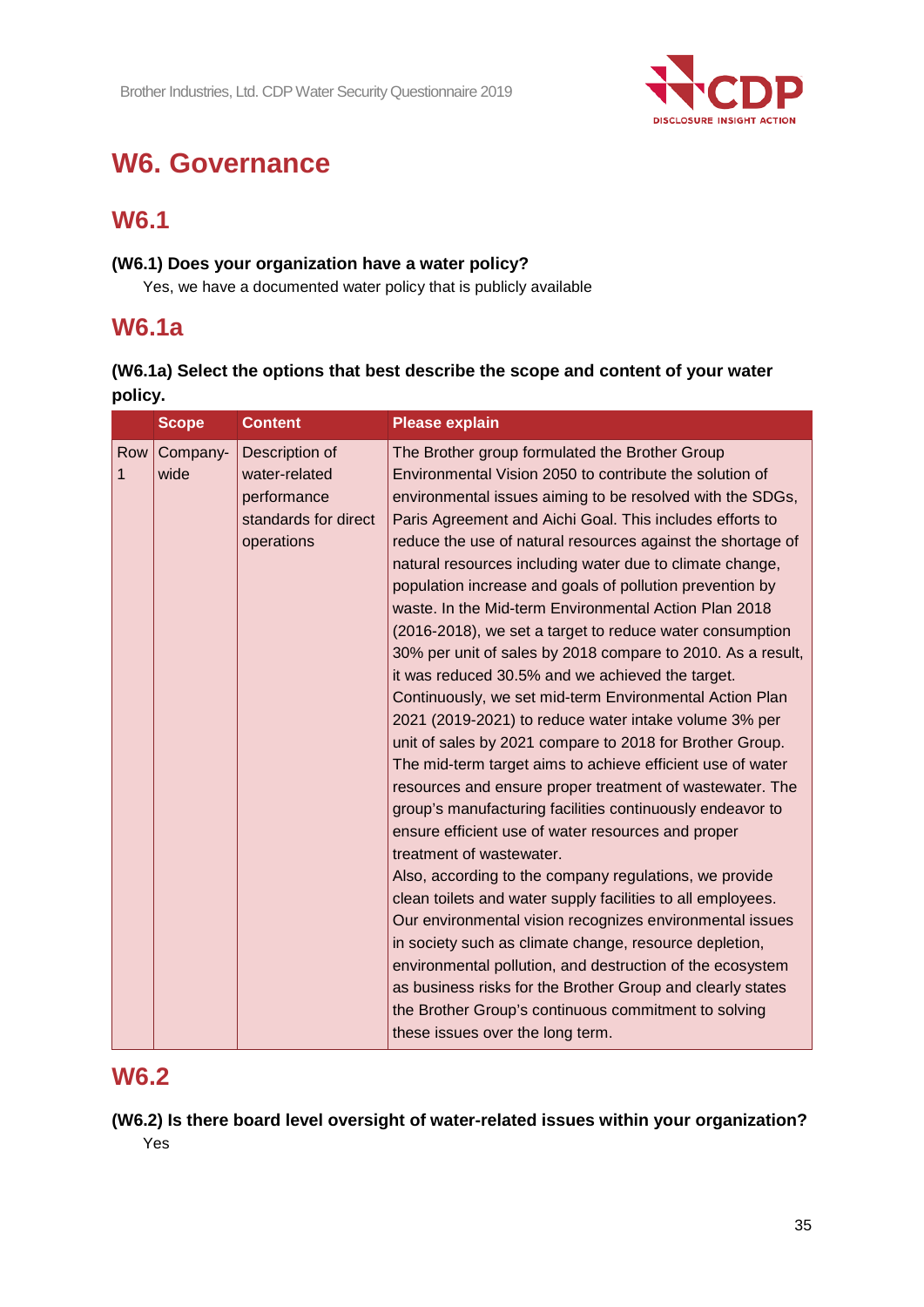

## **W6.2a**

### **(W6.2a) Identify the position(s) (do not include any names) of the individual(s) on the board with responsibility for water-related issues.**

| l Position of<br><b>individual</b> | <b>Please explain</b>                                                              |
|------------------------------------|------------------------------------------------------------------------------------|
| <b>Chief</b>                       | Water-related targets are included in Brother's Mid-term Environmental Action Plan |
| Operating                          | 2021. The progress situation is managed by the environmental department            |
| Officer (COO)                      | supervised by COO. By reporting to the COO from the environmental department on    |
|                                    | a monthly basis, COO monitors the progress of water-related goals.                 |

## **W6.2b**

|          | <b>Frequency that</b><br>water-related<br>issues are a<br>scheduled<br>agenda item | <b>Governance</b><br>mechanisms into<br>which water-related<br><b>issues</b> are<br>integrated                                                                                                                                                                                                                                                                                                    | <b>Please explain</b>                                                                                                                                                                                                                                                                                                                                                                                                                                                                                                                                                                                                                                                                                                                                                                                                                                                                                                                                                 |
|----------|------------------------------------------------------------------------------------|---------------------------------------------------------------------------------------------------------------------------------------------------------------------------------------------------------------------------------------------------------------------------------------------------------------------------------------------------------------------------------------------------|-----------------------------------------------------------------------------------------------------------------------------------------------------------------------------------------------------------------------------------------------------------------------------------------------------------------------------------------------------------------------------------------------------------------------------------------------------------------------------------------------------------------------------------------------------------------------------------------------------------------------------------------------------------------------------------------------------------------------------------------------------------------------------------------------------------------------------------------------------------------------------------------------------------------------------------------------------------------------|
| Row<br>1 | Scheduled - all<br>meetings                                                        | Monitoring<br>implementation and<br>performance<br>Overseeing major<br>capital expenditures<br>Reviewing and<br>guiding annual<br>budgets<br>Reviewing and<br>guiding major plans of<br>action<br>Reviewing and<br>guiding risk<br>management policies<br>Reviewing and<br>guiding strategy<br>Reviewing and<br>guiding corporate<br>responsibility strategy<br>Setting performance<br>objectives | Brother group prepares the mid-term environmental<br>action plan at intervals of 3 to 5 years. The contents<br>are discussed and approved at the meeting body<br>where the board members participate. The<br>environmental action plan contains water-related<br>targets and policies, and board members are<br>considering plans in consideration of business risk<br>opportunities and CSR viewpoints. Progress to the<br>goals of the Environmental Action Plan is reported<br>to the directors based on performance indicators set<br>in advance by the Environment Committee held<br>once every six months, and the directors evaluate<br>and supervise the contents. In addition, the board of<br>directors discuss and approve annually the<br>department budget of the department responsible<br>for the environment regarding the capital investment<br>and necessary expenses necessary to achieve the<br>target of the mid-term environmental action plan. |

#### **(W6.2b) Provide further details on the board's oversight of water-related issues.**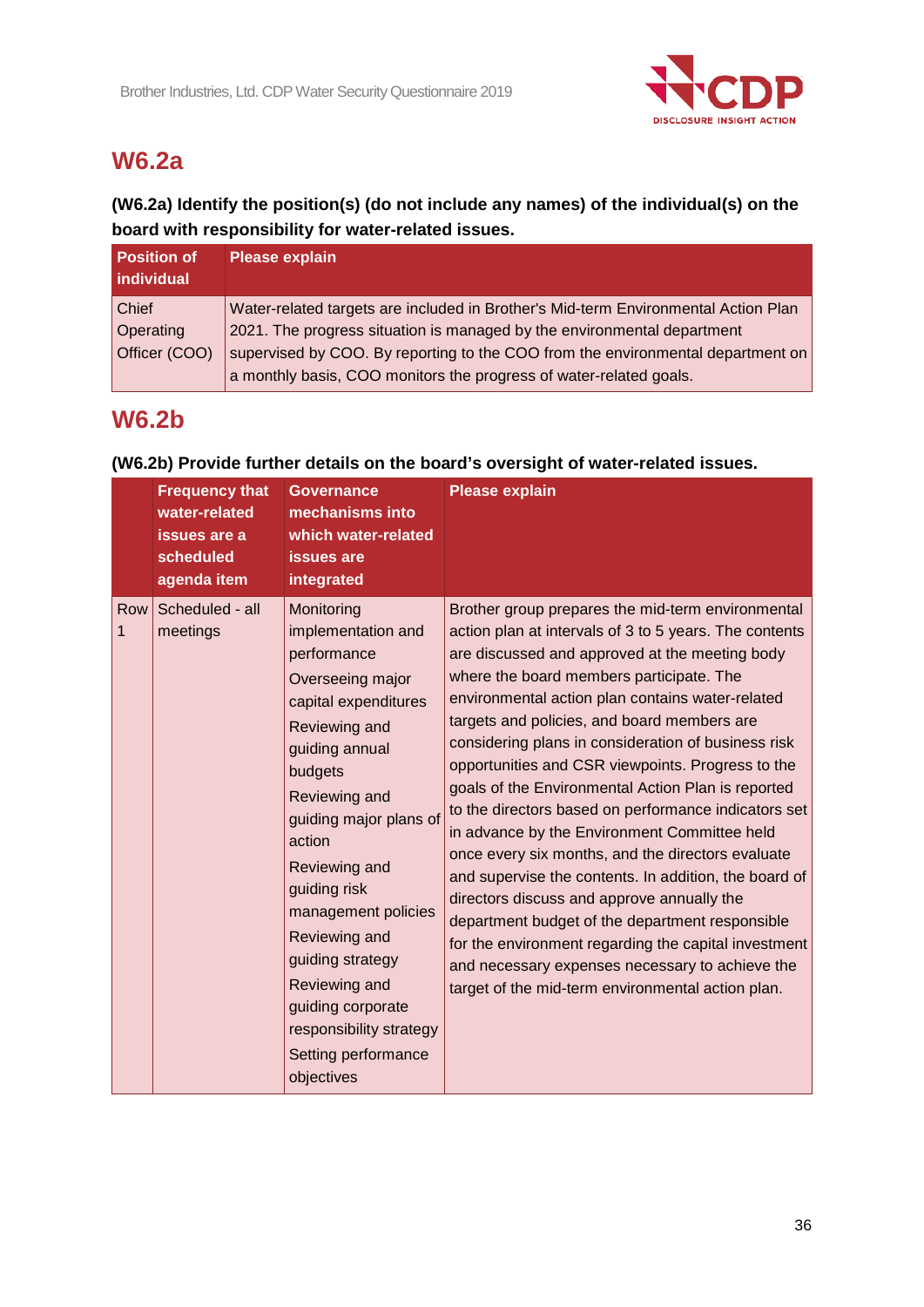

## **W6.3**

**(W6.3) Provide the highest management-level position(s) or committee(s) with responsibility for water-related issues (do not include the names of individuals).**

#### **Name of the position(s) and/or committee(s)**

Chief Operating Officer (COO)

#### **Responsibility**

Both assessing and managing water-related risks and opportunities

#### **Frequency of reporting to the board on water-related issues** Half-yearly

#### **Please explain**

General Manager of Environment is responsible for supervising Brother Group's environmental affairs. The Brother group head office has acquired ISO 14001, and the General Manager of Environment is also in charge of the Environmental Management Representative of the environmental management organization. According to the environmental management system, the organization responsible for the environment will consider the risks and opportunities for the environmental aspect including water and report it to the General Manager of Environment. Among them, about major risks and opportunities, General Manager of Environment reports to the Environment Committee, which is held quarterly by board members (including CEO). For the Environment Committee, General Manager of Environment has an obligation to achieve the environmental goals including water listed in the Mid-term Environmental Action Plan, and reports the progress status to the Environment Committee.

### **W6.5**

### **(W6.5) Do you engage in activities that could either directly or indirectly influence public policy on water through any of the following?**

Yes, trade associations

## **W6.5a**

### **(W6.5a) What processes do you have in place to ensure that all of your direct and indirect activities seeking to influence policy are consistent with your water policy/water commitments?**

Our company is participating in electrical / electronic industry group in Japan. We submit opinions of electric and electronic industry when public comments on water related policy are recruited. When industry groups organize opinions, we submit our opinion in accordance with our policies and are involved in the consolidation of opinions within industry groups. If opinions aggregated within the industry are significantly different with our policies, we oppose submitting opinions as industry groups.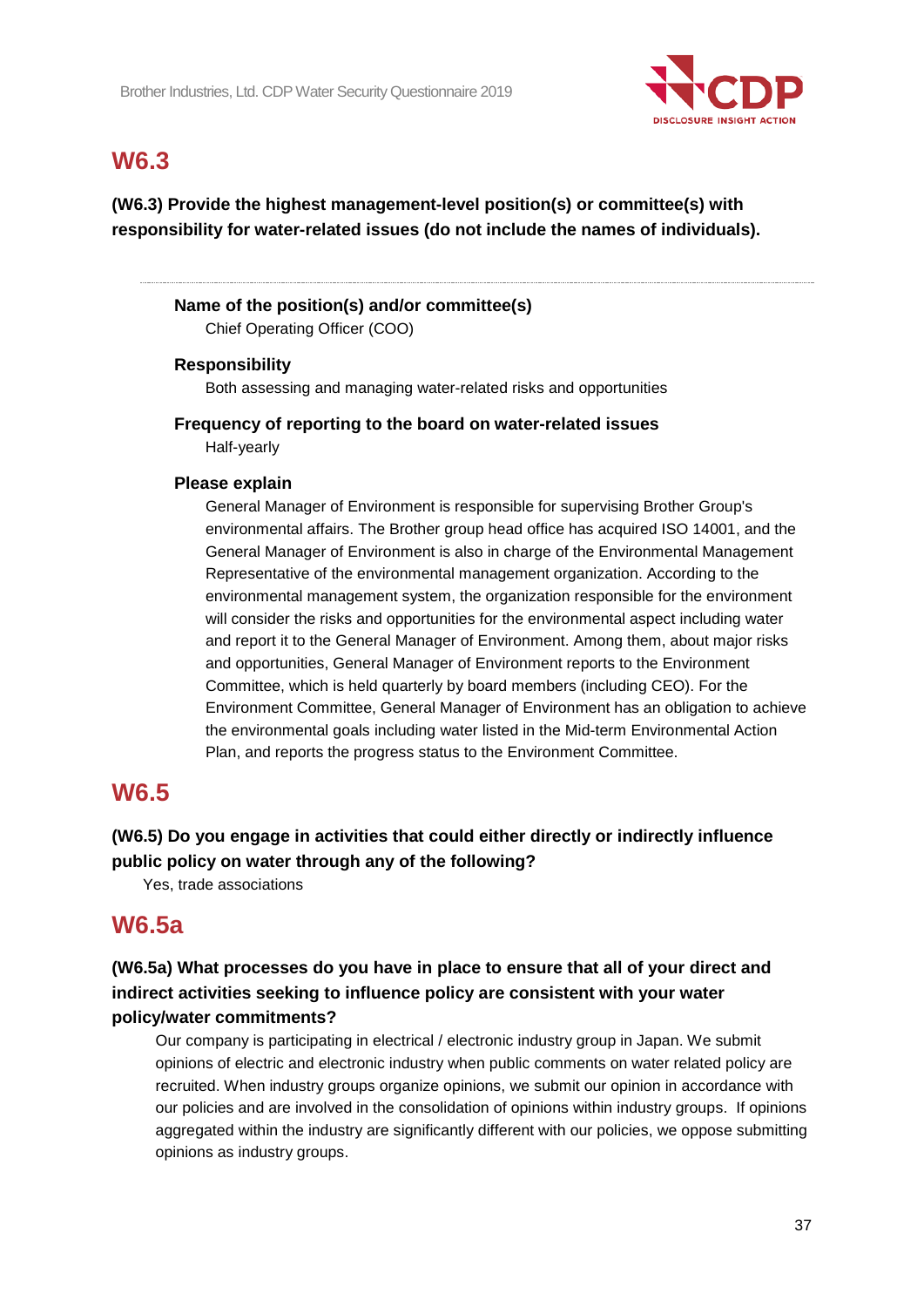

## **W6.6**

### **(W6.6) Did your organization include information about its response to water-related risks in its most recent mainstream financial report?**

No, but we plan to do so in the next two years

# **W7. Business strategy**

## **W7.1**

### **(W7.1) Are water-related issues integrated into any aspects of your long-term strategic business plan, and if so how?**

|                                                      | Are water-<br>related issues<br>integrated?     | time<br>horizon<br>(years) | Long-term Please explain                                                                                                                                                                                                                                                                                                                                                                                                                                                                                                                                                                                                                                                                                                         |
|------------------------------------------------------|-------------------------------------------------|----------------------------|----------------------------------------------------------------------------------------------------------------------------------------------------------------------------------------------------------------------------------------------------------------------------------------------------------------------------------------------------------------------------------------------------------------------------------------------------------------------------------------------------------------------------------------------------------------------------------------------------------------------------------------------------------------------------------------------------------------------------------|
| Long-term<br>business<br>objectives                  | Yes, water-<br>related issues<br>are integrated | > 30                       | The Brother Group has established the medium- and<br>long-term "Brother Group Environmental Vision 2050"<br>up to 2050.<br>The three pillars of CO2 emissions reduction, resource<br>recycling, and biodiversity conservation are the pillars,<br>and "promoting water risk assessment of business sites<br>and water saving and recycling use" will be<br>implemented as an immediate action in resource<br>recycling. To go.<br>Furthermore, in the "Brother Group Medium-Term<br>Environmental Action Plan 2021" established in fiscal<br>2018, we are working on water reduction with numerical<br>targets "Reduce water intake at manufacturing sites by<br>3% in fiscal 2021 compared to fiscal 2018 (based on<br>sales)". |
| Strategy for<br>achieving<br>long-term<br>objectives | Yes, water-<br>related issues<br>are integrated | $11 - 15$                  | In FY 2017, Brother group formulated Environmental<br>Vision 2050. This vision also includes the vision and<br>goals for water-related issues. In this Environmental<br>Vision, the Brother Group outlines its plan to address<br>the escalation of environmental problems, including<br>climate change, depletion of resources, pollution<br>caused by waste, and disruption of ecosystem (loss of<br>biodiversity), on a long-term basis and in a continuous<br>way, perceiving these problems as serious social<br>challenges as well as our business risks. We have also<br>developed the mid-term targets toward FY2030 as a                                                                                                |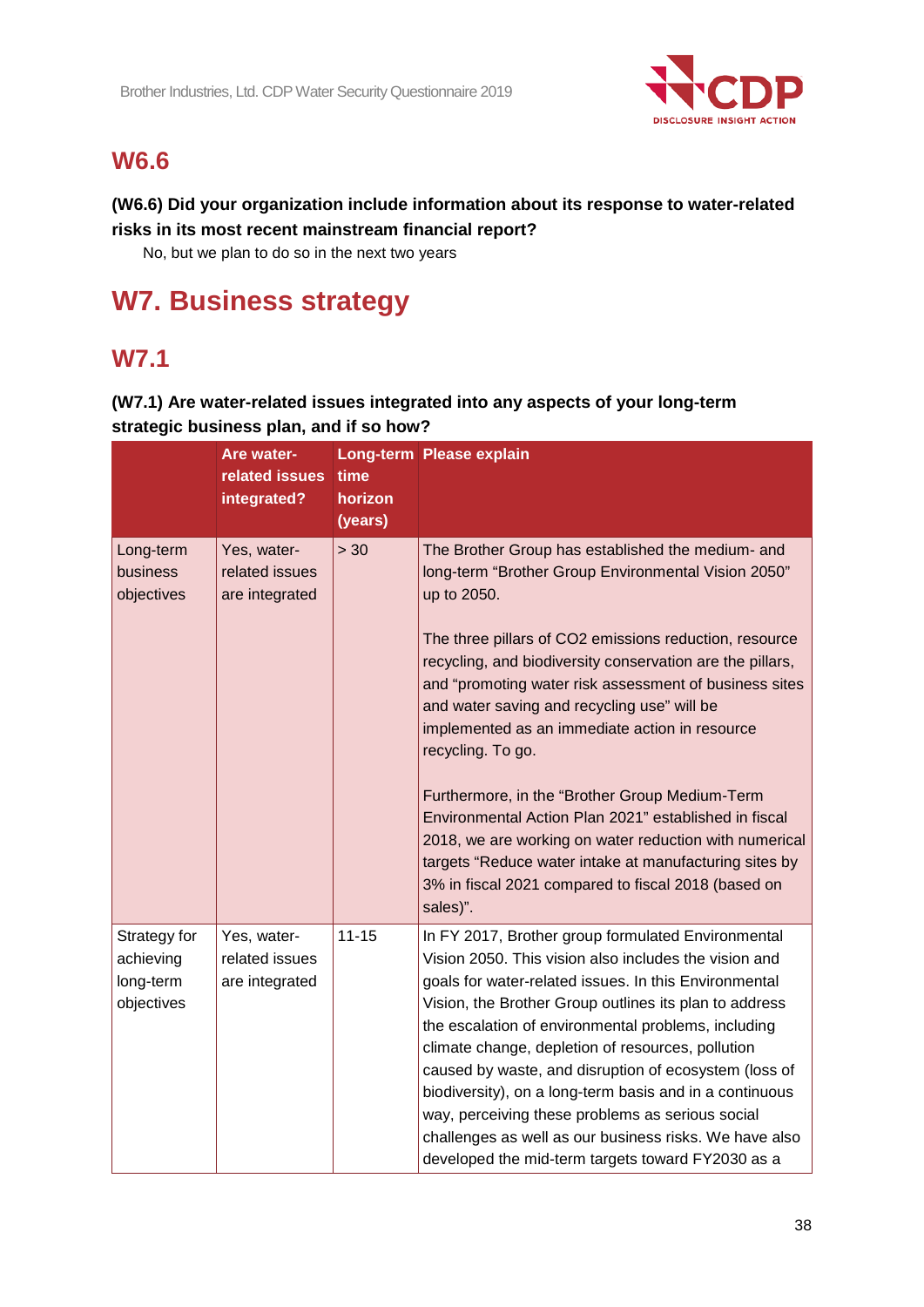

|                       |                                                 |           | milestone to fulfil the vision.                                                                                                                                                                                                                                                                                                                                                                                                |
|-----------------------|-------------------------------------------------|-----------|--------------------------------------------------------------------------------------------------------------------------------------------------------------------------------------------------------------------------------------------------------------------------------------------------------------------------------------------------------------------------------------------------------------------------------|
|                       |                                                 |           | The following are the priority items consisting of the<br><b>Environmental Vision:</b><br>1. Reduction of CO2 emissions<br>2. Resource Circulation<br>3. Biodiversity Conservation                                                                                                                                                                                                                                             |
|                       |                                                 |           | Water-related issues are mainly incorporated into the<br>vision and goals of resource circulation as below.<br><b>Vision: Resource Circulation</b><br>- Maximize resource circulation to use natural resources<br>in a sustainable way and minimize environmental<br>impact caused by waste.                                                                                                                                   |
|                       |                                                 |           | Mid-term targets by FY2030: Resource Circulation<br>- Develop a system to circulate resources in the whole<br>value chain, and reduce the amount of new natural<br>resources used for main products.<br>- Make continuous efforts to use water resources<br>efficiently and treat discharged wastewater<br>appropriately at the Group's manufacturing facilities.                                                              |
| Financial<br>planning | Yes, water-<br>related issues<br>are integrated | $11 - 15$ | The Brother Group has established the medium- and<br>long-term "Brother Group Environmental Vision 2050"<br>up to 2050.<br>The three pillars of CO2 emissions reduction, resource<br>recycling, and biodiversity conservation are the pillars,<br>and "promoting water risk assessment of business sites<br>and water saving and recycling use" will be<br>implemented as an immediate action in resource<br>recycling. To go. |
|                       |                                                 |           | Furthermore, in the "Brother Group Medium-Term<br>Environmental Action Plan 2021" established in fiscal<br>2018, we are working on water reduction with numerical<br>targets "Reduce water intake at manufacturing sites by<br>3% in fiscal 2021 compared to fiscal 2018 (based on<br>sales)".                                                                                                                                 |

## **W7.2**

**(W7.2) What is the trend in your organization's water-related capital expenditure (CAPEX) and operating expenditure (OPEX) for the reporting year, and the anticipated trend for the next reporting year?**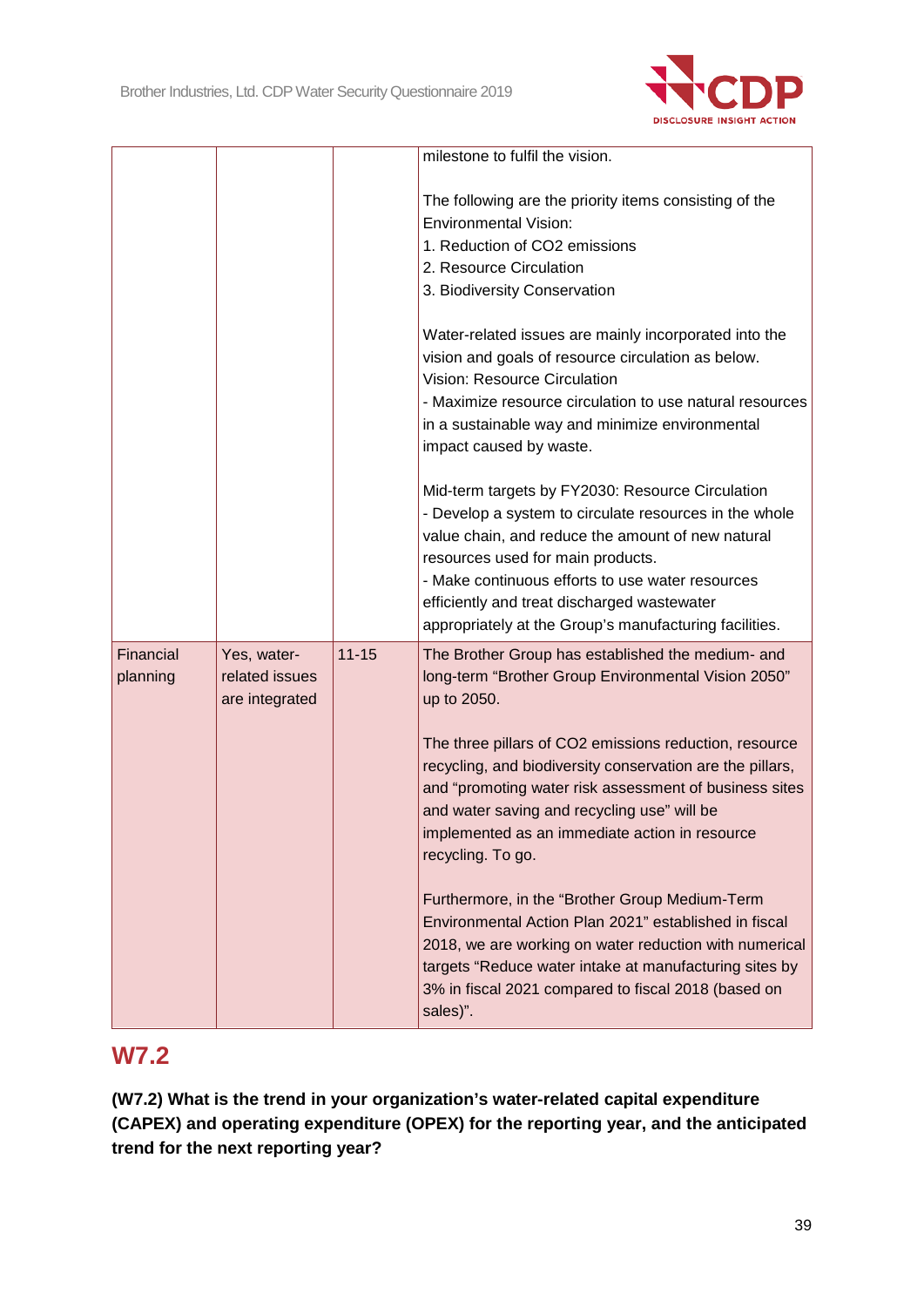

#### **Row 1**

**Water-related CAPEX (+/- % change)** 179 **Anticipated forward trend for CAPEX (+/- % change)** 0 **Water-related OPEX (+/- % change)** 5 **Anticipated forward trend for OPEX (+/- % change)**

0

#### **Please explain**

The rates of change for CAPEX and OPEX are based on actual values. CAPEX increased significantly as we changed from a water-cooled chiller to an air-cooled chiller in fiscal 2018. In addition, in fiscal 2019, we plan to invest in facilities for groundwater use, and we estimate the amount of investment similar to that of fiscal 2018. The OPEX for fiscal 2019 is estimated to be the same as for fiscal 2018.

## **W7.3**

### **(W7.3) Does your organization use climate-related scenario analysis to inform its business strategy?**

|                  | Use of climate-related scenario analysis | <b>Comment</b> |
|------------------|------------------------------------------|----------------|
| Row <sup>1</sup> | Yes                                      |                |

### **W7.3a**

**(W7.3a) Has your organization identified any water-related outcomes from your climate-related scenario analysis?**

Yes

## **W7.3b**

#### **(W7.3b) What water-related outcomes were identified from the use of climate-related scenario analysis, and what was your organization's response?**

|     | <b>Climate-</b><br>related<br>scenario(s) | <b>Description of possible water-</b><br>related outcomes | <b>Company response to possible</b><br>water-related outcomes |
|-----|-------------------------------------------|-----------------------------------------------------------|---------------------------------------------------------------|
| Row | Other, please                             | Analysis of Aqueduct's water risk                         | We are considering continuation of                            |
|     | specify                                   | based on RCP 8.5 has resulted in very                     | efforts to utilize water efficiently (such                    |
|     | SSP <sub>2</sub>                          | high water stress due to lack of water                    | as water saving activities) at business                       |
|     | <b>RCP8.5</b>                             | resources due to climate change in                        | establishments located in regions with                        |
|     |                                           | some establishments.                                      | high water stress.                                            |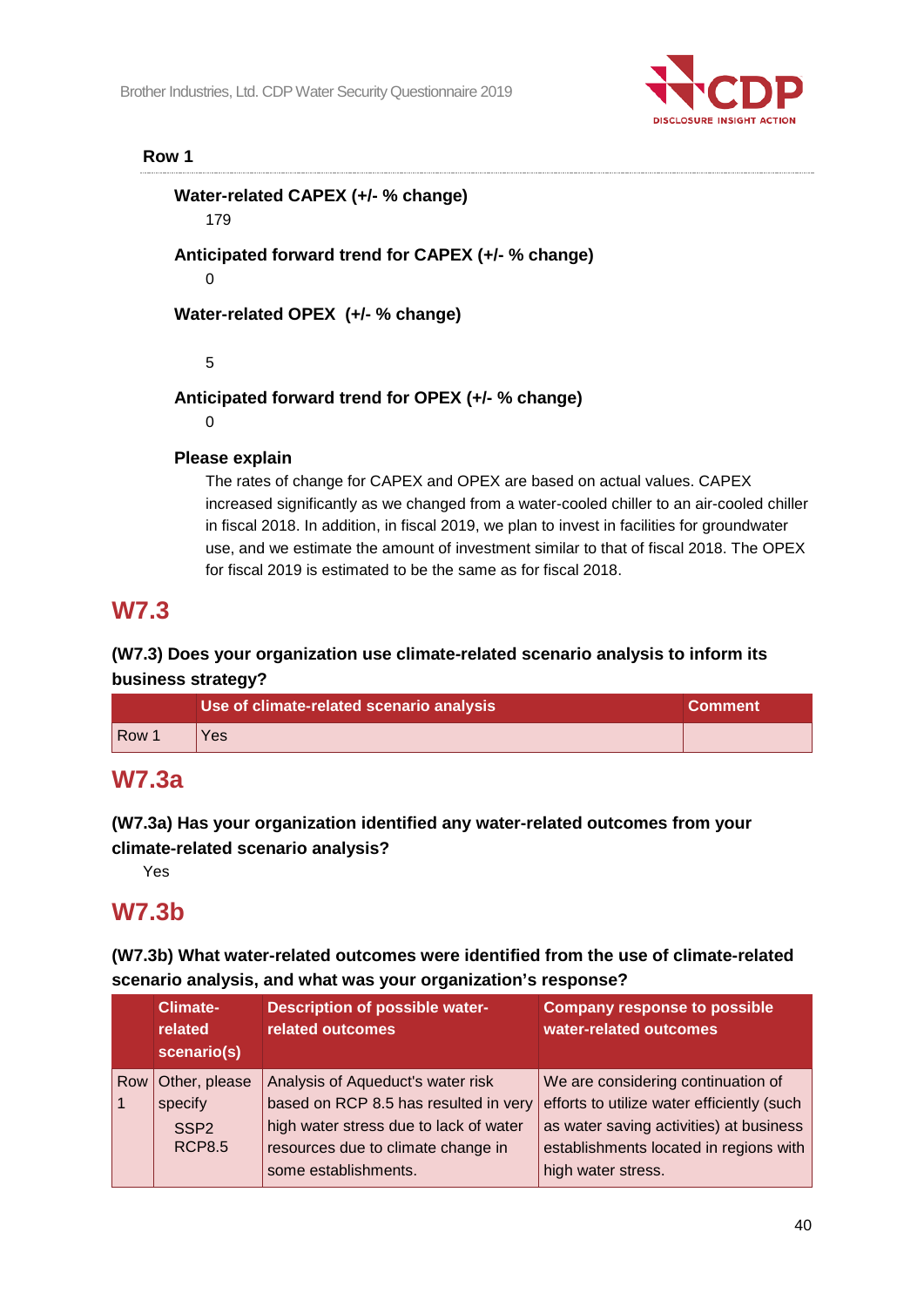

# **W7.4**

#### **(W7.4) Does your company use an internal price on water?**

**Row 1**

#### **Does your company use an internal price on water?** No, and we do not anticipate doing so within the next two years

**Please explain**

# **W8. Targets**

## **W8.1**

**(W8.1) Describe your approach to setting and monitoring water-related targets and/or goals.**

|                     | <b>Levels for</b><br>targets<br>and/or goals                                                                                                                  | <b>Monitoring at</b><br>corporate level                                                                      | Approach to setting and monitoring targets and/or goals                                                                                                                                                                                                                                                                                                                                                                                                                                                                                                                                                                                                                                                                                                                                                                                                                                                                      |
|---------------------|---------------------------------------------------------------------------------------------------------------------------------------------------------------|--------------------------------------------------------------------------------------------------------------|------------------------------------------------------------------------------------------------------------------------------------------------------------------------------------------------------------------------------------------------------------------------------------------------------------------------------------------------------------------------------------------------------------------------------------------------------------------------------------------------------------------------------------------------------------------------------------------------------------------------------------------------------------------------------------------------------------------------------------------------------------------------------------------------------------------------------------------------------------------------------------------------------------------------------|
| Row<br>$\mathbf{1}$ | Company-<br>wide targets<br>and goals<br><b>Activity level</b><br>specific<br>targets and/or<br>goals<br>Site/facility<br>specific<br>targets and/or<br>goals | Targets are<br>monitored at<br>the corporate<br>level<br>Goals are<br>monitored at<br>the corporate<br>level | In the Brother Group Mid-Term Environmental Action Plan<br>2018, we set a target of reducing water use at production<br>bases by 30% by fiscal 2018 compared to fiscal 2010 (unit of<br>sales base). In fiscal 2018, we achieved a target of 30.5%<br>reduction.<br>In fiscal 2018, we formulated the "Brother Group Mid-Term"<br>Environmental Action Plan 2021". Among these, we set a<br>new goal to reduce water intake volume 3% per unit of sales<br>by 2021 compare to 2018 for Brother Group.<br>In this way, we set targets for reducing water intake at each<br>manufacturing site, monitor water intake monthly, and<br>manage the progress of reduction. In addition, in order to<br>comply with compliance, we strive to comply with the<br>standards of each region regarding the quality of wastewater<br>treatment, and establish and manage monitoring standards<br>according to the content of wastewater. |

## **W8.1a**

**(W8.1a) Provide details of your water targets that are monitored at the corporate level, and the progress made.**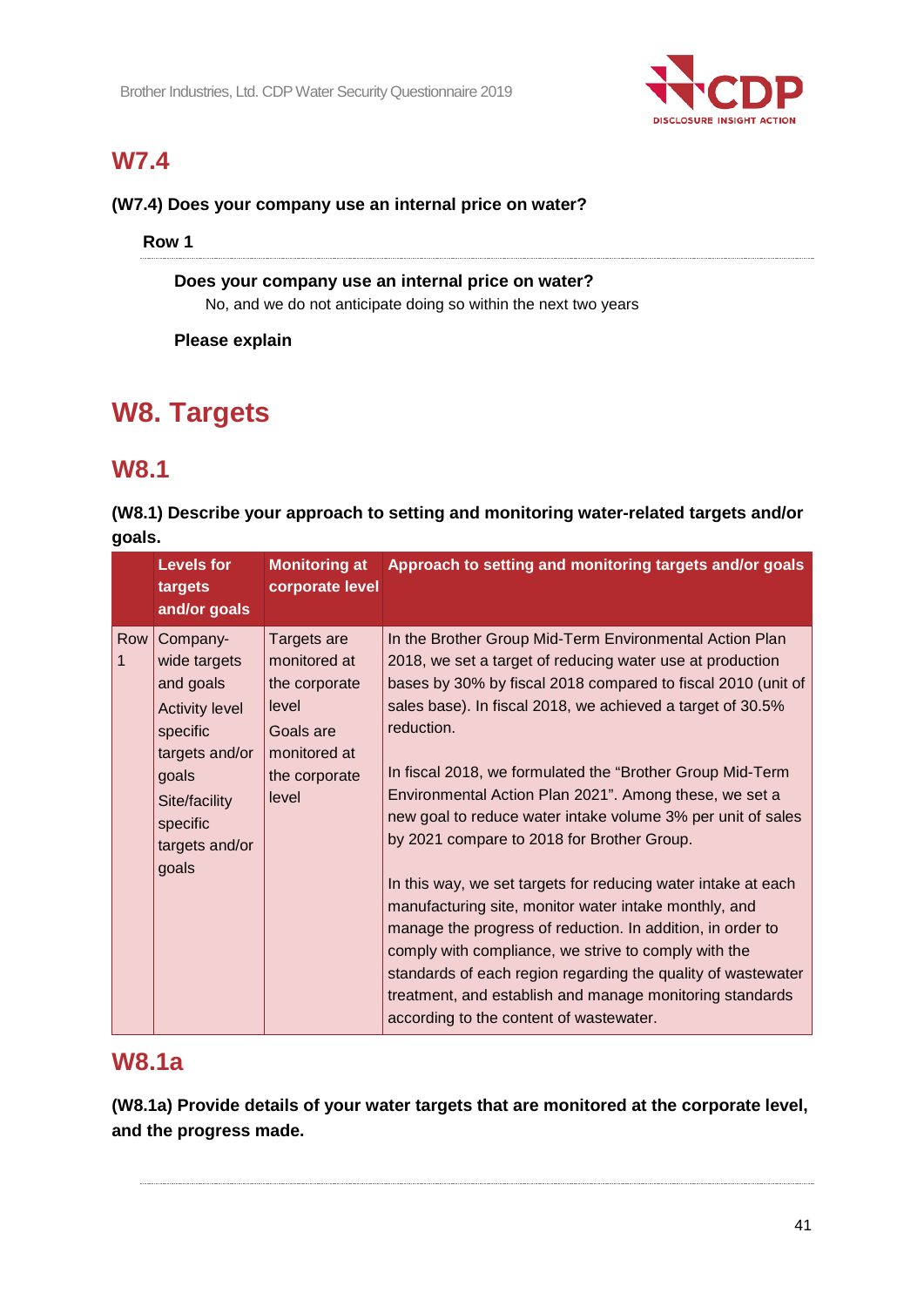

#### **Target reference number**

Target 1

#### **Category of target**

Water withdrawals

#### **Level**

Company-wide

#### **Primary motivation**

Reduced environmental impact

#### **Description of target**

In the Brother group Mid-term Environmental Action Plan 2018 (2016-2018), we set a target to reduce water consumption 30% per unit of sales by 2018 compare to 2010.

#### **Quantitative metric**

% reduction per revenue

**Baseline year** 2010

**Start year**

2010

**Target year**

2018

#### **% achieved**

100

#### **Please explain**

We achieved a 30.5% reduction compared to 2010.

We reviewed our overseas production bases based on our production strategy, and as a result, we were able to make the amount of water used during production a phenomenon. In addition, the following measures were implemented at production bases.

- ・ Use recycle water for circulating water of cooling tower
- ・ Switch from water-cooled chiller to air-cooled chiller
- ・ Water pressure adjustment of faucet
- ・ Renovation to water saving restroom
- ・ Change of water washing method for dirty dishes and filters

・ Reducing water consumption of pure manufacturing equipment by reviewing

operation of water softener

・ Use of rainwater for plant watering

By implementing these measures, we reduced 4.9% (unit of sales basis) compared to fiscal year 2017.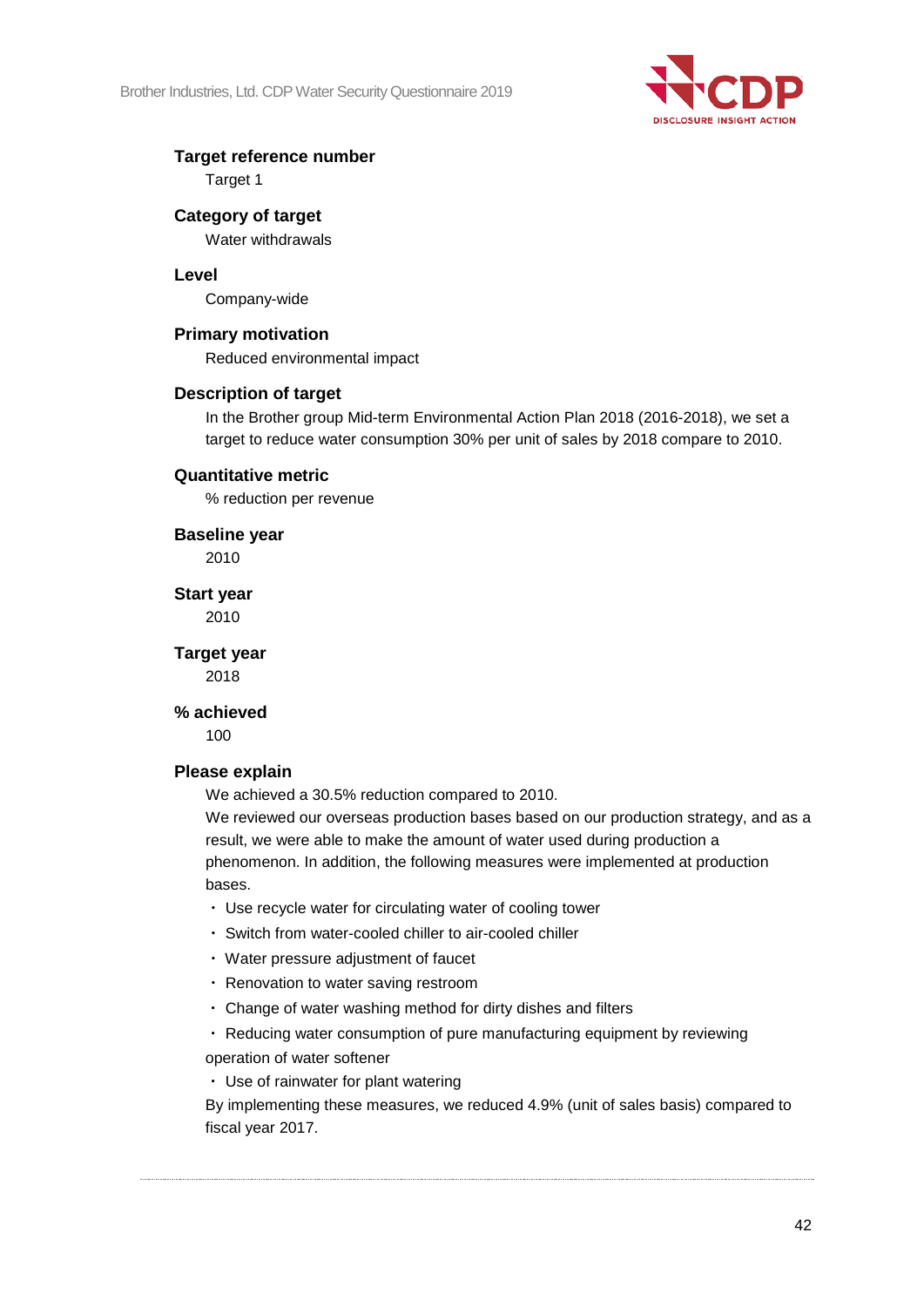

#### **Target reference number**

Target 2

### **Category of target**

Water withdrawals

#### **Level**

Site/facility

#### **Primary motivation**

Reduced environmental impact

#### **Description of target**

Water withdrawal volume of each manufacturing sites per the total revenue. Reduction target: Reduce water withdrawals by 1% from FY2017 levels by FY2018 (per unit of group total revenue).

#### **Quantitative metric**

% reduction per revenue

**Baseline year** 2017

**Start year** 2017

**Target year** 2018

#### **% achieved**

100

#### **Please explain**

We achieved the reduction rate of -4.9% by the following activities against the 1% reduction target compared to last year.

As a result of reviewing overseas production bases based on production strategies, we were able to make the amount of water used during production a phenomenon.

In addition, the following measures were implemented at production bases.

- ・ Use recycle water for circulating water of cooling tower
- ・ Switch from water-cooled chiller to air-cooled chiller
- ・ Water pressure adjustment of faucet
- ・ Renovation to water saving restroom
- ・ Change of water washing method for dirty dishes and filters

・ Reducing water consumption of pure manufacturing equipment by reviewing operation of water softener

・ Use of rainwater for plant watering

By implementing these measures, we reduced 4.9% (unit of sales basis) compared to fiscal year 2017.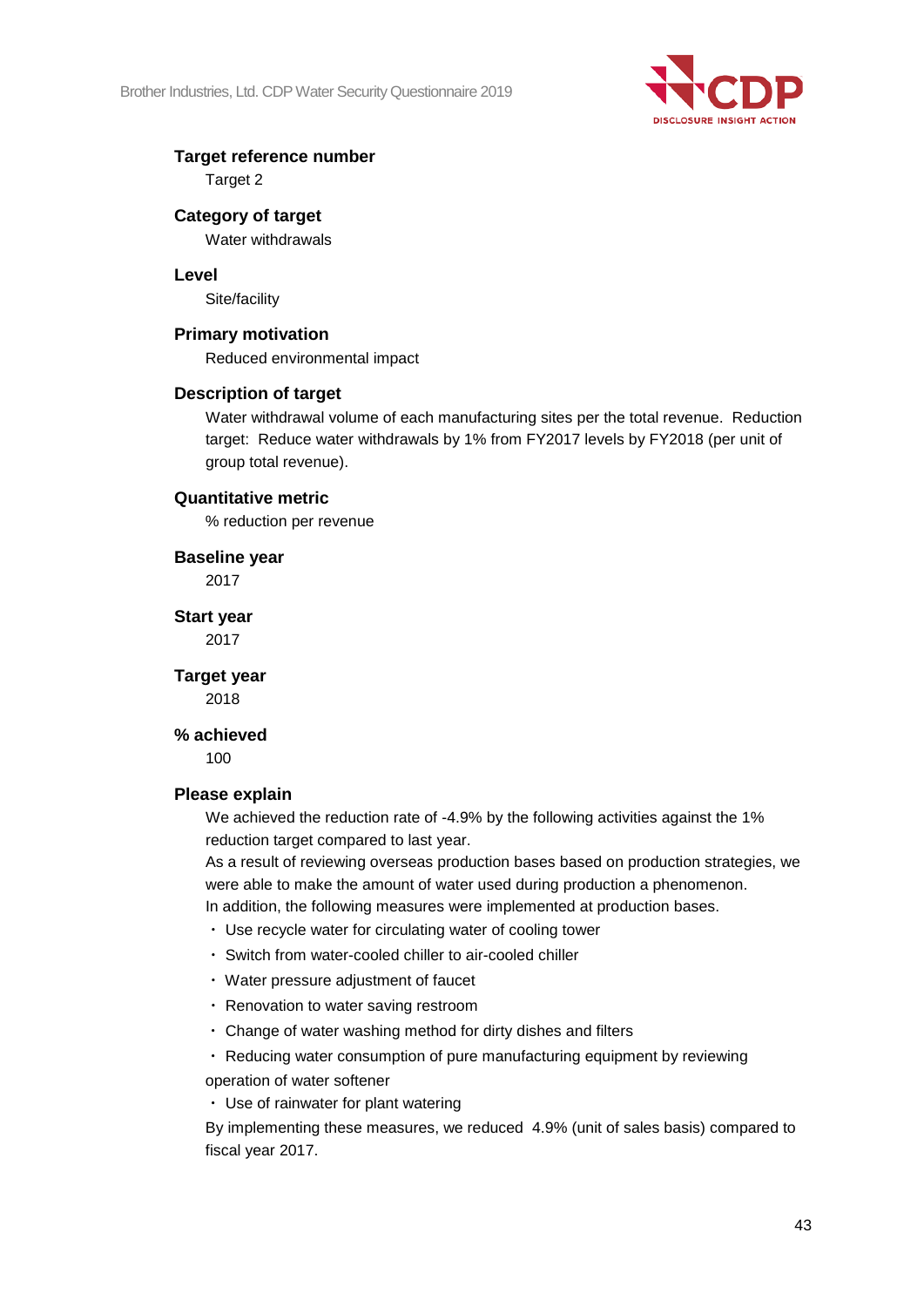

## **W8.1b**

### **(W8.1b) Provide details of your water goal(s) that are monitored at the corporate level and the progress made.**

#### **Goal**

Other, please specify

Safely manage at work and make water, sewage, and satellite (WASH) services available

#### **Level**

Company-wide

#### **Motivation**

Reduced environmental impact

#### **Description of goal**

Securing safe water resources is one of the important issues in the world's environmental problems. In order to contribute to the resolution of global environmental issues, the Brother Group is committed to the efficient use and appropriate treatment of water resources at group production bases as the responsibility of companies with production bases in many countries and regions. Make efforts to drain water by In addition to formulating the "Brother Group Environmental Vision 2050" as a new longterm goal for the Brother Group in fiscal 2017, we have set up the "Mid-term target for fiscal 2030" as a milestone and have started activities.

#### **Baseline year**

2018

#### **Start year**

2018

#### **End year**

2030

#### **Progress**

At Xi'an, where water resources are not abundant and water risks are relatively high, various water saving measures have been implemented, such as flow control in faucets and toilets and reuse of treated water in wastewater treatment facilities. In addition to this, from 2018, we set up a rainwater recovery tank on the site as an initiative for water circulation and started using it for greening.

In addition, even at manufacturing sites where water risk is not high, we are working to reduce water, such as switching from a water-cooled chiller to an air-cooled chiller in fiscal 2018.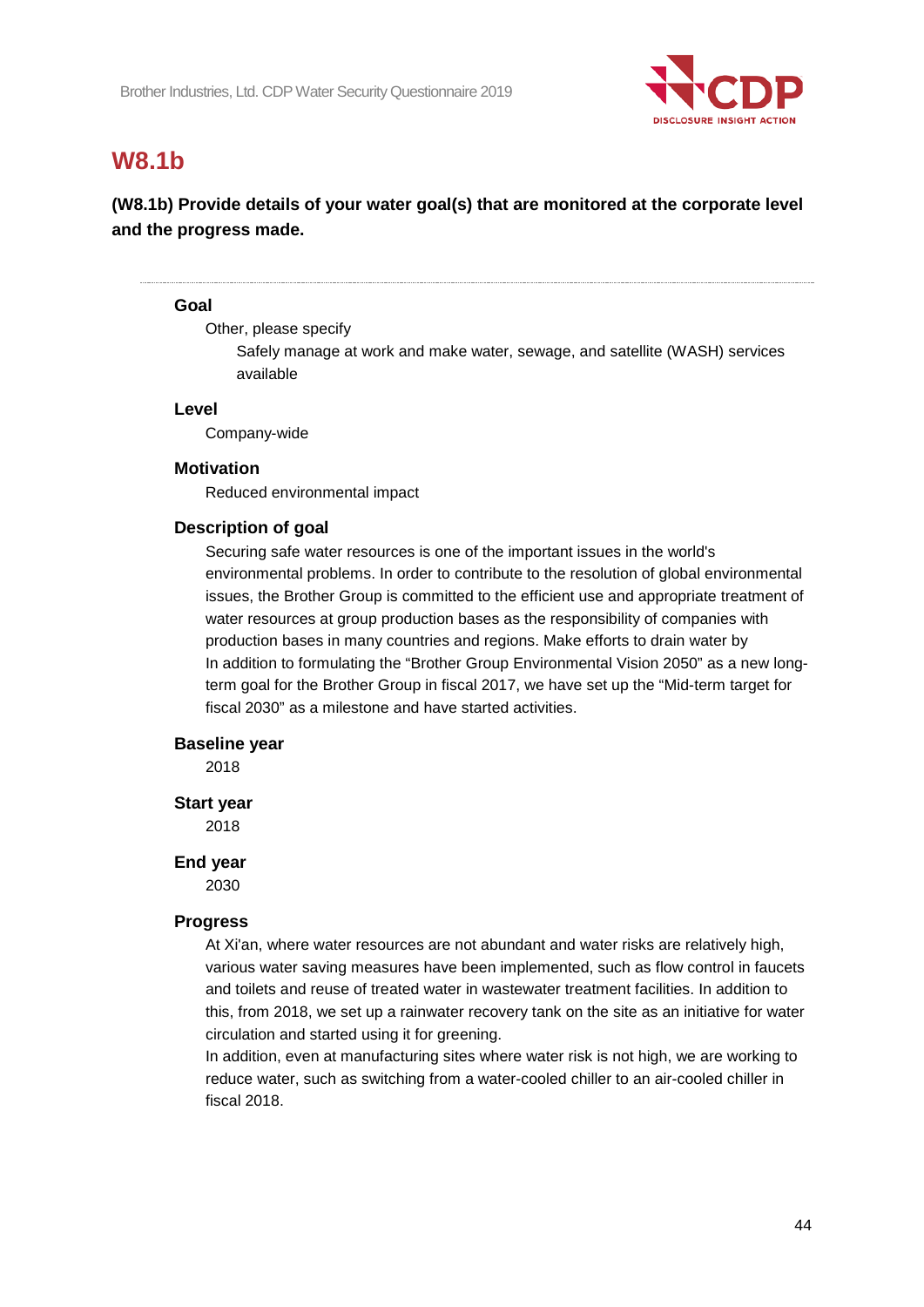

# **W9. Linkages and trade-offs**

## **W9.1**

**(W9.1) Has your organization identified any linkages or tradeoffs between water and other environmental issues in its direct operations and/or other parts of its value chain?**

Yes

### **W9.1a**

**(W9.1a) Describe the linkages or tradeoffs and the related management policy or action.**

### **Linkage or tradeoff**

**Tradeoff** 

#### **Type of linkage/tradeoff**

Other, please specify Increased water consumption

#### **Description of linkage/tradeoff**

In the summer of 2018, Japan has reached a record high heat. In small-scale warehouses without air conditioning equipment, we carried out water sprinkling around the warehouse roof and the warehouse to ensure worker safety. Although the safety of the workers is ensured, as much as 20 tons of water is sprayed daily, and the amount of water used at this facility has increased.

#### **Policy or action**

The frequency of workers entering a small-scale warehouse is not high, and installing an air conditioner does not seem appropriate for cost effectiveness. Therefore, a small amount of thermal insulation coating on the warehouse roof is being coordinated with related parties.

#### **Linkage or tradeoff**

Tradeoff

#### **Type of linkage/tradeoff**

Increased energy use

#### **Description of linkage/tradeoff**

To ensure compliance with national and regional standards, the quality of wastewater from each plant is managed by setting stricter voluntary standards for water quality. Because of this, wastewater treatment requires much more energy, mainly consuming about 1% of the total electricity consumption at the manufacturing site.